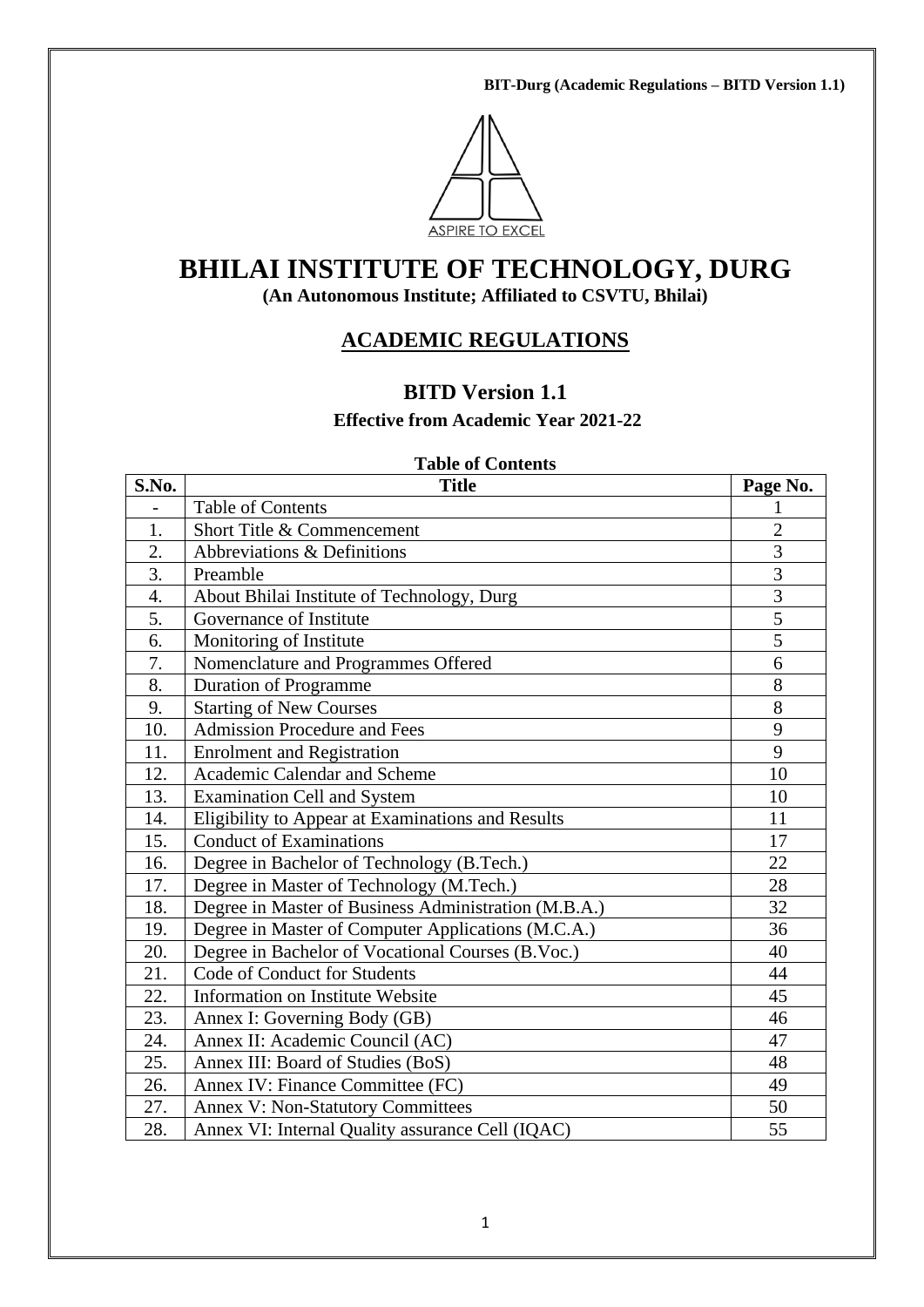# **BHILAI INSTITUTE OF TECHNOLOGY, DURG (An Autonomous Institute; Affiliated to CSVTU, Bhilai)**

#### **ACADEMIC REGULATIONS**

#### **1.0 Short Title & Commencement:**

- 1.1 University Grants Commission has granted Autonomous Status to Bhilai Institute of Technology, Durg affiliated to Chhattisgarh Swami Vivekanand Technical University, Bhilai for a period of Ten Years from the Academic Session 2020-21 to 2029-30 vide Letter No. F. 22-1/2017(AC) dated 15.07.2020.
- 1.2 In pursuance of the UGC letter under reference, Honourable Vice Chancellor, Chhattisgarh Swami Vivekanand Technical University, Bhilai has been pleased to accord approval on conferment of Academic Autonomy in favour of Bhilai Institute of Technology, Durg vide Letter No. CSVTU/Admn./2020/2019 dated 29.08.2020.
- 1.3 The regulations listed herein are applicable to various programmes offered by Bhilai Institute of Technology, Durg and are formulated based on University Grants Commission (Conferment of Autonomous Status Upon Colleges and Measures for Maintenance of Standards in Autonomous Colleges) Regulations, 2018 and various ordinances of Chhattisgarh Swami Vivekanand Technical University, Bhilai.
- 1.4 These regulations, formulated for the purpose of fulfilling the objectives for conferring the Autonomy status, shall be effective from academic year 2021-22, and will be known as "**BITD Version 1.1**" academic regulations.
- 1.5 The regulations are subject to amendments made by the Academic Council of the Institute with the approval of the Governing Body of the Institute from time to time. Such amendments will be effective from such date and to such batches of candidates, as may be decided by the Academic Council of the Institute.
- 1.6 The Institute will exercise autonomy provisions for students admitted only from the Academic year 2020-21, the students admitted before will remain to be under the governance of Chhattisgarh Swami Vivekanand Technical University, Bhilai till all students pass-out.

However, the lateral entry students admitted in second year of a programme, for the Academic Year 2020-21 only, will be under the governance of Chhattisgarh Swami Vivekanand Technical University, Bhilai.

- 1.7 In case of any dispute, difference of opinion in interpretation of these regulations or any other matter not covered in these regulations, the decision of the Chairman, Academic Council of the Institute shall be final and binding.
- 1.8 Notwithstanding anything contained in these regulations, the Chairman, Academic Council of the Institute may, in emergent situations take action on behalf of the Academic Council of the Institute, as he deems appropriate and report it to the next meeting of the Academic Council of the Institute for its approval.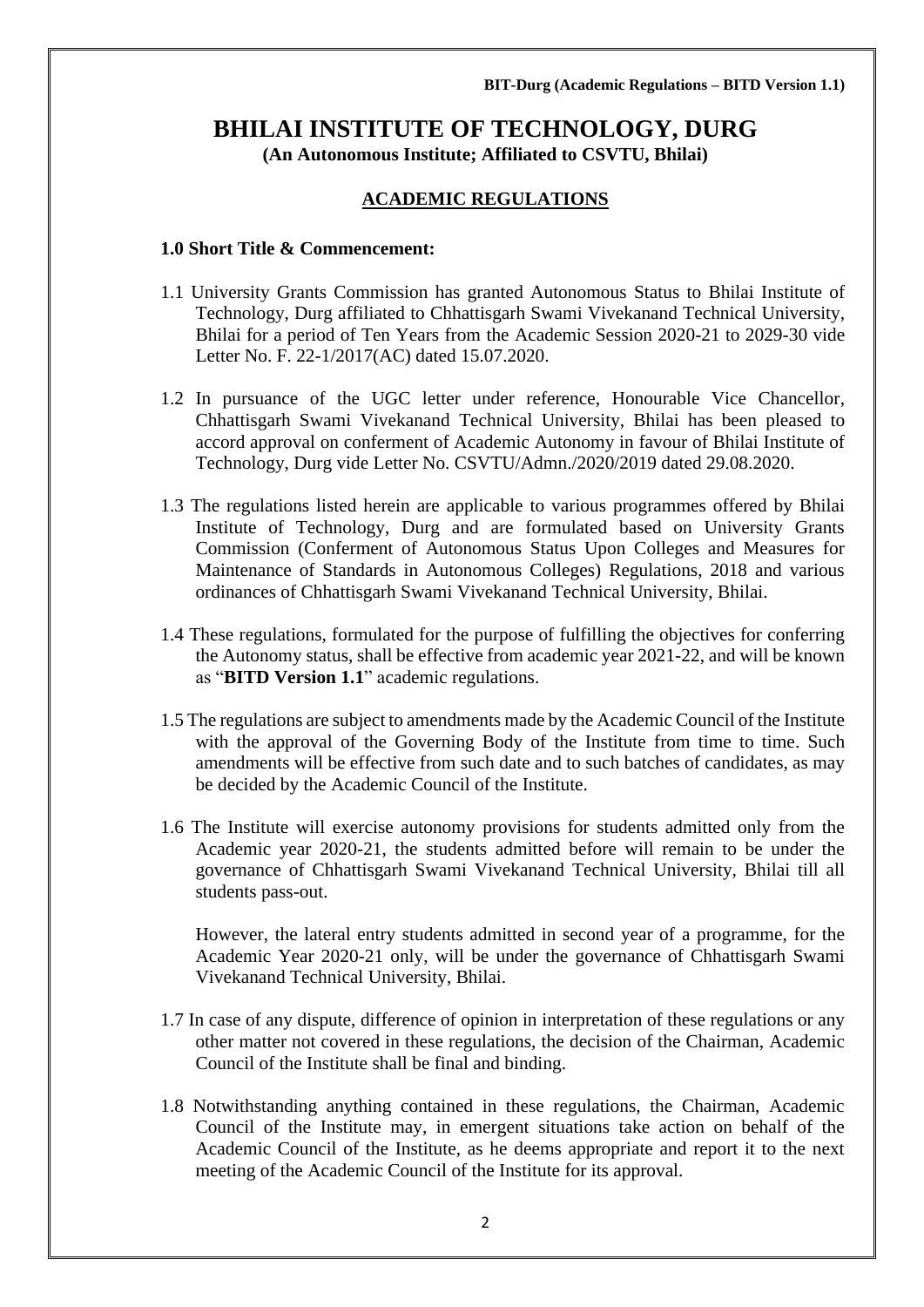#### **2.0 Abbreviations & Definitions:**

- i. "Institute" means Bhilai Institute of Technology, Durg (BIT)
- ii. "CSVTU" means Chhattisgarh Swami Vivekanand Technical University, Bhilai
- iii. "UGC" means University Grants Commission, New Delhi
- iv. "AICTE" means All India Council for Technical Education, New Delhi
- v. "DTE" means Directorate of Technical Education, Government of Chhattisgarh.
- vi. "Course" means a subject either theory or practical identified by its title and code
- vii. "B.Tech." means Bachelor of Technology
- viii. "M.Tech." means Master of Technology
- ix. "M.B.A." means Master of Business Administration
- x. "M.C.A." means Master of Computer Applications
- xi. "Ph.D." means Doctor of Philosophy
- xii. "B.Voc." means Bachelor of Vocational Courses

Please be noted that where the words "he", "him", "his", occur, they also mean "she", "her" and "hers".

### **3.0 Preamble:**

Highlighting the importance of autonomous colleges, the UGC document on the profile of higher education in India clearly states that: "The only safe and better way to improve the quality of undergraduate education is to the delink most of the colleges from the affiliating structure. Colleges with academic and operative freedom are doing better and have more credibility. The financial support to such colleges boosts the concept of autonomy."

The affiliating system of colleges was originally designed when their number in a university was small. The university could then effectively oversee the working of the colleges, act as an examining body and award degrees on their behalf. The system has now become unwieldy and it is becoming increasingly difficult for a university to attend to the varied needs of individual colleges. The colleges do not have the freedom to modernize their curricula or make them globally competent, locally relevant and skill oriented to promote employability. The regulations of the university and its common system, governing all colleges alike, irrespective of their characteristic strengths, weaknesses and locations, have affected the academic development of individual colleges. Colleges that have the potential for offering programmes of a higher standard do not have the freedom to offer them. The 1964-66 Education Commission pointed out that the exercise of academic freedom by teachers is a crucial requirement for development of the intellectual climate of our country. Unless such a climate prevails, it is difficult to achieve excellence in our higher education system. With students, teachers and management being co-partners in raising the quality of higher education, it is imperative that they share a major responsibility. Hence, the Education Commission (1964- 66) recommended college autonomy, which, in essence, is the instrument for promoting academic excellence.

### **4.0 About Bhilai Institute of Technology, Durg**

In 1986, few stalwarts in the public domain, transformed their spirited vision and dream to reality in the shape of Bhilai Institute of Technology in the loving memory of Seth Balkrishan, a renowned philanthropist of the region. Fired with the zeal of promoting the cause of technical education, the college was set up at Durg under the benign auspices of the Bhilai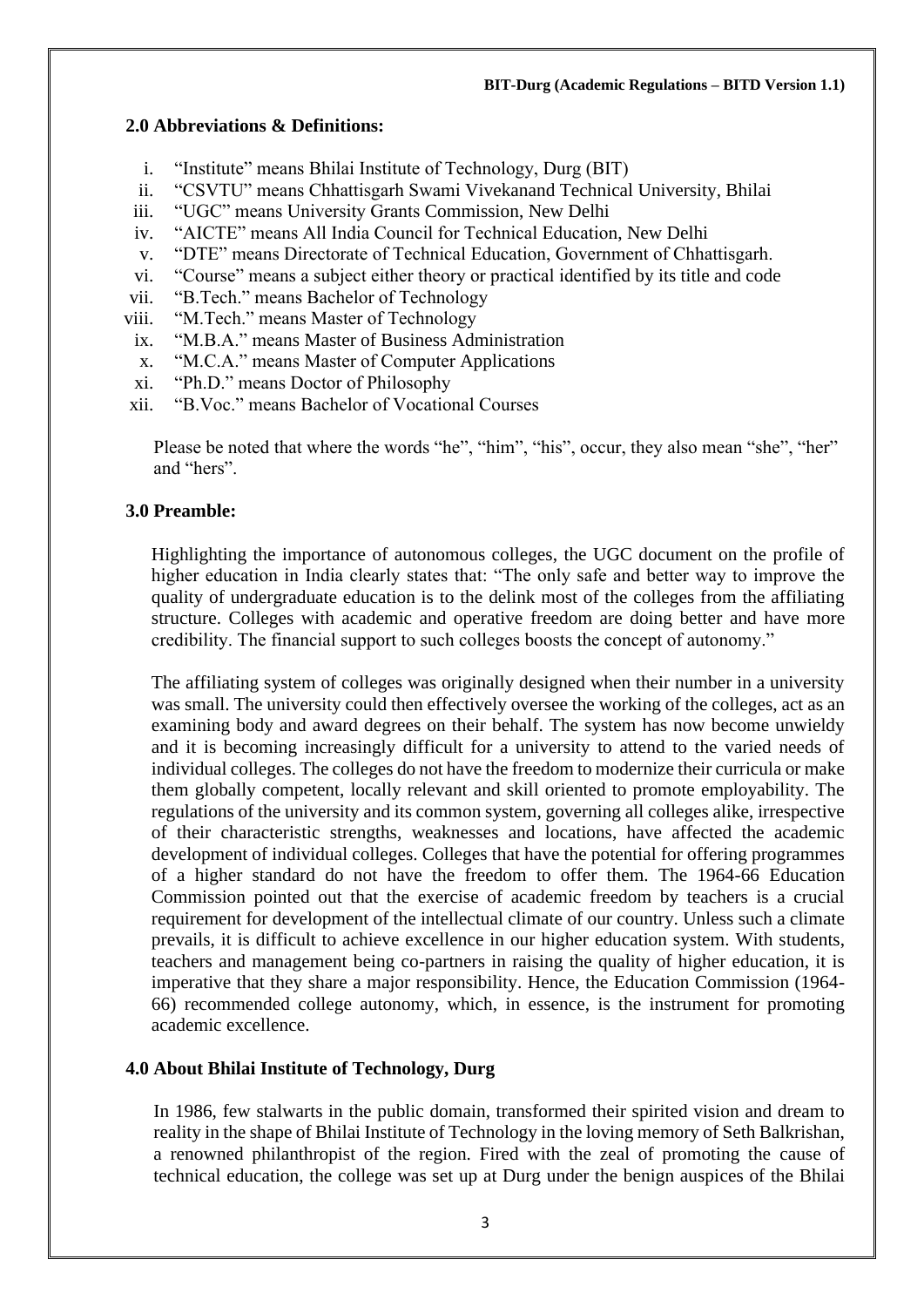Institute of Technology Trust in 1986. BIT, set up as the first self-financed Engineering College in the erstwhile Madhya Pradesh has now shaped as one of the most sought after professional institutes in the central region. BIT is standing tall and steadfast in its commitment to provide qualitative education for the students.

The programmes offered by BIT are approved by All India Council for Technical Education (AICTE). The Institute is affiliated to Chhattisgarh Swami Vivekananda Technical University, Bhilai (CSVTU) and bringing laurels to the University by providing the best results in the University examinations and Research and Development activities. BIT has produced the maximum number of Ph.D. holders in the State leaving other professional colleges far behind. In a good number of occasions, the faculty members of BIT have presented research papers in various countries across the globe. BIT is known for its environment-friendly Campus with a well-equipped infrastructure, outstanding faculty with rich experience, valuable research and academic programs, and dedicated staff.

BIT, spread over a lush green campus in the heart of Durg town, has earned separate identity and societal recognition among the Engineering and Management aspirants. It is adorned with all modern facilities and backed by experienced and talented faculty members to mould the students and make them ready for the present day need. BIT has created facilities with a judicious mixture of co-curricular and extra-curricular activities and has represented the State on many occasions.

Apart from academics, BITinas are also engaged in various social and philanthropic activities through its various professional bodies of students and National Service Scheme.

BIT is equipped with a fully computerized and resourceful library, functioning on the basis of an 'open access' system. Students are provided the facility of computers with high-speed internet connectivity and access to e-journals. State of the art facilities has been provided in laboratories to carry out regular lab works as well as research activities. Extra and cocurricular activities are organized in a planned manner to extract the hidden talents of the students and to develop them to undertake the challenges of present day requirements.

BIT is a dynamic place with the Institute's Motto "Aspire To Excel". "Educate to Elevate" is the guiding light in the pursuit of BIT to provide Qualitative Higher Education to the students, who can be a catalyst for greater social change. BIT always strives to amalgamate various resources and systems of the Institute with a clear focus on 3 E's – Enrichment, Enlightenment and Employment.

BIT, Durg is the first Technical Institute in the state to be conferred Autonomous Status by UGC. The National Board of Accreditation (NBA) has accredited all Seven Undergraduate programs of the Institute. The Institute has also been accredited by National Assessment and Accreditation Council (NAAC) as "A" grade in cycle 1 i.e. 2017-2022. National Institute of Ranking Framework (NIRF) has also ranked the Institute under the Engineering category in the ranking band of 251-300 under NIRF 2020. The Institute is also ISO 9001:2015 Certified Institution. Under AICTE Margdarshan Scheme, the Institute is mentoring ten technical institutions of the region to encourage best practices. The Institute has been conferred with the prestigious AICTE – Utkrisht Sansthan Vishwakarma Award – 2020 (under category-03).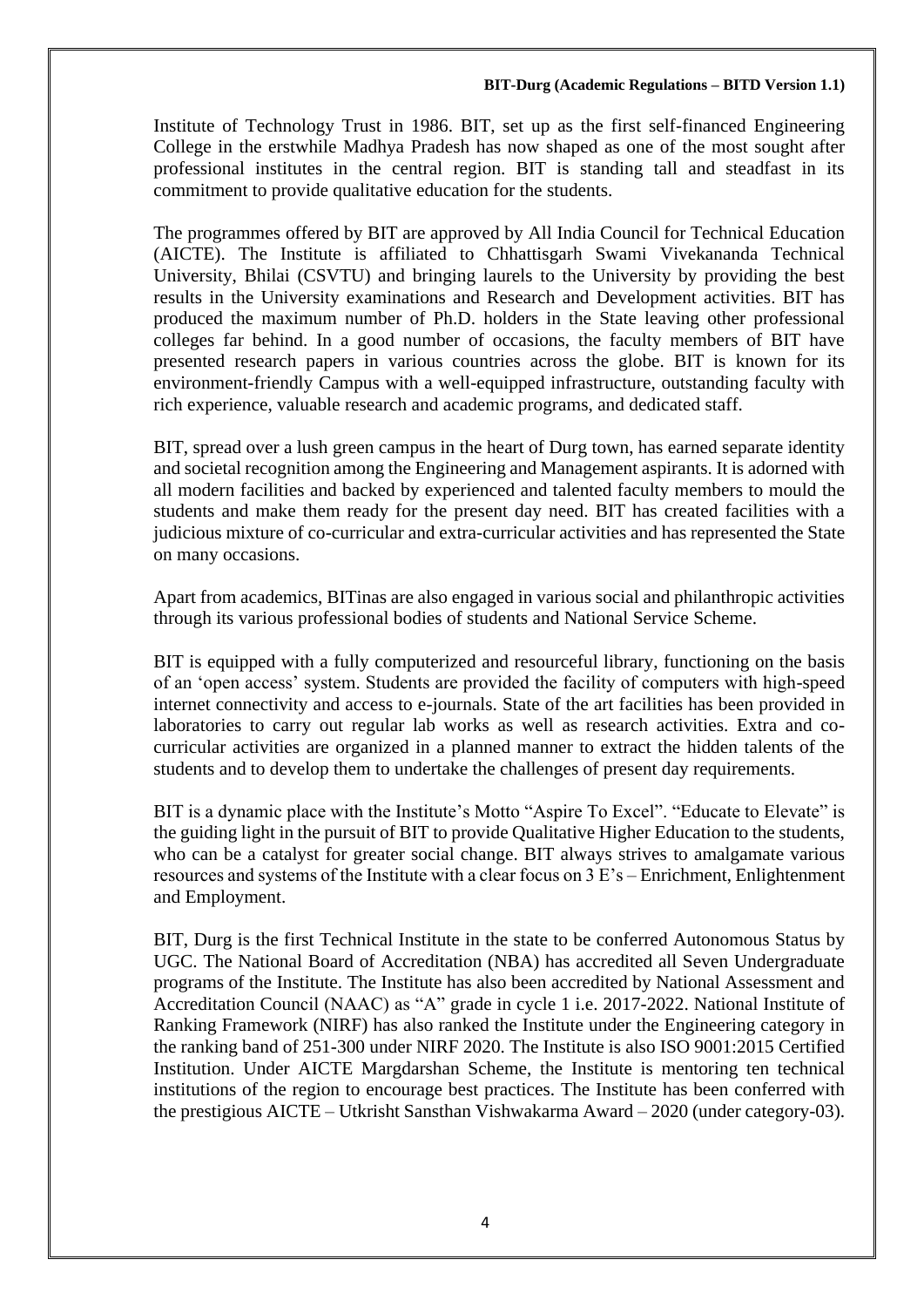### **Vision**

To become one of the Premier Technical and Management Educational Institutions in the Country, delivering excellent professional education, creating value based globally competitive professionals and achieving excellence in all our endeavour.

#### **Mission**

Putting in well directed and honest efforts to create peace, prosperity and growth for all stakeholders by exhibiting teamwork, commitment and zeal to excel in all our endeavour and striving to be the best.

### **Quality Policy**

To provide quality technical education to improve the knowledge of the students. This is achieved through faculty up gradation, giving placement assistance, providing opportunities for extracurricular development and updates the students with latest technical developments in the related fields.

### **5.0 Governance of Institute**

The Institute is governed by Bhilai Institute of Technology Trust. It provides overall guidance and control and ensures financial stability. Bhilai Institute of Technology functions as a trust which consists of industrialists / philanthropists, Senior Bureaucrats, CEOs of business establishments, elected public representative (MP  $\&$  MLA). The trust is the highest policy making body for the Institute. It provides overall guidance and control, scrutiny of audit report and accounts ensuring stability of finance. The Head of the Institute plays a significant role in the Institute decision making policies and its implementation.

The Institute has constituted following statutory bodies / committees to ensure proper management of academic, financial and general administrative affairs:

Governing Body **(Annex I)** Academic Council **(Annex II)** Board of Studies **(Annex III)**  Finance Committee **(Annex IV)** 

The Institute has, in addition, other non-statutory Committees / Cells such as the Planning and Evaluation Committee, Grievance Redressal Committee, Examination Committee, Library Committee, Student Welfare Committee, Women Security Cell, Extra-Curricular Activities Committee, Academic Audit Committee, Training & Placement Cell and Alumni & Industry Linkage Committee. **(Annex V)**

### **6.0 Monitoring of Institute**

Internal Quality Assurance Cell (IQAC) **(Annex VI)** is established in the Institute for regular monitoring of the college under intimation to UGC. The Cell shall have an external Peer Team comprising of academicians of repute and will send report to UGC regarding the performance of the Institute. The report shall also be put on public domain on the website of the College. The external peer review shall be conducted at least once in a year.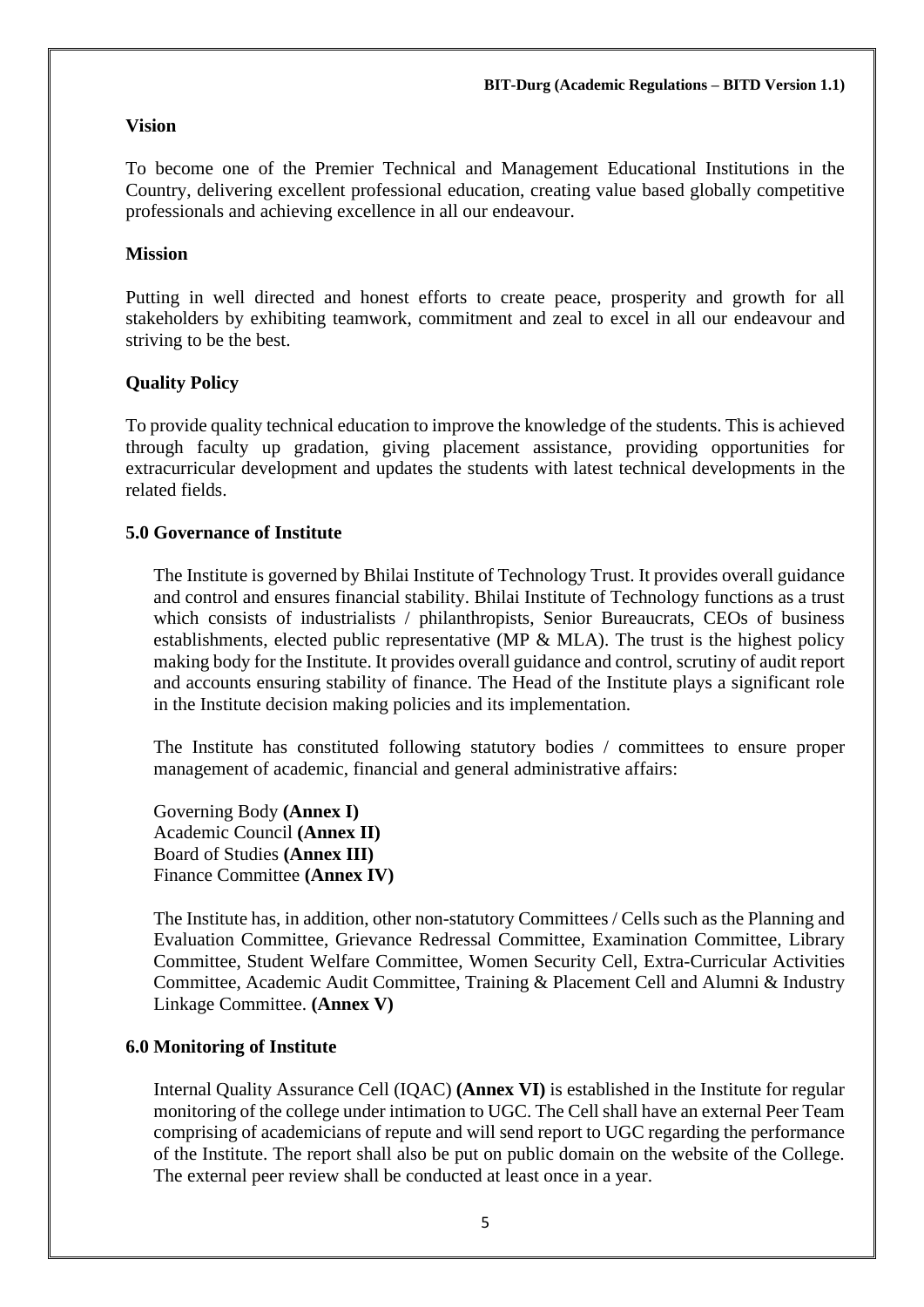# **7.0 Nomenclature and Programmes Offered**

# **7.1 Nomenclature**

Institute provides the avenue for the development of an individual as well as the Nation in the field of professional education. The Institute uses the nomenclature for their Degree programmes as specified by the UGC / CSVTU, and the Degree Certificates issued by CSVTU to their awardees bears the name of the Institute as well. This helps in maintaining the identity of each programme conducted at the Institute and ensuring its accountability.

Therefore, the nomenclatures and their abbreviations as given below, shall continue to be used for the Degree programmes offered by the Institute:

| (i) Under Graduate Level: | Bachelor of Technology (B.Tech.)           |
|---------------------------|--------------------------------------------|
| (ii) Post Graduate Level: | Master of Technology (M. Tech.)            |
|                           | Master of Business Administration (M.B.A.) |
|                           | Master of Computer Applications (M.C.A.)   |
| (iii) Doctoral Level:     | Doctor of Philosophy (Ph.D.).              |

Besides, the branch, the subject of specialization, if any, is indicated in brackets after the abbreviation; e.g., B.Tech. (Civil Engineering), M.Tech. (Structural Engineering).

Apart from this, the Institute also offers an Undergraduate Programme, Bachelor of Vocational Courses (B.Voc.).

# **7.2 Programmes Offered**

At present, the Institute is offering the following courses:

| S.No. | <b>UG</b><br><b>Programme</b> | <b>Title of the UG Programme</b> | <b>Current</b><br><b>Annual</b><br><b>Intake</b> | <b>Abbrevi</b><br>ation | <b>Establish</b><br>ed |
|-------|-------------------------------|----------------------------------|--------------------------------------------------|-------------------------|------------------------|
| 1.    | B.Tech.                       | Civil Engineering                | 120                                              | <b>CE</b>               | 1986                   |
| 2.    | B.Tech.                       | <b>Mechanical Engineering</b>    | 120                                              | <b>ME</b>               | 1986                   |
| 3.    | B.Tech.                       | <b>Electrical Engineering</b>    | 120                                              | EE                      | 1986                   |
| 4.    | B.Tech.                       | Electronics & Telecommunication  | 120                                              | <b>ETC</b>              | 1986                   |
|       |                               | Engineering                      |                                                  |                         |                        |
| 5.    | B.Tech.                       | Computer Science & Engineering   | 120                                              | <b>CSE</b>              | 1998                   |
| 6.    | B.Tech.                       | <b>Information Technology</b>    | 60                                               | <b>IT</b>               | 2000                   |
| 7.    | B.Tech.                       | Electrical & Electronics         | 60                                               | <b>EEE</b>              | 2007                   |
|       |                               | Engineering                      |                                                  |                         |                        |
| 8.    | B.Tech.                       | Computer Science & Engineering   | 60                                               | CSE(AI)                 | 2021                   |
|       |                               | (Artificial Intelligence)        |                                                  |                         |                        |
| 9.    | B.Tech.                       | Computer Science & Engineering   | 60                                               | CSE(DS)                 | 2021                   |
|       |                               | (Data Science)                   |                                                  |                         |                        |

### **7.2.1 Under Graduate degree programmes**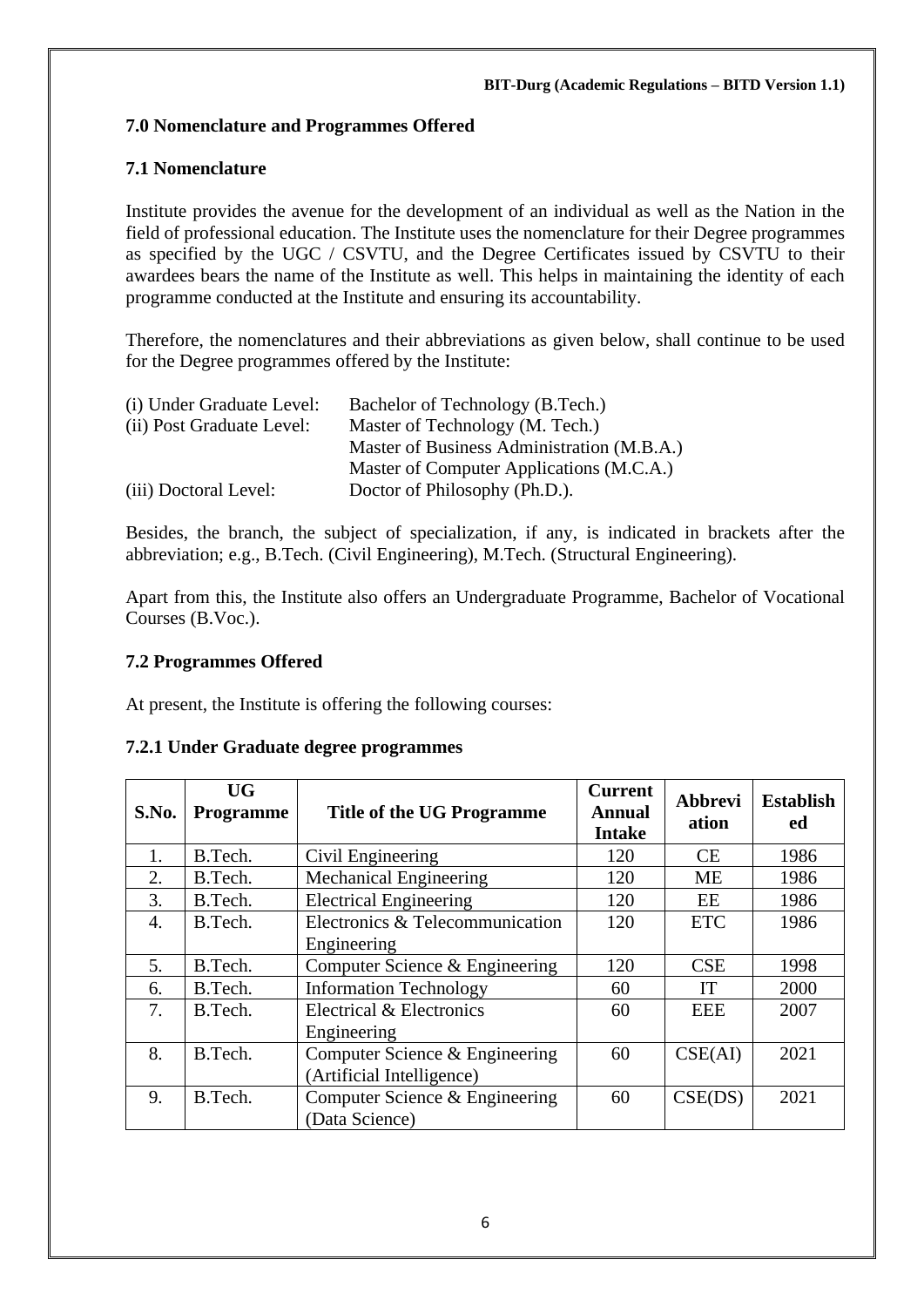### **7.2.2 Post Graduate degree programmes**

| S. No. | <b>Title of the PG Programme</b> | <b>Current</b><br><b>Annual</b><br><b>Intake</b> | <b>Offered by</b> | <b>Established</b><br>/ Closure |
|--------|----------------------------------|--------------------------------------------------|-------------------|---------------------------------|
| 1.     | M.Tech.(Production Engineering)  | 0                                                | <b>ME</b>         | 2004 / 2021                     |
| 2.     | M.Tech. (Instrumentation &       | $\overline{0}$                                   | <b>ETC</b>        | 2004 / 2021                     |
|        | Control Engineering)             |                                                  |                   |                                 |
| 3.     | M.Tech. (Structural Engineering) | 18                                               | <b>CE</b>         | 2006                            |
| 4.     | M.Tech. (Computer Networks)      | $\theta$                                         | <b>CSE</b>        | 2014 / 2021                     |
| 5.     | M.Tech.(E-Security)              | $\theta$                                         | IT                | 2014 / 2021                     |
| 6.     | M.Tech.(Industrial Drives &      | 0                                                | EE                | 2015/2021                       |
|        | Control)                         |                                                  |                   |                                 |
| 7.     | M.Tech. (Electrical Power &      | 18                                               | <b>EEE</b>        | 2018                            |
|        | Energy System)                   |                                                  |                   |                                 |
| 8.     | M.Tech. (Data Sciences)          | 18                                               | <b>CSE</b>        | 2018                            |
| 9.     | M.Tech. (Environmental Science & | 15                                               | <b>CE</b>         | 2004                            |
|        | Engineering) (Part Time)         |                                                  |                   |                                 |

### **Master of Technology (M.Tech.)**

#### **Master of Business Administration (M.B.A.)**

| S.No. | Title of the PG Programme | <b>Current Annual Intake</b> | <b>Established</b> |
|-------|---------------------------|------------------------------|--------------------|
|       | M.B.A                     |                              | 1999               |
|       | M.B.A.                    | 30                           | 2006               |

### **Master of Computer Applications (M.C.A.)**

| <b>S. No.</b> | Title of the PG Programme | <b>Current Annual Intake</b> | <b>Established</b> |
|---------------|---------------------------|------------------------------|--------------------|
|               | M.C.A.                    | 60                           | 998                |

#### **7.2.3 Doctoral degree programmes**

The Institution also offers the Doctoral Program leading to degree of Ph.D. in the departments. The intake depends upon the exact number of vacant positions under the supervisors and cosupervisors in various disciplines.

### **7.2.4 Bachelor of Vocational Courses (B. Voc.)**

Vocational or skill-based education is becoming more and more significant with passing time. This is an emerging course in India that aims at providing adequate skills required for a particular trade to candidates. The course is different from traditional academic programmes as it deals more with application based studies rather than focusing on only theoretical knowledge. The Institute provides B.Voc. as follows: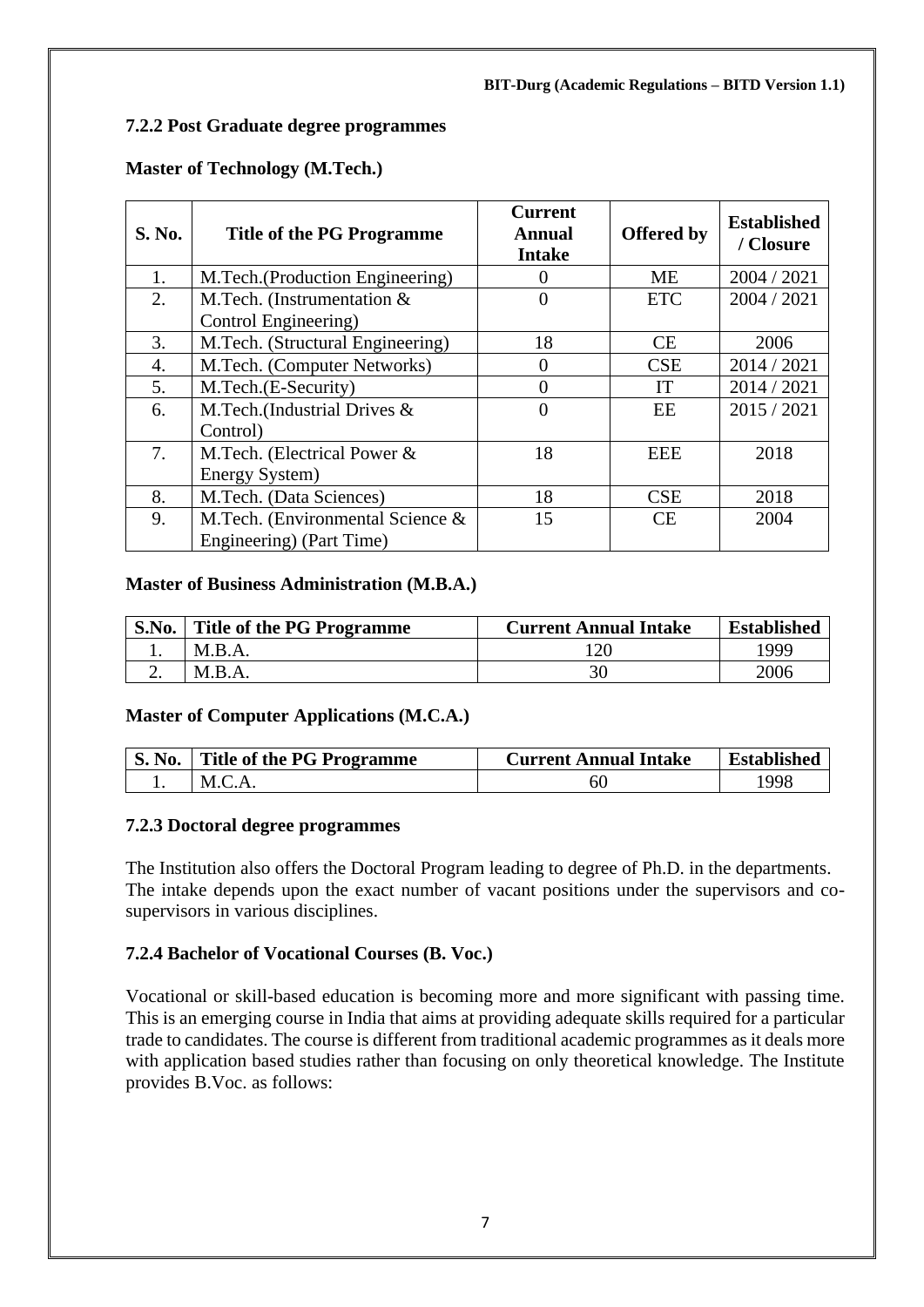| <b>S. No.</b> | Title of the UG Programme                        | <b>Current</b>       | <b>Established</b> |
|---------------|--------------------------------------------------|----------------------|--------------------|
|               |                                                  | <b>Annual Intake</b> |                    |
| Ι.            | B. Voc. (Banking Finance Services and Insurance) | 25                   | 2019               |
| 2.            | B.Voc. (Graphics and Multimedia)                 | 25                   | 2019               |
| 3.            | B.Voc. (Software Development)                    | 25                   | 2019               |
|               | B.Voc. (Electronic Manufacturing Services)       |                      | 2019               |

B.Voc. is a three-year (six semesters) Undergraduate course. A student pursuing B.Voc. has multiple exit points during the programme and continued industry exposure.

# **8.0 Duration of Programme**

8.1 The duration of the programme shall be governed by the regulations of AICTE / UGC / CSVTU that may change from time to time. As per the prevailing regulations, the duration of various programmes is as follows:

| <b>Programme</b>     | <b>Duration</b>   | <b>Maximum Duration</b> |
|----------------------|-------------------|-------------------------|
| B. Tech.             | <b>Four Years</b> | Eight Years             |
| M. Tech. (Full Time) | Two Years         | Four Years              |
| M. Tech. (Part Time) | Three Years       | Six Years               |
| M.B.A. (Full Time)   | Two Years         | Four Years              |
| M.B.A. (Part Time)   | Three Years       | Six Years               |
| M.C.A.               | Two Years         | Four Years              |

- 8.2 Each year shall be divided into two Semesters Autumn (ODD) and Spring (EVEN) Semesters. Each semester would be approximately of six-month duration including vacation / preparatory leave / examination / industrial training etc. The Autumn semester shall ordinarily begin in July for students already on rolls and the Spring semester shall ordinarily begin in January. However, the first semester (Autumn, for newly admitted students) may begin a little later depending on completion of admission process and formalities.
- 8.3 A candidate shall not be permitted to continue the course, if he/she fails to pass all the semesters within the maximum duration of the course.

# **9.0 Starting of New Courses**

- 9.1 The Institute shall introduce new Undergraduate/Postgraduate, Degree/Diploma Programme(s) or increase/reduce the intake in the existing Programme(s), with the approval of the Academic Council and Governing Body of the Institute, only after obtaining approval from AICTE and affiliation from CSVTU.
- 9.2 The Institute shall start new certificate course(s) with the approval of the Academic Council and Governing Body of the Institute. Such certificates shall be issued under the seal of the Institute and CSVTU will be duly informed of such proceedings.
- 9.3 The new programme(s) introduced by the Institute as above (i.e. after the conferment of autonomous status), shall automatically come under the purview of autonomy.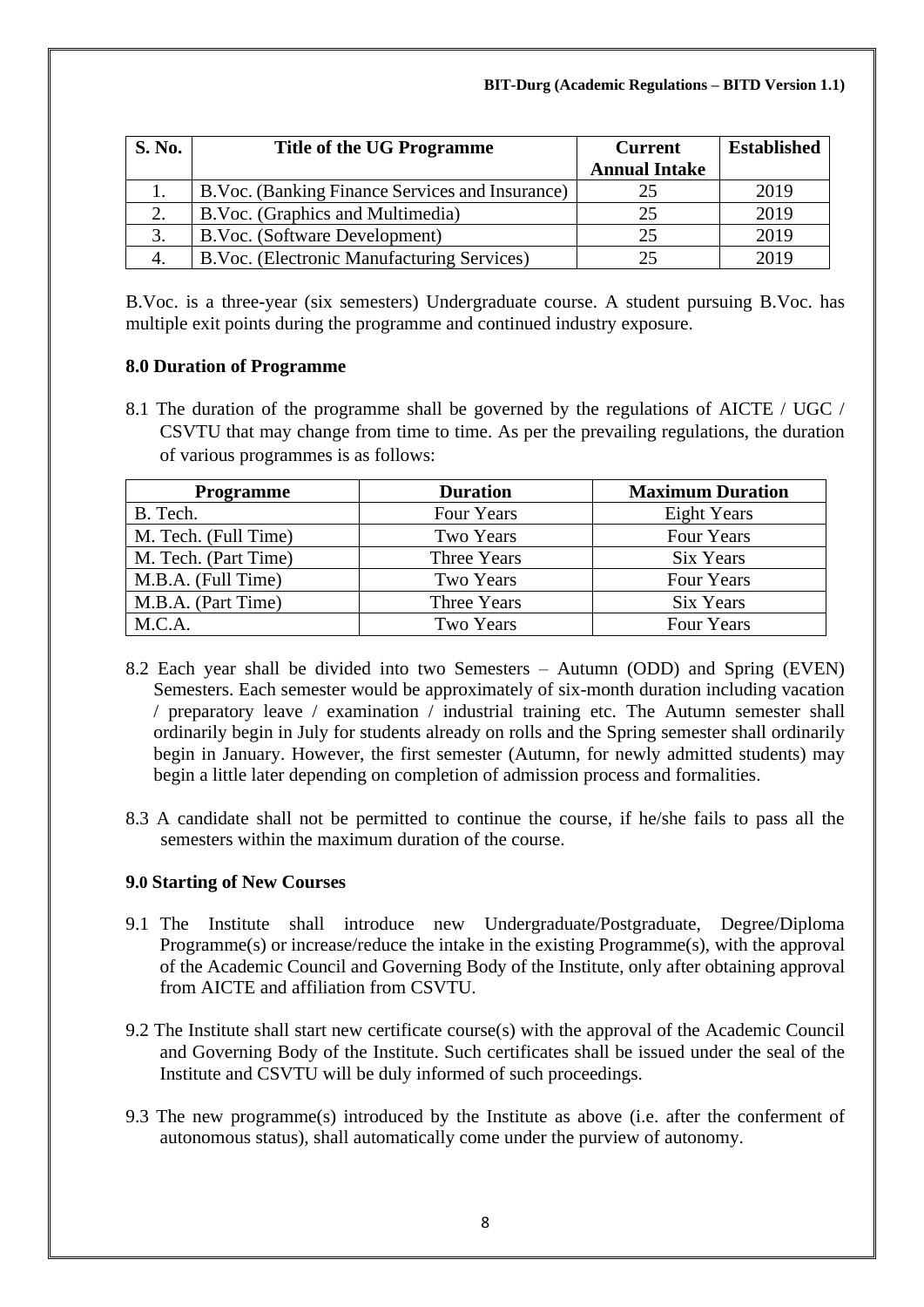### **10.0 Admission Procedure and Fees**

# **10.1 Admission Procedure**

Admission for B.Tech. / M.Tech. / M.B.A. / M.C.A. / B.Voc. will be through Online / Institute level counselling by the Directorate of Technical Education, Government of Chhattisgarh.

The dates of counselling programme shall be published in the State / National level newspapers and shall also be uploaded on its website www.cgdteraipur.cgstate.gov.in by DTE. Process of online counselling shall also be published on this website by DTE before the commencement of admission process.

The Eligibility criteria, Intake capacity, Various Quotas, Tuition Fee Waiver Scheme, Lateral Entry in Second Year of B.Tech. and the Reservation Policy in Admission are all as per the procedure laid down by AICTE / UGC / CSVTU / DTE.

However, the admission in M.Tech. for the sponsored seats will be done at Institute level as notified by DTE.

### **10.2 Fees**

The Tuition, Development, Miscellaneous other fee and Caution money charged to students over the duration of programmes shall be as recommended / proposed by "Admission and Fee Regulatory Committee" constituted under the "Chhattisgarh Private Professional Educational Institute (Regulation of Admission and Fixation of Fees) act, 2008 and notified by Government / University for the same.

### **11.0 Enrolment and Registration**

### **11.1 Enrolment of Admitted Candidates**

Admitted Candidates shall have to enrol with CSVTU (if not already enrolled) as per the University regulations (Ordinance No. 4 of CSVTU) during First Semester and for Lateral entry students in Third Semester.

The Enrolment number and Roll Number shall be provided by the University and the Institute will provide a Unique Identification Number to each student.

No student shall be deemed to have been admitted to any programme of study as a regular student of the Institute unless his/her name is borne on the register of enrolled students of CSVTU.

Any student pursuing B.Tech. programme, may be allowed a change of branch in the Institute in Third Semester, on merit basis (as per the norms of DTE), subject to availability of seats in a programme.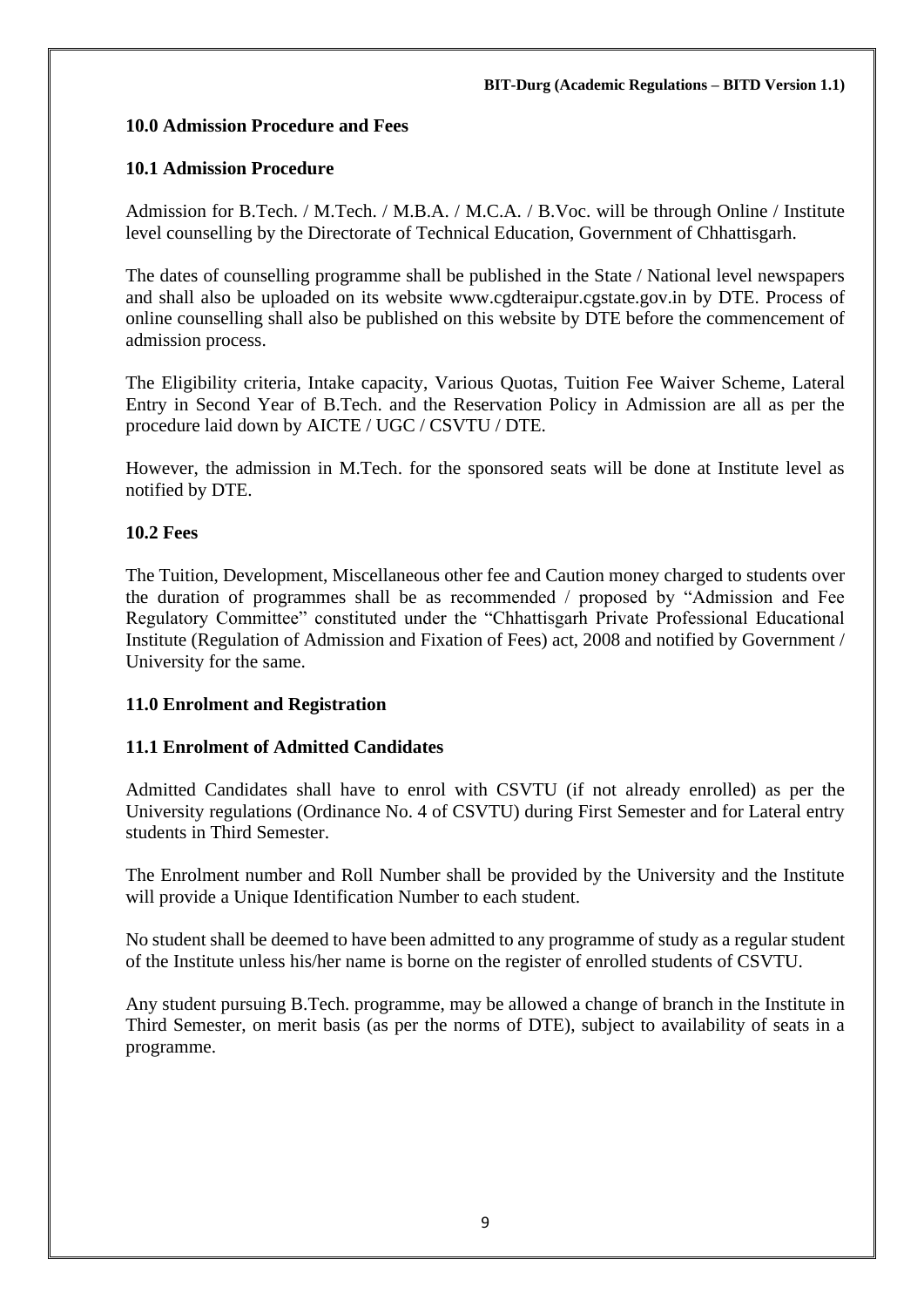### **11.2 Registration of Eligible Candidates**

- 11.2.1 All eligible students of the Institute have to register themselves before commencement of a semester. Except in the first semester, where a student is automatically registered at the time of admission, a student has to apply to the Institute in a specified format for registration in a particular semester through his/her Head of concerned Department. The list of eligible candidates will be provided by the student section of the Institute to the Department.
- 11.2.2 The tuition and other fees for a particular semester will have to be paid by the student, prior to the registration in that semester.

### **12.0 Academic Calendar and Scheme**

- 12.1 Each Year, the Institute shall draw out an Academic Calendar containing details of various academic and associated activities, which shall be adhered to. The Academic Calendar will be available on the Institute website.
- 12.2 The Scheme of Teaching and Examination for each programme, shall be approved by the Academic Council of the Institute, keeping the recommendations of respective Board of Studies of the Institute in view.
- 12.3 The scheme of Teaching and Examination for each programme will provide details about the courses of study prescribed in various semesters, the number of Lecture / Tutorial / Practical periods per week assigned for these courses, the maximum marks allotted to these courses and the credit for these courses.
- 12.4 The course outcomes and the syllabus of different courses in the scheme of Teaching and Examination for each programme shall be as prescribed by the respective Board of Studies of the Institute and published on the website of the Institute.
- 12.5 The schedule of classes shall be notified through a Time Table before the beginning of the classes in the Semester.
- 12.6 There shall be normally fourteen weeks of teaching in every semester.

# **13.0 Examination Cell and System**

- 13.1 The Institute shall have an Examination Cell headed by Controller of Examination. The Controller of Examination will be a permanent faculty member of the Institute, nominated by the Principal. The Controller of Examination shall be assisted by Deputy Controller of Examination, along with other office support. The Principal shall be the Chief Controller of Examination.
- 13.2 At the end of each semester, there shall be an examination (hereinafter called End Semester Examination) conducted by the Institute as per the programme announced at the beginning of each academic year.
- 13.3 The End Semester Examinations will generally be held in Nov/Dec. and April/May in each year.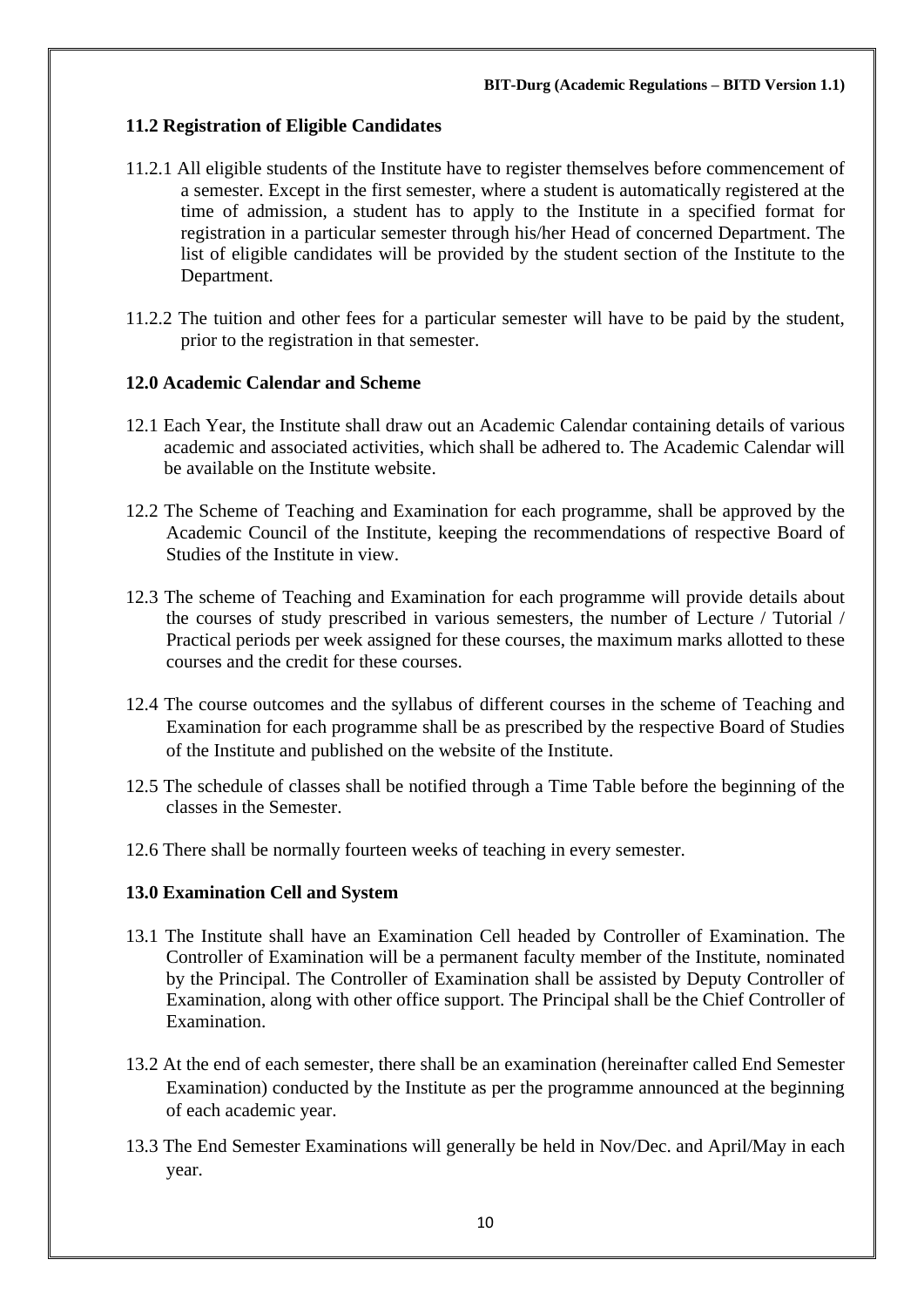- 13.4 At least 40 % of the Question Papers of End Semester Examination shall be from outside the Institute.
- 13.5 The duration of examination period normally should not exceed 20 working days.
- 13.6 The medium of Examination for all the programs shall be English.

#### **14.0 Eligibility to Appear at Examinations and Results**

- 14.1 In these regulations, unless provided otherwise, lectures, shall include tutorials and seminars. In tutorials, a class will be split into batches of 30 students.
- 14.2 No regular candidate shall be admitted to an examination of the Institute unless he/she
	- (a) Has been enrolled as a student in CSVTU.

(b) Possesses the minimum academic qualification for admission to the examination to which he/she seeks admission, and

- (c) Has prosecuted a regular course of study for that examination.
- 14.2.1 If a candidate has already passed a semester examination in full he/she shall NOT be permitted to reappear in that examination for improvement in division/marks or any other purpose.
- 14.3 In computing the attendance for fulfilment of the condition regarding prosecution of a regular course of study
	- (a) Attendance at lectures delivered and practicals, if any, held during the academic session shall be counted.
	- (b) Attendance at any lecture delivered or in practical held within fourteen days preceding the first day of written examination which shall be treated as preparation leave, shall not be counted.
	- (c) Attendance kept by a regular candidate in higher class shall be counted towards the percentage of attendance for the examination of lower class to which he may revert as a result of his/her failure to pass in the examination.
	- (d) Attendance at NCC/NSS Camp during the session shall be taken as full attendance at lectures/practicals on each such day of camp and the days of journey to such camp.
	- (e) Participation as a member of a University/College team in any Inter-University or Inter-Collegiate Competition, or of a District/State/National team in any Sports event organized by recognized Federations, shall be taken as full attendance at lectures/practicals on each such day of event and the days of journey for participating therein.
	- (f) For special reasons such as prolonged illness deficiency in percentage of attendance not exceeding fifteen percent i.e. up to ten percent and a further five percent of the total number of lectures delivered and practical held in each subject may be condoned by the Head of the Department and by the Principal respectively.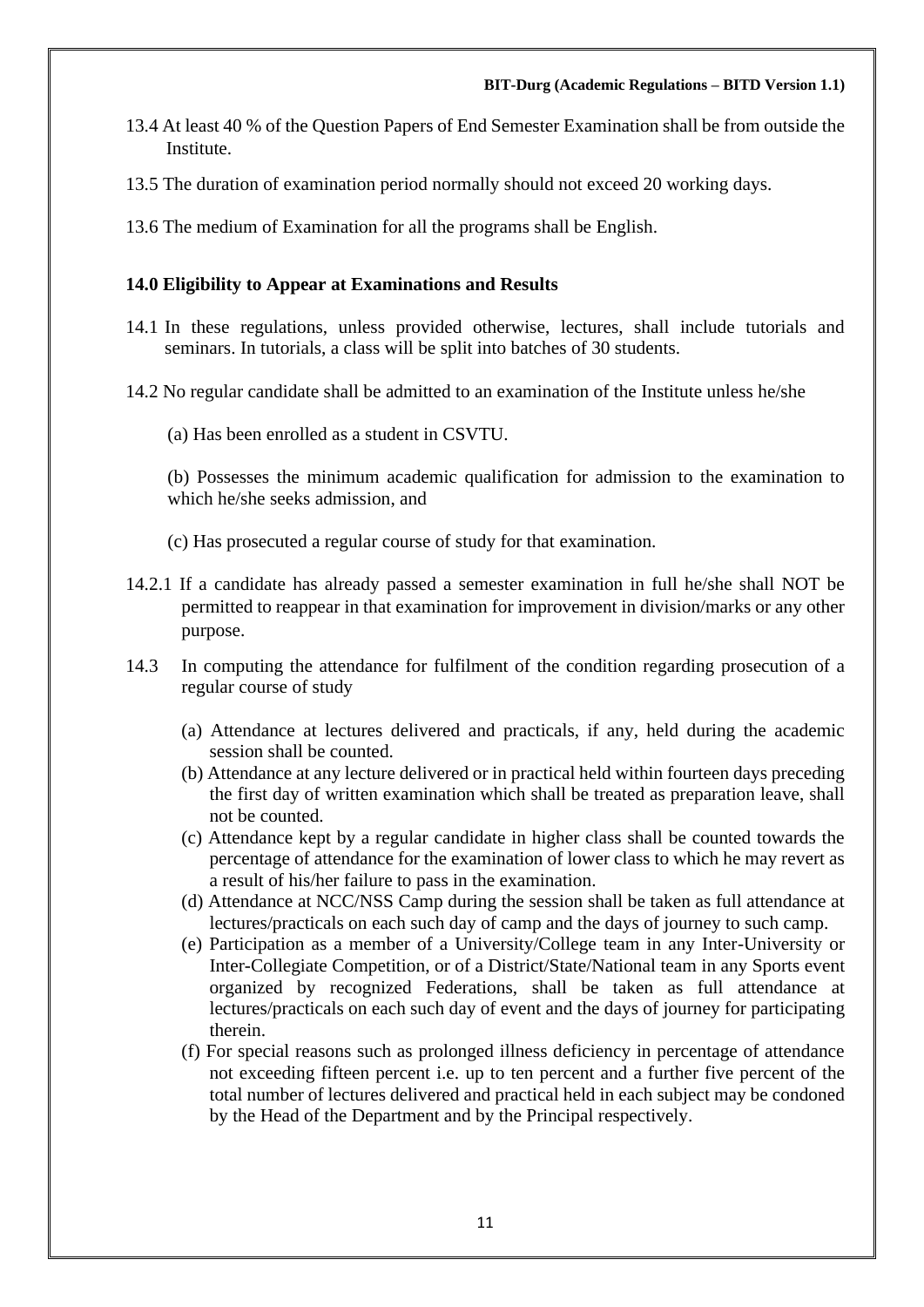- 14.4 Except as otherwise provided, a regular candidate for an examination shall on or before the last date notified by the Institute
	- (a) Submit an application for an admission to the examination in the prescribed form duly affixing his/her latest passport size photograph at the appropriate place, through the Head of the Department indicating the subject or subjects in which he/she desires to present himself for the examination.
	- (b) Pay along with the application, the fee prescribed for the examination concerned.
	- (c) Application submitted by regular candidate together with the examination fee receipt shall be forwarded by the Head of the Department to the Controller of Examination on or before the last date prescribed for the purpose by the Principal.
	- (d) In case of each application, the Principal shall certify that the candidate:
		- (i) Possesses the minimum academic qualification for appearing at the examination to which he/she seeks admission.
		- (ii) Is of good conduct.
		- (e) The Principal may detain a regular candidate from taking an examination if he/she does not pay outstanding Institute dues, or does not return the Institute property and all the articles and uniform issued to him/her for sports or NCC or does not pay the cost thereof in case of loss, by 15 days preceding the examination or if the conduct of the student has been unsatisfactory between the time of submission of his/her application form to the Controller of Examination for admission to the examination and the date of the commencement of the examination.
- 14.5 No ex-student candidate shall be admitted to an examination of the Institute unless he/she submits with his/her application for appearing in the examination, along with
	- (a) The statement of marks (in original) obtained by him/her at the said examination issued by the Institute together with an attested copy thereof, or
	- (b) In case he/she was duly admitted to the said examination as a regular candidate but could not appear there at, a certificate from the Principal of the Institute showing the year, the roll number and the examination to which he/she was admitted as a regular candidate.
- 14.6. An ex-student candidate for an examination shall
	- (a) Submit through the Principal an application for admission to the examination in the prescribed form on or before the last date notified by the Institute and specify therein
		- (i) Whether he/she is a candidate for the examination entitled.
		- (ii) The subject(s) in which he/she desires to present himself for the examination.
	- (b) Submit with his/her application evidence of having been admitted to the examination earlier as required in paragraph 5 above.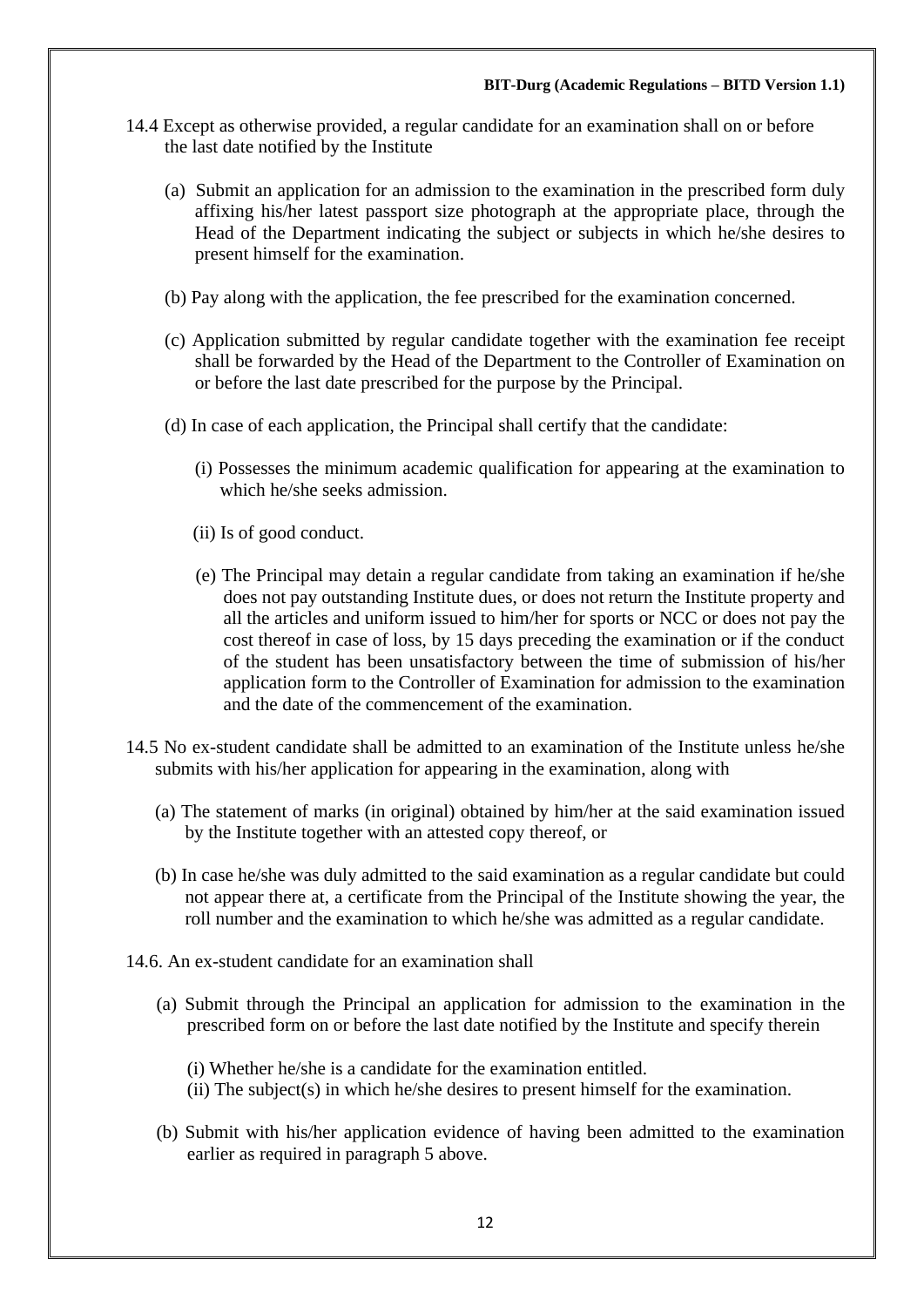- (c) Attach with his/her application for admission to the examination, his/her latest passport size photograph duly attested by the Principal.
- (d) Pay the fee prescribed for the examination.
- 14.7. An Ex- student candidate shall be required to appear in examination in accordance with the syllabus of different subjects in force in the Institute at the time of examination. However, on account of change in the scheme of teaching and examination the candidate may be permitted to appear in the examination in accordance with the syllabus of the subject of previous scheme.
- 14.8. Every ex student candidate shall appear at the examination centre at which the regular candidates from the Institute in which he/she had prosecuted a regular course of study shall be appearing. Provided that the Principal may for sufficient reason require or allow a candidate to change his/her examination centre.
- 14.9 No candidate shall appear in more than one degree examination or for the Master's degree in one and the same year.
- 14.10 For a candidate who has passed a part of the Bachelor's degree examination or a part of a Master's degree examination of another University may, on the recommendation of Chairman Board of studies concerned and Academic Council of the Institue, be admitted with the permission of Principal to the next higher examination of the Institute for the degree concerned provided the course offered by the candidate at such other University is equivalent to the course of the Institute for the corresponding examination.
- 14.11 No person who has been expelled or rusticated from any college or University or has been debarred in appearing at a University examination shall be admitted to any examination during the period for which the sentence is in operation.
- 14.12 (i) An application for admission to an examination received by the Institute after the last date notified by the Institute, but not later than fifteen days after such last date may be entertained on payment of a late fee prescribed by the Institute but not later than the fifteen days before the commencement of examination.
	- (ii) Notwithstanding anything contained in the Academic Regulations relating to admission of candidates to an examination of the Institute, the Principal may, in special cases in which he/she is satisfied that the delay to an examination is not due to lack of diligence on the part of the candidate and that it would be a great hardship to the candidate if his/her application is rejected, allow an application which is otherwise complete in all respects to be entertained with the late fee prescribed by the Institute even though the same is received after the expiry of the period of fifteen days mentioned in the forgoing paragraph.
- 14.13 The Institute shall issue an admit card in favour of a candidate, if
	- (a) (i) The application of the candidate is complete in all respect in accordance with the provisions applicable to him/her and in order.

(ii) The candidate is eligible for admission to examination, and the fees as prescribed have been paid by the candidate.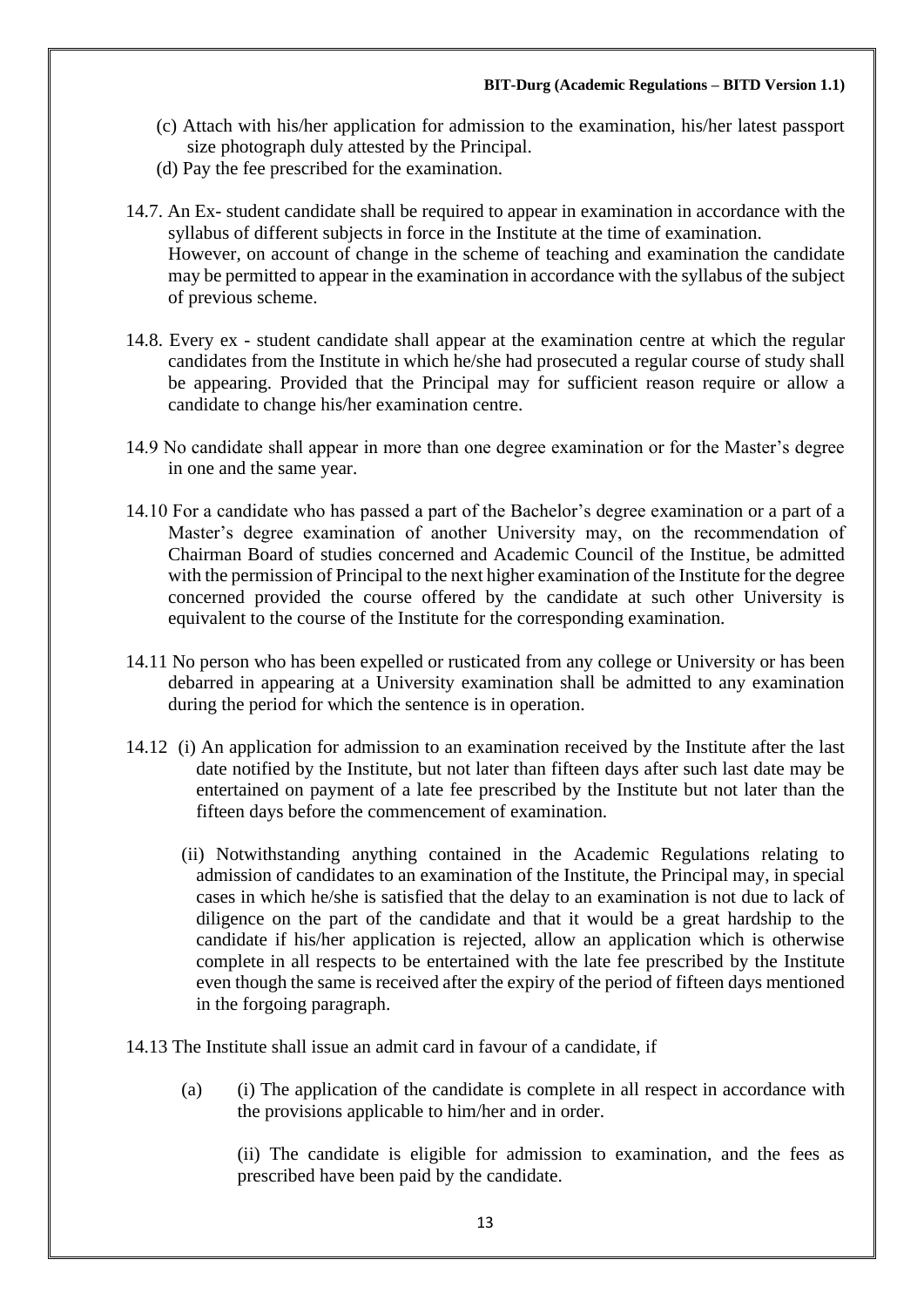(iii) Where the practical examination is held earlier than the examination in theory paper, a candidate shall not be deemed to have been admitted to the examination until he/she is issued an admission card for appearing in the examination.

- (b) The admission card issued in favour of a candidate to appear at an examination may be withdrawn if it is found that
	- (i) The admission card was issued or permission was given through mistake or the candidate was not eligible to appear in the examination.
	- (ii) Any of the particulars given or document submitted by the candidate in or with the application for enrollment or examination is false or incorrect.
- (c) The Controller of Examination may on the specific recommendation of the Principal, and if he/she is satisfied that an admit card has been lost or destroyed, grant a duplicate admit card on payment of further fees as prescribed by the Institute. Such card shall show in a prominent place the word duplicate.
- 14.14 (a) The Controller of Examination shall identify the prohibited area referred to in Section 3(c) of the Chhattisgarh Recognized Examination Act, 1937 (as amended from time to time) by visible signs, and it shall be produced.
	- (b) A candidate shall not be entered in to the Examination hall unless he/she produces the admit card before the Controller of Examination or the invigilator or satisfies such Officers that it shall be produced. A candidate shall produce his/her admit card whenever required by the Controller of Examination or the invigilator. The Controller of Examination and invigilators shall have all powers to exercise check on unfair means including those of search and seizure.
- 14.15 (a) A candidate who, due to sickness is unable to present himself/herself at an examination shall not receive a refund of fees but in case it is satisfied about the genuineness, or merit of it, the examination fee and statement of marks fees can be adjusted towards the immediately next examination after deduction of an amount as decided by the Institute.
	- (b) Application for such adjustment from a candidate accompanied by a Medical Certificate of illness if applicable, must be sent so as to reach the Controller of Examination not earlier than and not later than 30 days from the date of commencement of the Examination at which the candidate was to appear, provided that the medical certificate should be issued by the competent medical officer of Govt. Hospital duly countersigned by the Civil Surgeon.
	- (c) The fees paid by a regular candidate who is debarred from appearing at an examination due to shortage in attendance at lectures/practicals, may be refunded through the Principal after deduction of an amount as decided by the Institute.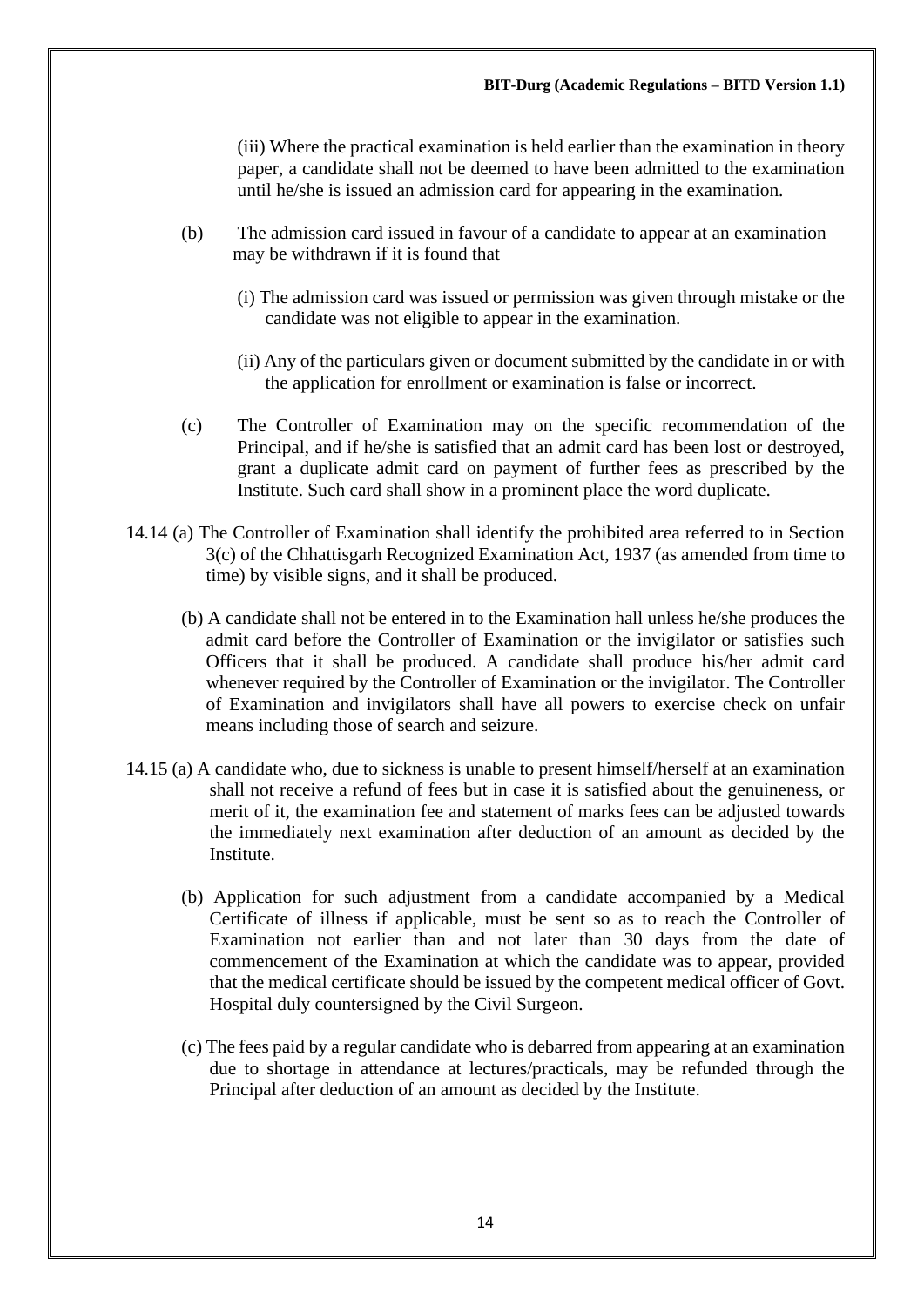- (d) Examination and other fees of a candidate whose application for appearing at an examination has been rejected for some reason, or who could not furnish his/her form within the prescribed date, necessary fees having been paid in Institute accounts, may be refunded after deduction of an amount as decided by the Institute.
- (e) The examination and marks fee of a candidate who dies before appearing at the examination may be refunded in full to his/her guardian or his/her successor.
- (f) The entire fees paid by a candidate whose application for appearing at an examination is cancelled on account of producing fraudulent documents or giving false particulars shall stand forfeited.
- 14.16 (a) Any candidate, who has appeared at an examination conducted by the Institute, may apply to the Principal for the scrutiny of his/her marks in the written papers in any subject and rechecking of his/her result, such application must be made so as to reach the Controller of Examination within 07 days after the declaration of result.
	- (b) Such application must be accompanied by fees as prescribed by the Institute.
	- (c) The result of the scrutiny shall be communicated to the candidate.
	- (d) If as a result of scrutiny it is found that the examinee should be declared as having passed or placed in a higher division the result of the candidate shall be revised accordingly.

### **14.17 Revaluation**

If a candidate is not satisfied with his/her result, he/she may apply to the Controller of Examination for revaluation of his/her answer books (no restriction on number of subjects), in the prescribed form, along with prescribed fee, within 07 days from the declaration of the result of the examination.

- 14.17.1 Where a candidate applies for revaluation, the answer book in which revaluation is sought will be evaluated again by a three member committee, consisting of:
	- (i) Head of the Department concerned (Chairman of the committee)

(ii) Two subject experts appointed by the Principal - One from the Institute and other from outside the Institute (other than the one(s) who initially evaluated the answer book).

A copy of the memorandum of Instructions shall preferably be provided to the committee (if prepared by the paper setter) to enable them to evaluate the answer book concerned in the light of the standard set by the paper setter.

14.17.2 Better marks between the two (one original and one after revaluation) will be taken into consideration.

14.17.3 If the result is modified on account of above and /or a mistake in the result originally published is detected, necessary correction shall be notified by the Institute.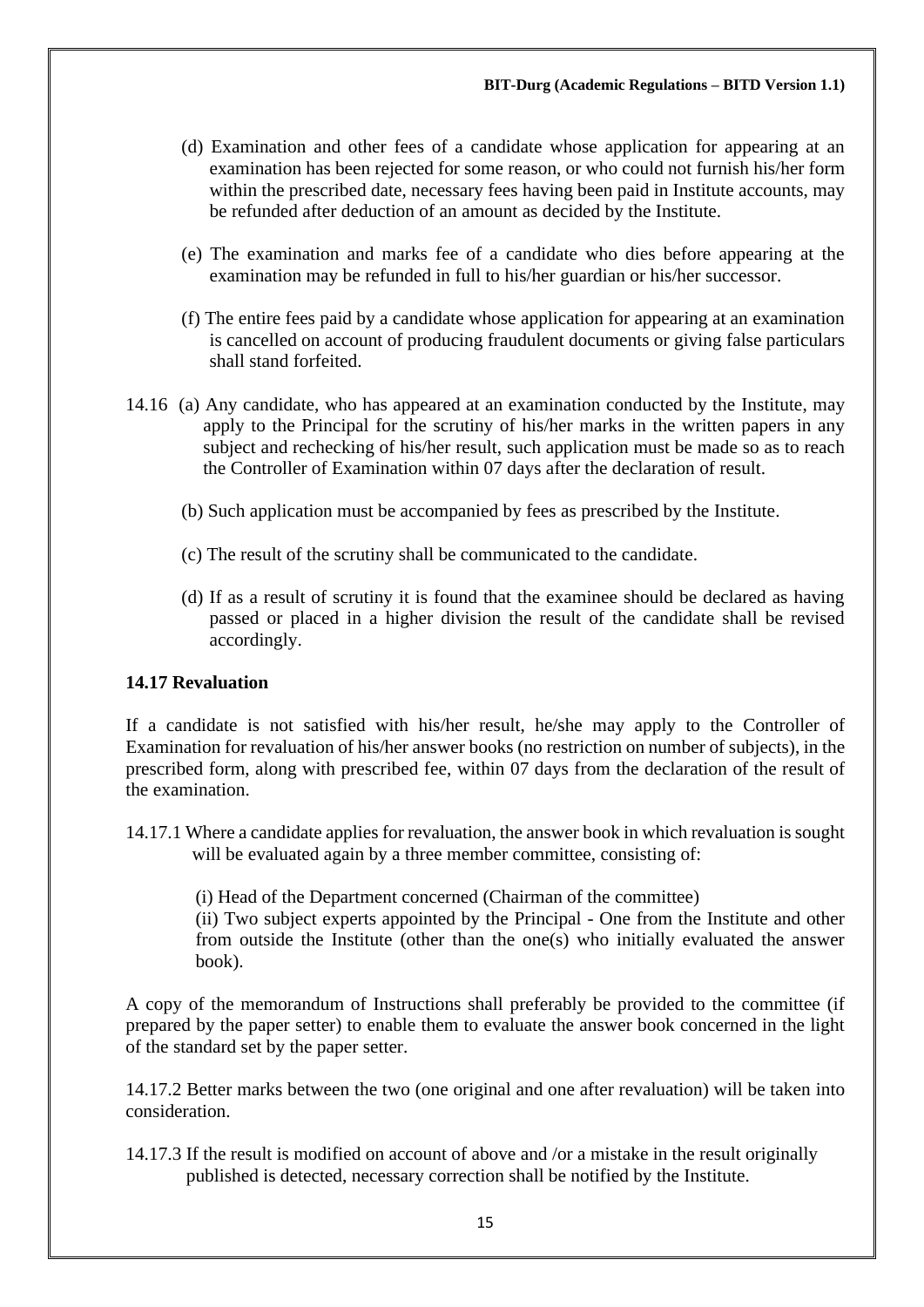- 14.17.4 No Revaluation shall be allowed in case of Practicals(ESE), Teacher's Assessment, Class Tests, Field Work, Summer Training, Viva-Voce, Project Reports, Research Reports and thesis submitted in lieu of paper at the examination.
- 14.17.5 Process of Revaluation will be common for all courses.
- 14.18 The Institute will announce Results, Merit Lists, issue Mark Sheets, Provisional Certificate and Transfer Certificate; however, the Degree and Migration Certificate shall be awarded by CSVTU, with the name of the Institute.
- 14.19 A candidate who has passed any final degree examination can apply to the Principal, for a Provisional Certificate of passing the examination, in prescribed form, along with prescribed fees, after the declaration of his/her result and before the date of the next convocation.
- 14.20 No person who is under sentence of expulsion or rustication or is debarred from appearing at examination of the Institute for any period of time shall be granted a Migration Certificate during the period for which the sentence is in operation.
- 14.21 Duplicate copies of the following certificates shall be granted on payment of prescribed fee by the Institute:
	- (i) Mark sheet
	- (ii) Transfer Certificate
	- (iii) Provisional Certificate
- 14.22 Duplicate copies of the following certificates shall be granted on payment of prescribed fee by CSVTU:
	- (i) Migration Certificate.
	- (ii) Degree / Diploma
	- 14.22.1 Provided further that duplicate copy of Migration Certificate shall not be granted except in cases in which the Registrar of CSVTU is satisfied by the production of an affidavit on a stamped paper of proper value required by Law for the time being in force that the applicant has not utilized the Original Migration Certificate for appearing at an examination and has lost the same or that the same has been destroyed and that the applicant has real need for a duplicate.
	- 14.22.2 Duplicate of University Degrees, Diplomas shall not be granted except in cases in which the Vice-Chancellor is satisfied by the production of an affidavit on a stamped paper of proper value required by Law for the time being in force, that the applicant has lost his/her degree/diploma or that it has been destroyed, and the applicant has real need for a duplicate. In such cases, a duplicate of the degree/diploma may be granted on receipt of a fee as prescribed by the University.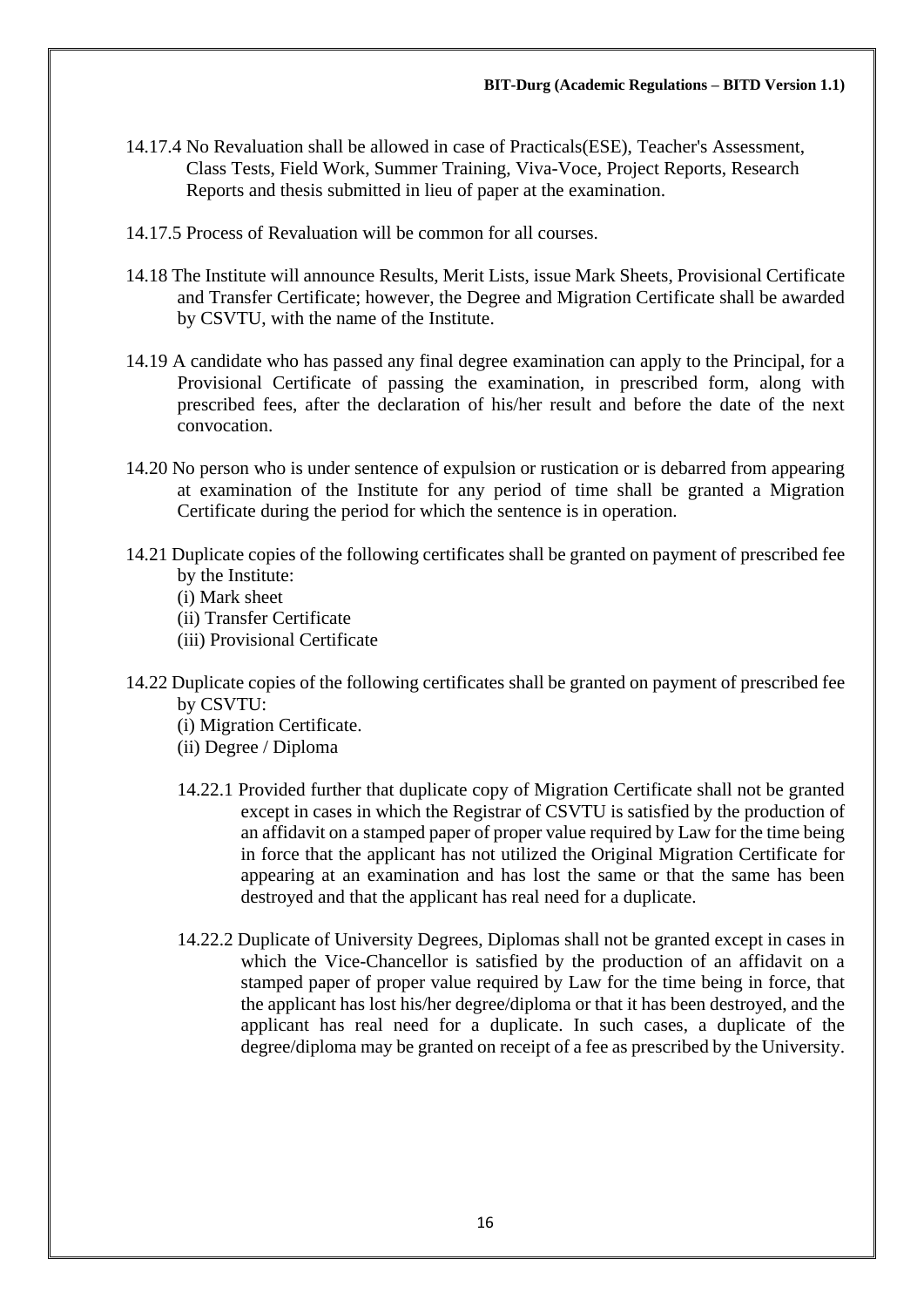- 14.23 (i) Not withstanding any thing contained in the concerned Academic Regulations, with a view to moderate hard-line cases in the examination, the following rules shall be observed:
	- (a) The Principal may award one grace mark in case the candidate is failing by one mark in total of a subject or in aggregate or missing a division by one mark. Where the deficiency is so condoned, one mark shall no where be added.
	- (b) This benefit however will not be available to a candidate getting any advantage of condonation of deficiency upto five marks due to provision in the concerned regulations.
	- (ii) The Principal shall award 5 grace marks in case the candidate is not able to complete the programme, due to aggregate marks being less than 50% of total marks in one semester. This benefit shall not be available to those candidates who have already availed the benefit of 5 grace marks as per other provisions of these regulations.
- 14.24 Any matter connected with the conduct of examination and declaration of results, not specifically covered under the Academic Regulations, the decision of the Principal, thereon, shall be final.

# **15.0 Conduct of Examination**

- 15.1 In accordance with direction issued by Governing Body in consultation with Academic Council of the Institute, Controller of Examination shall make all arrangement for the conduct of examination to be held by the Institute.
- 15.2 The End Semester Examinations will generally be held in Nov/Dec. and April/May in each year. The Controller of Examination shall prepare and duly publish a programme for the conduct of examinations specifying the date of each examination and the last dates by which applications and fees for examinations shall be paid by the intending examinees.
- 15.3 The Controller of Examination shall be responsible for the safe custody of question papers and the answer books sent to him/her and shall keep a complete account of used and unused question papers and answer books.
- 15.4 The Controller of Examination shall supervise the work of invigilator working under him/her and shall conduct the examinations strictly according to these regulations.
- 15.5 The Controller of Examination shall submit a confidential report to the Academic Council of the Institute about the conduct of examination, mentioning therein the performance the invigilators and the general behaviour of the examinees. He shall also maintain a daily report on the number of examinee attending each of examinations, absentee roll numbers and such other information relating to the examinations being held at the Institute as may be considered necessary, along with any other matter which he thinks fit to be brought to the notice of the Academic Council. He shall also be responsible for maintenance and submission, of the account of advance money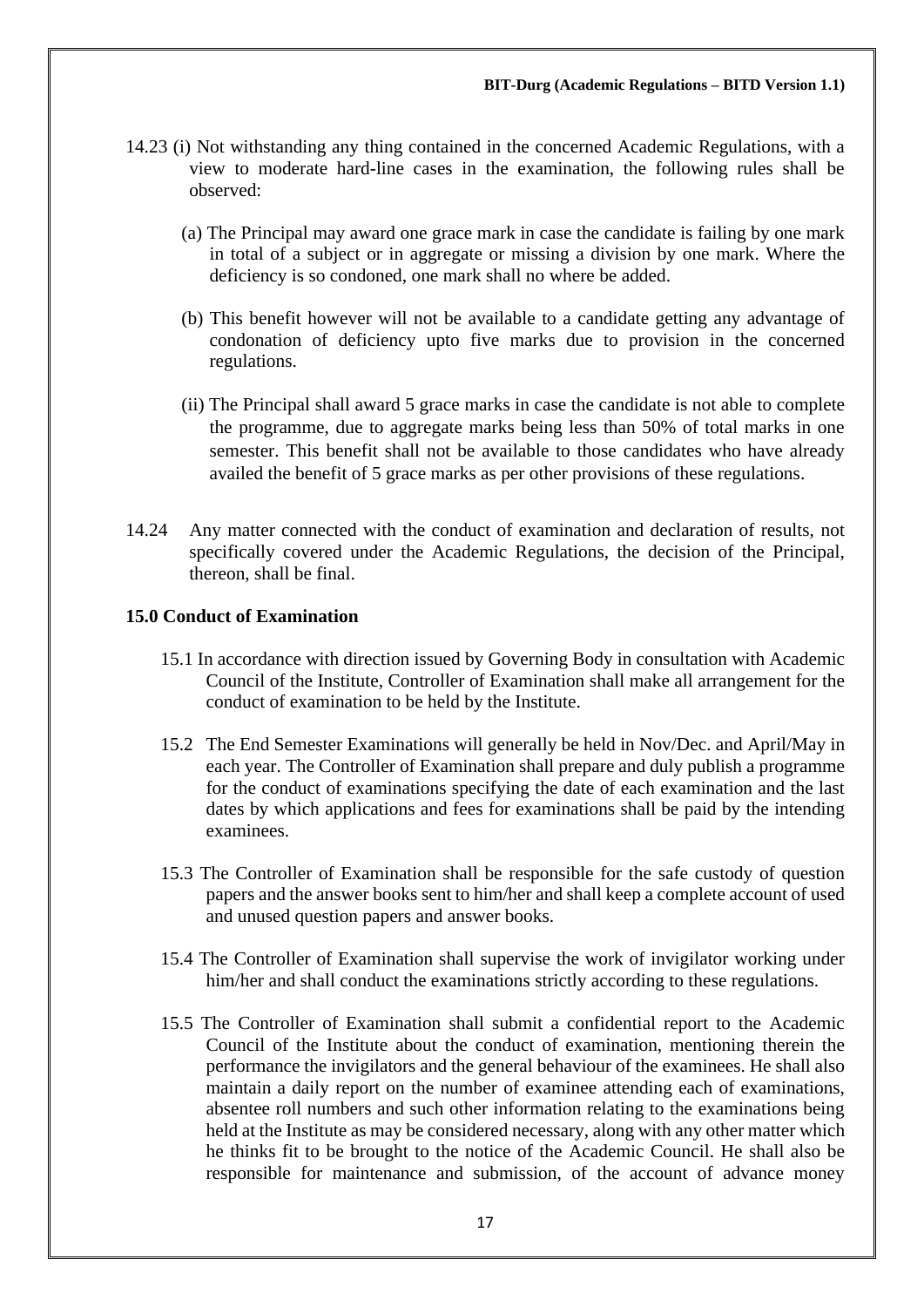received and expenditure incurred in connection with the conduct of the examinations to the Finance Committee of the Institute.

- 15.6 Unless otherwise directed, only faculty of the Institute shall be appointed as Invigilators by the Controller of Examination.
- 15.7 It shall be the duty of Controller of Examination to ensure that an examinee is the same person who had filled in the form of application for appearing at the examination, by way of checking the photograph pasted on the form and signatures (One already on the form and the other to be obtained in the examination hall), for all candidates.
- 15.8 The Principal may, on the recommendation of the Controller of Examination appoint an amanuensis to write down dictation pertaining to answers to questions at the examination on behalf of an examinee who is unable to write himself / herself on account of severe short sightedness or sudden illness or being blind, physically handicapped or dyslexic. Such examinee shall be allowed an additional time 20 minutes per hour in each paper. An amanuensis shall be a man/woman possessing qualification of at least one class examination lower than the examination concerned.
- 15.9 The Principal may from time to time appoint observers or Board of observers (from outside the Institute) to see that the conduct of the examination is strictly according to the rules and procedure laid down. In the event of the observer pointing out serious breach or procedure, the Principal may take such action as may be necessary including postponement or cancellation, wholly or in part, of the examination and if any such action is taken, a report of the action taken shall be made to the Academic Council at its next meeting.
- 15.10 The Academic Council may cancel an examination, if it is satisfied that there has been a leakage of question papers or any other irregularity which warrants such a step.
- 15.11 The Academic Council of the Institute may issue such general instructions for the guidance of the Examiners and Controller of Examination, as it considers necessary for the proper discharge of their duties.
- 15.12 The Academic Council may from time to time make, alter or modify rules and procedure about the conduct of examinations.
- 15.13 The Result Committee for each of the Faculties will be constituted by the Academic Council of the Institute. The functions of the Results Committee shall be (i) To scrutinise and pass the results of the examinations conducted after satisfying itself that the results on the whole and in various subjects are in conformity with the usual standards and to recommend to the Principal the action to be taken in any case where the result is unbalanced; (ii) To scrutinise complaints against question papers and to take necessary action; (iii) To decide cases of candidates who answered wrong paper; (iv) To decide cases of candidates whose answer books were lost; and (v) To exercise such other powers as the Academic Council may delegate to it from time to time.
- Note : If any action is to be taken against any Examiner, Controller of Examination, Deputy Controller of Examination or Invigilator the matter shall be referred to the Academic Council with the recommendation of the Result Committee.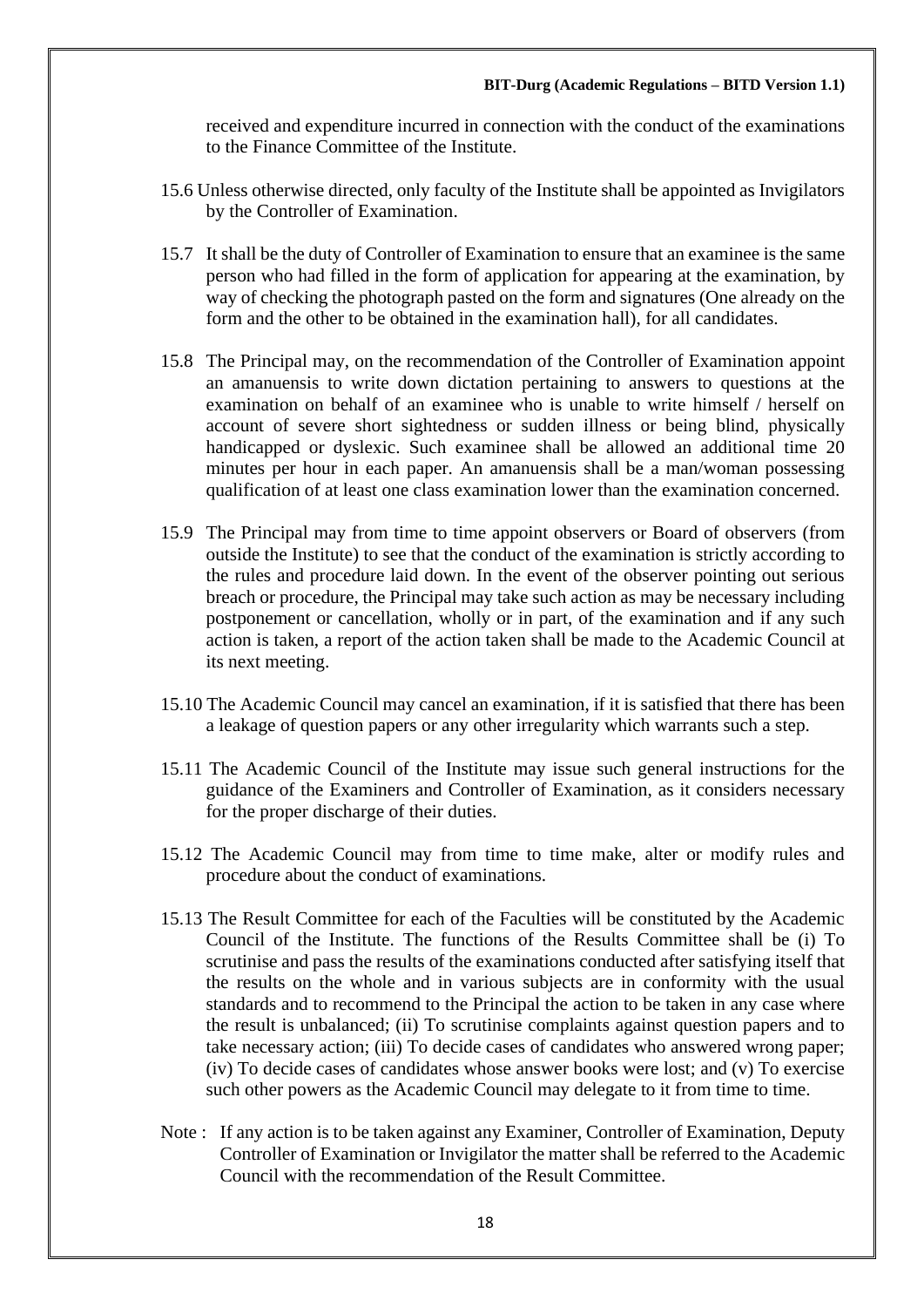- 15.14 The Principal shall appoint two tabulators or two sets of tabulators for tabulating the results of the examinations and collators as necessary and he may issue general instructions for the guidance of tabulators in preparing the result of the examination.
- 15.15 If a candidate has any communication to make on the subject of his/her examination paper, it shall be made in writing to the Principal directly.
- 15.16 Any attempt made by or on behalf of a candidate to secure preferential treatment in the matter of his/her examination shall be reported to the Principal who shall place the matter before the Academic Council.
- 15.17 Except as otherwise decided by the Academic Council, the examination answer books and the documents regarding the marks obtained by the examinees, except the tabulated results, shall be destroyed or otherwise disposed off after 6 months from the date of the declaration of the results.
- 15.18 The Principal will publish the results of the examination as passed by the Results Committee, within the date prescribed in academic calendar, on the notice board of the office and/or website of the Institute. The results, when published, shall simultaneously be communicated to the respective Head of Department. The result of the candidate will show the marks awarded to him/her in End Semester Examination (ESE), Class Test (CT), Teachers Assessment (TA) of various subjects/practicals along with total marks, Percentage of marks, Semester Performance Index (SPI) and Cumulative Performance Index (CPI).
- 15.19 The remuneration of the Examiners, Controller of Examination, Deputy Controller of Examination, Invigilators, Tabulators and Collators and the deductions to be made in remuneration for errors noticed shall be as decided by the Finance Committee from time to time.
- 15.20 No examinee shall leave the examination hall within half an hour of the start of the examination for any purpose whatsoever and no late comer will be permitted for the examination after half an hour of its commencement.
- 15.21 Examinees desirous of leaving the examination hall temporarily shall be permitted to do so for a maximum period of 5 minutes. The absence shall be recorded  $\&$  if the examinee fails to return within this limit of 5 minutes, he/she shall not be permitted to enter the examination hall, unless he/she gives convincing explanation.
- 15.22 A candidate found talking during the examination hours shall be warned not to do so. If the candidate continues talking in spite of the warning by the invigilator, the answer book of such examinee shall be withdrawn and a second answer book supplied. The first answer book shall be cancelled & only the second answer book shall be sent for valuation by the Controller of Examination.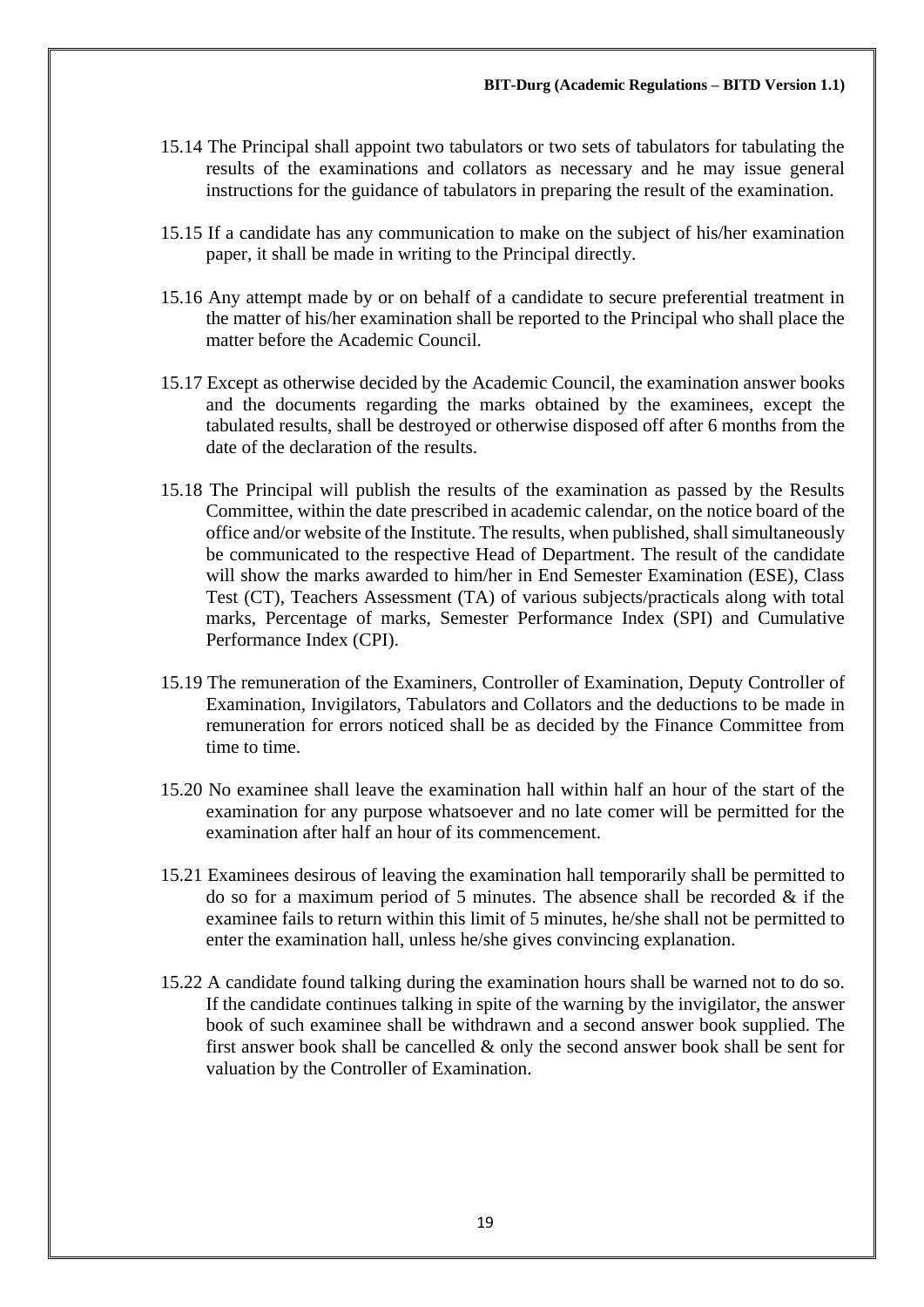# **15.23 Unfair Means**

- 15.23.1 The Controller of Examination shall take action against an examinee who is found assisting or attempting to use unfair means in the examination hall or within the premises of the Institute during the hours of examination, in the following manner:
	- i) The examinee shall be called upon to surrender all the objectionable materials found in his / her possession including the answer book and a memorandum shall be prepared with date and time.
	- ii) The statement of the examinee and the invigilator shall be recorded.
	- iii) The examinee shall be issued a fresh answer book marked 'Duplicate-UFM' to attempt answer within the remaining time prescribed for the examination.
	- iv) All the material so collected and the entire evidence along with a statement of the examinee and the answer book duly initialed shall be forwarded to the Principal, in a separate confidential sealed packet marked 'Unfair means' along with the observations of the Controller of Examination.
	- v) The material so collected from the examinee together with both the answer book collected while using unfair means and the other supplied afterward, will be sent to the Examiner by the Principal for assessing both the answer books separately and to report if the examinee has actually used unfair means in view of the material collected.
	- vi) The cases of the use of unfair means at the examination as reported by the Controller of Examination along with the report of the Examiner shall be examined by a UFM Committee.
- 15.23.2 The UFM Committee, to be appointed by the Academic Council every Year, shall consist of One member of the Academic Council (to be the Chairperson of the UFM Committee), One Senior faculty member, and Controller of Examination (to be the Secretary of the UFM Committee).

The UFM Committee shall after examining the cases, decide the action to be taken in each case and report to the Academic Council all cases of the use of unfair means together with the decision of the Committee in each case.

- 15.23.3 Details of various categories of punishment under UFM case:
	- **Category-A**: Examination of that theory paper will be cancelled in which the candidate has been found using Unfair means
	- **Category-B**: Present full examination (Theory) will be cancelled.
	- **Category-C**: Present examination will be cancelled in full and student will be debarred from appearing in next examination and therefore candidate cannot be admitted in next coming semester / year.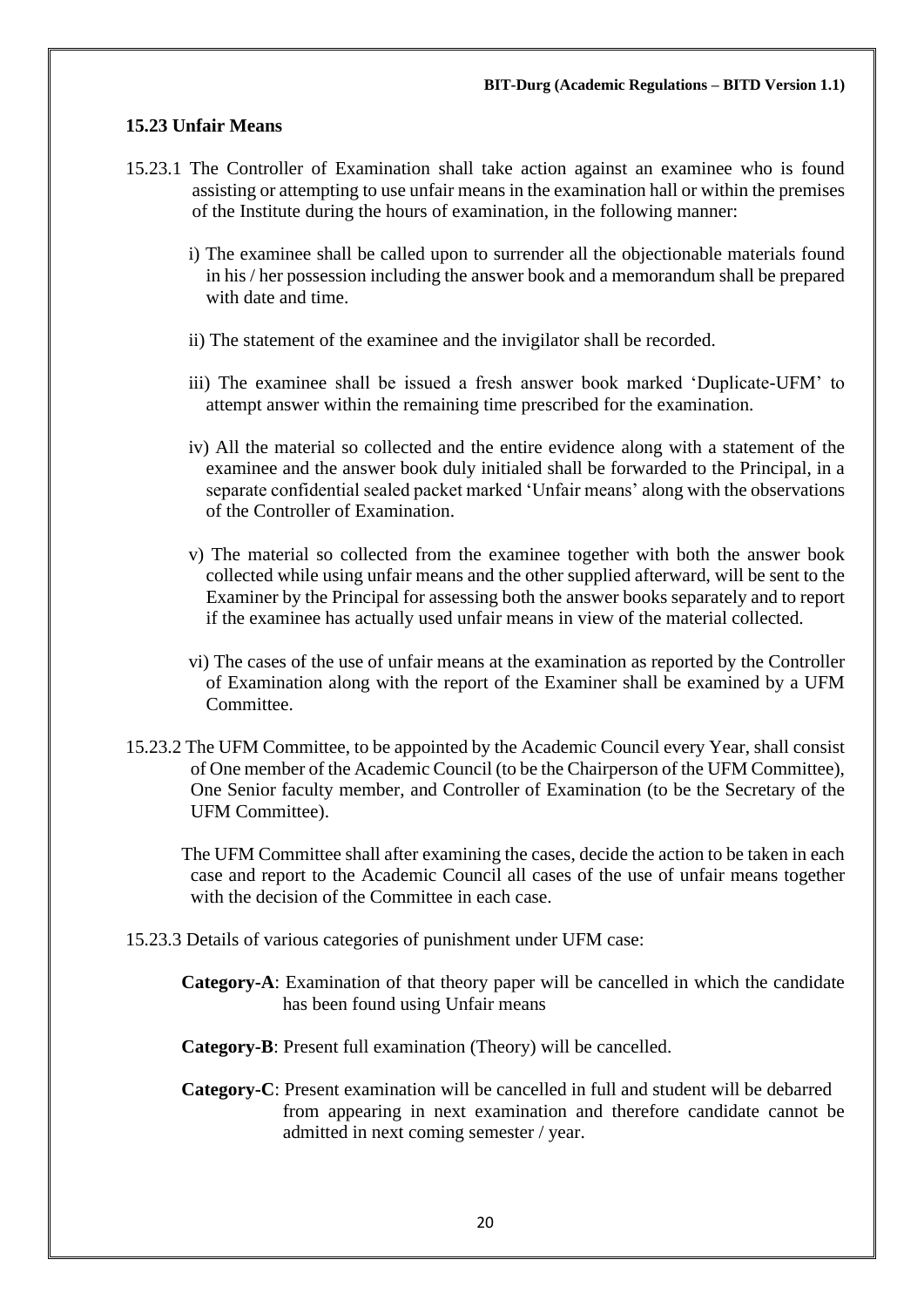- **Category-D**: Present examination will be cancelled in full and the candidate will be debarred for next two examinations.
- **Category-E**: Cancellation of present full examination and debarred for next three examinations and case will be reported to the police for criminal proceeding against the candidate.
- **Category-F**: Cancellation of present full examination and debarred for appearing in next four examinations and FIR will be sent to police for criminal proceeding on the candidate.
- 15.23.4 (a) In the Examination Hall the candidate shall be under the disciplinary control of the Controller of Examination and he/she shall obey his/her instructions. In the event of a candidate disobeying the instructions of the Controller of Examination or his/her undisciplined conduct or insolent behaviour towards the Controller of Examination or any invigilator, candidate may be excluded from that day of examination and if he/she persists in misbehaviour he/she may be excluded from the rest of the examination by the Controller of Examination.
	- (b) If a candidate acts in a violent manner or uses force or makes a display of force towards the Controller of Examination or any invigilator at the centre or in its precincts endangering the personal safety of either of them or acts in a manner likely to the authorities in the discharge of their duties, the Controller of Examination may expel the candidate from the centre and he may take police help.
	- (c) If a candidate brings any dangerous weapon within the precincts of the examination centre He/she may be expelled from the centre and/or handed over to the police by the Controller of Examination.
	- (d) A candidate expelled on any of the grounds mentioned in (b)) or (c) above will not be allowed to appear in the subsequent papers.
	- (e) In every case where action is taken by the Controller of Examination under (a), (b) or (c) above, a full report shall be sent to the Principal and the Academic Council may according to the gravity of the offence further punish a candidate by cancelling his/her examination and/or debarring him/her from appearing at the examination for one or more years after giving the candidate an opportunity to show cause and considering any explanation submitted by the candidate.
	- (f) If a candidate is found guilty of using or attempting to use or having used unfair means at an examination such as copying from some book or note or from the answer of some other candidate or helping or receiving help from any other candidate or keeping with him/her in the examination hall material connected with the examination or failure of an examinee to handover his/her answer-book to Controller of Examination/Invigilator or taking away his/her own answer book, walks out of the examination hall or in any other manner whatsoever, the Academic Council or the UFM Committee may cancel his/her examination and also debar him/her from appearing at any of the examination of the Institute for one or more year according to nature of the offence.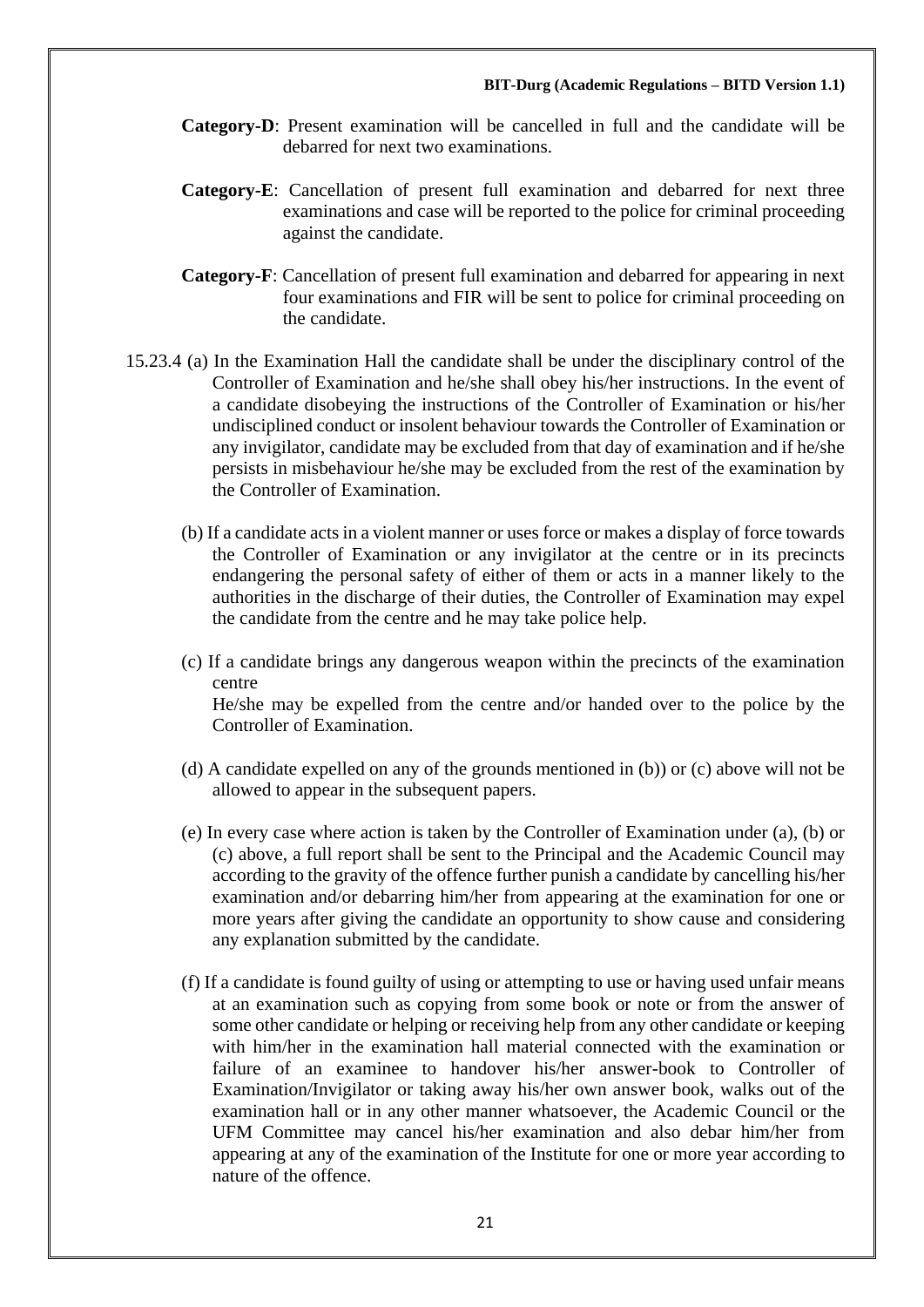- (g) The Academic Council may cancel the examination of a candidate and/or debar him/her from appearing at an examination of the Institute for one or more years, if it is discovered afterwards that the candidate was in any manner guilty of misconduct in connection with his/her examination and/or was instrumental in or has abetted the tampering of Institute/University records including the answer books, marks-sheet, result charts, degree, diplomas and the likewise.
- (h)The Academic Council may cancel the examination of a candidate and/or debar him/her from appearing at an examination of the Institute for one or more years, if it is discovered afterwards that candidate has obtained admission to the examination by misrepresenting facts or by submitting false or forged certificate/documents.
- (i) When the Institute intends to award any of the aforesaid penalties under clause  $(f)$ ,  $(g)$ or (h) above it shall give the candidate concerned an opportunity to show cause in writing within fifteen days of the issue of such "show-cause" letter as to why the proposed penalty may not be imposed on him/her and shall consider the explanation if any, if filed within the specified time, before awarding the penalty.
- (j) A list of such candidates so disqualified shall be circulated to all the universities in India requesting them not to admit the students during the period of their disqualification.
- (k) The action taken by the Institute referred to above, will be over and above the action which the police might take under the provisions of the Chhattisgarh recognized Examinations Act, 1937 (as amended from time to time).

### **16. Degree in Bachelor of Technology (B.Tech.)**

**16.1** The first degree in Engineering of four-year (eight semester) course, shall be designated as Bachelor of Technology (B.Tech.), in respective Branch.

### **16.2 Examinations**

- 16.2.1 There shall be two end semester examinations during each Academic Year. These examinations will be designated as follows.
	- (a) During First Year: First Semester B.Tech. Exam., Second Semester B.Tech. Exam.
	- (b) During Second Year: Third Semester B.Tech. Exam., Fourth Semester B.Tech. Exam.
	- (c) During Third Year: Fifth Semester B.Tech. Exam., Sixth Semester B.Tech. Exam.
	- (d) During Fourth Year: Seventh Semester B.Tech. Exam., Eighth Semester B.Tech. Exam.
- 16.2.2 There will be a full examination at the end of each semester consisting of theory papers and the laboratory practicals of all semesters. The First (Nov./Dec.) Examination shall be the Main examination for First, Third, Fifth and Seventh semesters and Supplementary examination for Second, Fourth, Sixth and Eighth semesters. The Second (Apr./May) Examination shall be the Main examination for Second, Fourth, Sixth and Eighth semesters and Supplementary examination for First, Third, Fifth and Seventh semesters.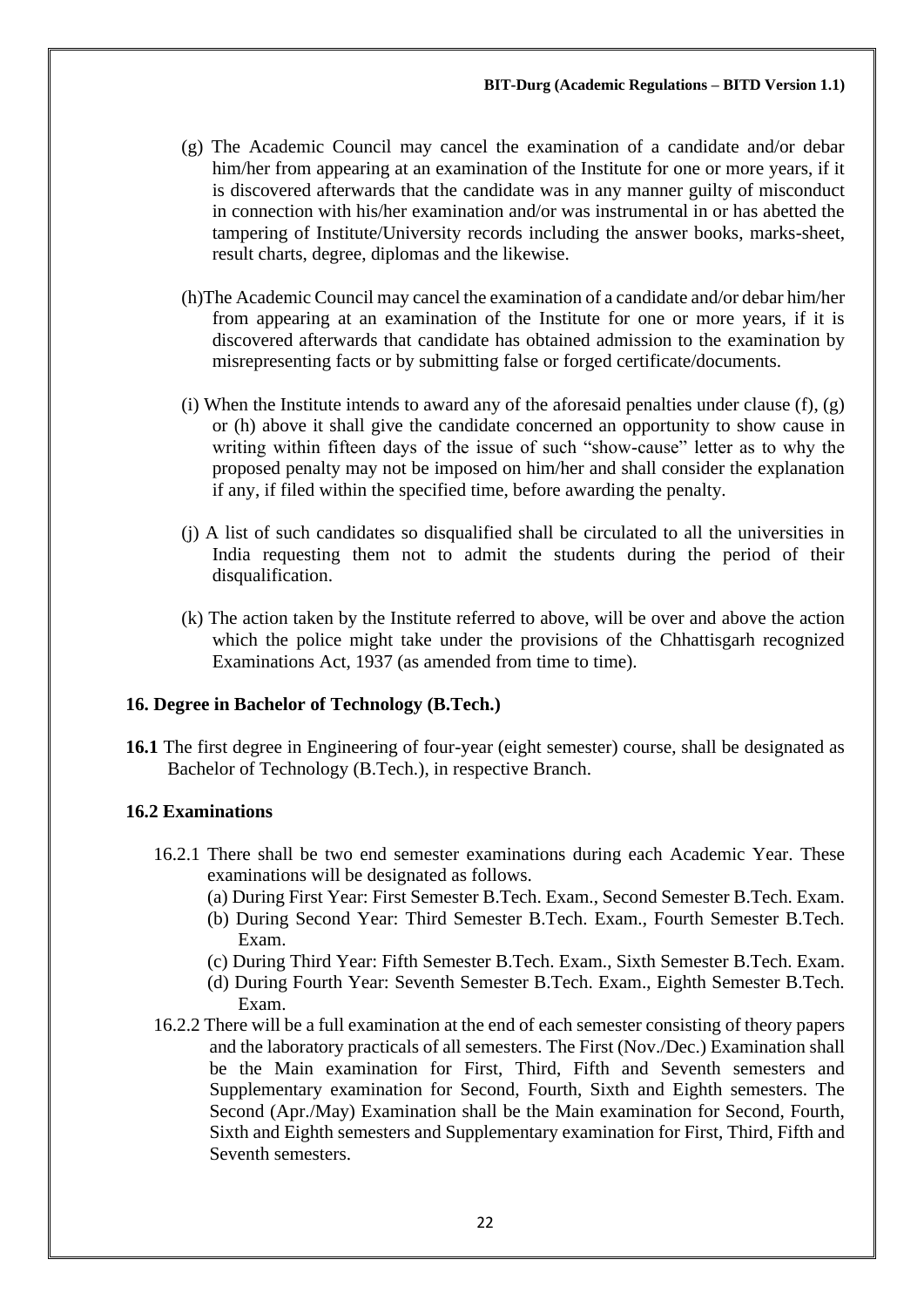- 16.2.3 A candidate will be eligible for admission to the higher semester in accordance with the following sub rules:
- 16.2.3.1 A candidate who has appeared in First Semester Exam. will be eligible for admission in Second Semester, who has appeared in Second Semester Exam. will be eligible for admission in Third Semester, who has appeared in Third Semester Exam. will be eligible for admission in Fourth Semester, irrespective of any number of subjects cleared/passed by him/her.
- 16.2.3.2 A candidate who has neither filled examination form nor deposited the required amount of Examination fees and/or detained due to shortage of attendance or failing in sessionals in a particular semester will have to repeat the same semester which shall commence after about a year as a regular candidate.
- 16.2.3.3 A candidate appearing in eighth semester will not be issued any marksheet or provisional certificate after eighth semester until he/she has passed all the semesters.
- 16.2.4 A candidate shall not be admitted in the fifth and sixth semester examination unless he/she has fully passed/cleared the first and second semester examinations, respectively. Likewise, candidates shall not be admitted in the seventh or eighth semester examination unless he/she has fully passed/cleared the first three or four semester examinations, respectively. For promotion to the next higher semester, the sequence shall be strictly adhered to.
- 16.2.5 (i) Candidates having passed three-year diploma in any branch of engineering and technology, admitted through lateral entry in third semester will be required to pass the subject of Applied Physics, Applied Chemistry, Applied Mathematics –I and Applied Mathematics –II of B.Tech. First year before admission to Sixth Semester.

(ii) Candidates having passed B.Sc. (Mathematics) Examination, admitted through lateral entry in third semester will be required to pass the subject of Engineering Graphics and Design, Engineering-I (Sec A – Environment and Ecology & Sec B – Basic Electrical Engineering), Engineering – II (Sec A – Internet and Web Technology & Sec B – Programming for Problem Solving) and Workshop / Manufacturing Practices (Lab) of B.Tech. First year before admission to Sixth Semester.

(iii) Such candidates shall be admitted in fifth semester examination even if he/she has not cleared the required subjects of B.Tech. First Year as mentioned in (i) / (ii), but he/she will not be admitted in Sixth semester unless he/she passed these subjects. A candidate shall not be admitted to seventh and eighth semester unless he/she has fully passed/cleared up to Third and Fourth semester respectively including subjects of B.Tech. First Year as mentioned in (i) / (ii).

16.2.6 A candidate may provisionally continue his/her studies in higher semester class after the examinations of the semester he/she appeared is over. However, his/her eligibility shall be evaluated only after the results of semesters as per clause 16.2.4 / 16.2.5 are declared at which he/she had appeared.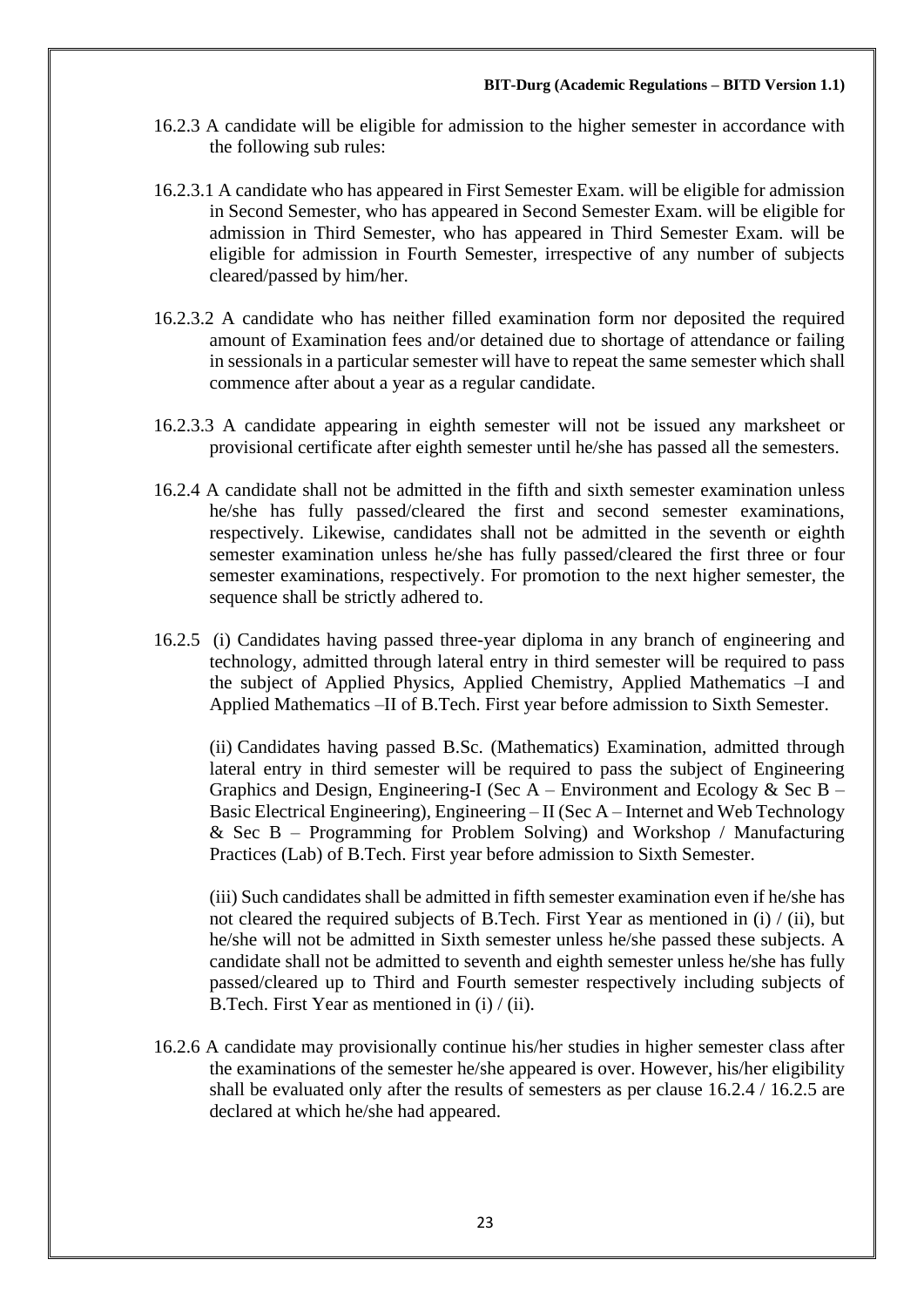### **16.3 Passing Examinations**

### **16.3.1 Basis of Marks**

16.3.1.1 The performance of a candidate in each semester shall be evaluated subject-wise. There shall be Class test (CT), Teacher's Assessment (TA) and End Semester Examination (ESE) for each Theory paper; TA and ESE for each practical and TA for Non-credit courses, with the following distribution and passing standards.

| <b>Name of Examination</b>          | <b>Minimum Passing</b> |
|-------------------------------------|------------------------|
|                                     | $\frac{0}{0}$          |
| Teacher's Assessment (TA) Theory    | 60 %                   |
| Class Test (CT) Theory              | <b>Nil</b>             |
| End Semester Exam (ESE) Theory      | 35 %                   |
| Total of ESE & CT in Theory         | 35 %                   |
| Total of ESE, CT & TA in Theory     | 35 %                   |
| End Semester Exam (ESE) Practical   | 50 %                   |
| Teacher's Assessment (TA) Practical | 60 %                   |
| <b>Non-Credit Courses</b>           | 60 %                   |

- 16.3.1.2 The candidate must also obtain a minimum of 50% of total aggregate marks in a semester for passing a particular semester.
- 16.3.1.3 For the evaluation of End Semester Exam in Practicals, one external examiner shall always be there from outside the Institute and one internal examiner from the Institute.
- 16.3.1.4 Grace marks will be applicable at the ESE node only if the student has cleared other subjects at  $ESE + CT$ .
- 16.3.1.5 If a student has failed at  $ESE + CT$  node but passed at  $ESE + CT + TA$  node; the final grade should be considered as Fail [FF].

# **16.3.2 Basis of Credits**

- 16.3.2.1 One period of Contact in lecture (L) and Tutorial (T) and two periods of Contact in practical (P) will be equal to one credit. Thus, Credit =  ${L + T + P/2}$ . Credit in a subject will be a full, not in a fractional number. If a credit in a subject turns out in fraction then it will be taken as next full number.
- 16.3.2.2 A candidate shall earn all the credits allotted to a semester only when he/she passes the said semester.

# **16.4 Merit Lists**

- 16.4.1 Merit list of top five candidates in the order of merit shall be declared at the end of each semester in each branch from amongst the candidates who have passed in first division in first attempt.
- 16.4.2 Branch wise final merit list shall be declared by the Institute only after the main examination of the eighth and final semester for B.Tech. degree, on the basis of the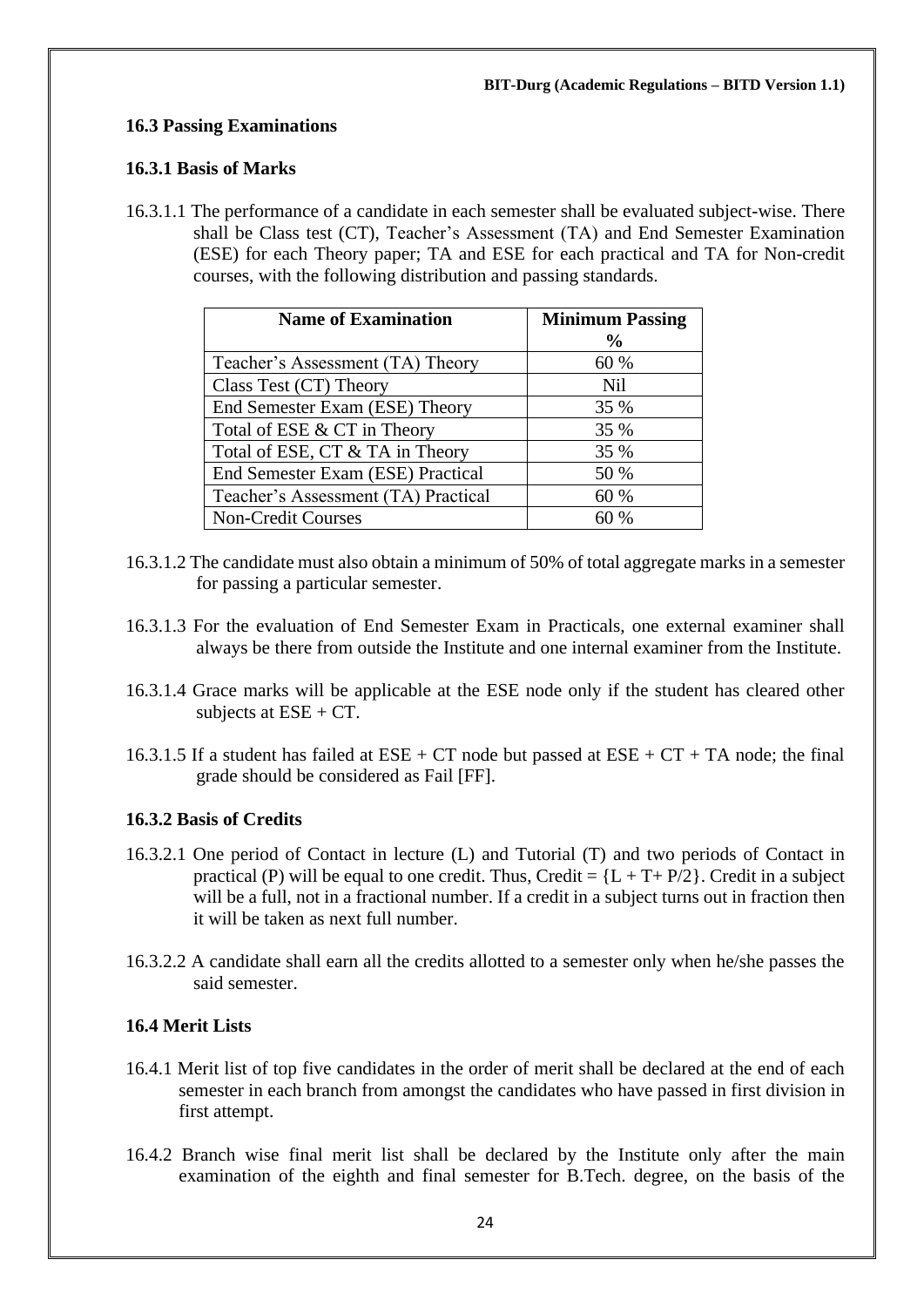integrated performance of all the four years. The merit list shall include the first ten candidates securing at least First Division and passing all semesters in single attempts.

#### **16.5 Attendance**

- 16.5.1 Candidates appearing as regular students for any semester examination are required to attend 85 percent of the lectures delivered and of the practical classes held, separately in each subject, provided that a short fall in attendance up to 10% and a further 5% can be condoned by the Head of the Department and Principal of the Institute respectively for satisfactory reasons.
- 16.5.2 A candidate who fails to secure the attendance below 70% (including the concession contained in clause 16.5.1 above) shall be liable to be detained by the order of the Principal, from taking semester examination and will be required to take readmission in same semester whenever the semester classes commence.

#### **16.6 Assessment and Grading**

#### **16.6.1 Mode of Assessment and Valuation**

Continuous evaluation system will be followed with three components as Class Test (CT), Teacher's Assessment (TA) and End Semester Exam (ESE). To make TA more objective one, this will depend upon attendance, home assignments, take home tests, closed and open book tests, group assignments, viva-voce, quizzes etc. There will be two Class Tests in each theory subject in a semester the results of which will be shown to the class students along with test answer books under intimation to the Controller of Examination. Weightings of CT, TA and ESE will be as given in the scheme of teaching and examination.

A candidate shall have to mandatorily undertake Skill Development Courses / Internship / Vocational Training in Industry or appropriate work place / academic and research institutions in India/Abroad, of twelve weeks duration (can be completed in parts) during the entire duration of the programme and the outcome of this should be presented in the form of a report.

#### **16.6.2 Grading System**

Percentage as well as absolute grading system will be followed. In every subject, theory or practical, a candidate will be awarded a letter grade based on his/her combined performance of all the components, e.g., TA, CTs and ESE. These grades will be described by letters indicating a qualitative assessment of the candidate's performance through a number equivalent called "Grade Point" (GP) as given below. A course is completed successfully, or a credit is earned for a course when letter grade C or better is obtained in the course. Grades will be awarded for every subject, theory and practical separately. This will be done as described below.

| Letter Grade $(LG)$ |  |  |  |  |
|---------------------|--|--|--|--|
| Grade Point (GP)    |  |  |  |  |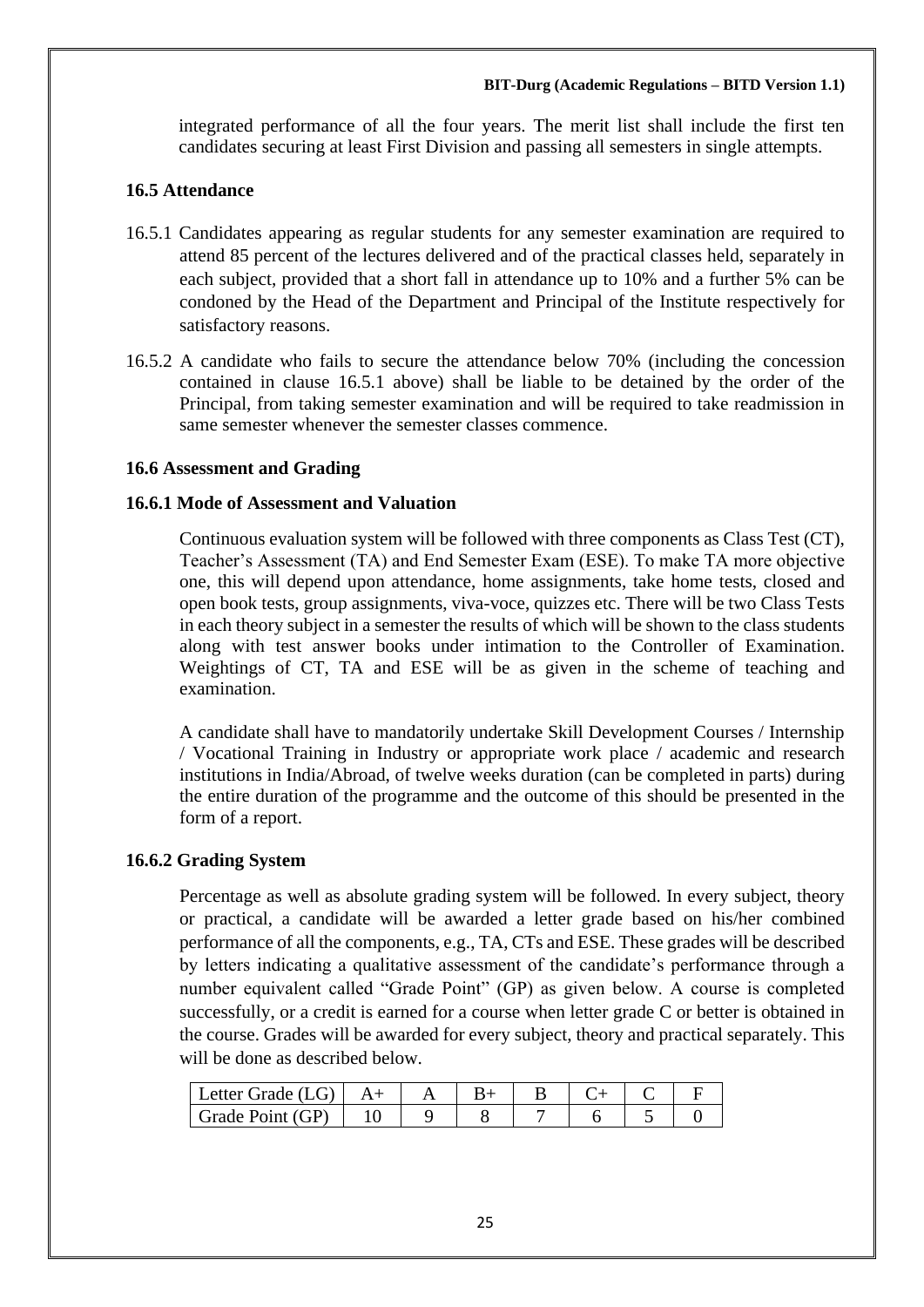#### **16.6.3 Absolute Grading System**

The absolute grading system of the type explained below will be adopted for theory and practical subjects:

| <b>Grades</b>       | <b>Theory</b>                                                                    | <b>Practical</b>                     |
|---------------------|----------------------------------------------------------------------------------|--------------------------------------|
| $A+$                | 85 <marks<100%< td=""><td>90<marks<100%< td=""></marks<100%<></td></marks<100%<> | 90 <marks<100%< td=""></marks<100%<> |
| A                   | 75 <marks<85%< td=""><td>82<marks<90%< td=""></marks<90%<></td></marks<85%<>     | 82 <marks<90%< td=""></marks<90%<>   |
| $B+$                | $65<$ Marks $<$ 75%                                                              | 74 <marks<82%< td=""></marks<82%<>   |
| B                   | 55 <marks<65%< td=""><td>66<marks<74%< td=""></marks<74%<></td></marks<65%<>     | 66 <marks<74%< td=""></marks<74%<>   |
| $\overline{\rm C+}$ | 45 <marks<55%< td=""><td>58<marks<66%< td=""></marks<66%<></td></marks<55%<>     | 58 <marks<66%< td=""></marks<66%<>   |
| $\mathsf{C}$        | 35 <marks<45%< td=""><td>50<marks<58%< td=""></marks<58%<></td></marks<45%<>     | 50 <marks<58%< td=""></marks<58%<>   |
| F                   | $0 <$ Marks $<$ 35%                                                              | $0 \leq$ Marks $\leq$ 50%            |

Thus, letter grades A+, A, B+, B, C+, C, and F and the corresponding Grade Point will be available for each subject evaluated by the examiner.

#### **16.6.4 Fail Grade "F"**

Additionally, further categorizations of F will be

- FF : Failing in any theory/practical subject.
- FI : Incomplete grade failing to appear in ESE due to illness or so, but otherwise satisfactory performance, thus eligible for re-exam in that subject.
- FS : Failing in sessionals, i.e. in TA, so repeat the semester.
- FX : Failing due to short of attendance so repeat the semester.
- WW: Result withheld due to various reasons.
- FA : Failing due to aggregate marks being less than 50% of total marks, so eligible to appear upto four subjects (theory only) of one's choice.

### **16.6.5 Constraints of Minimum Qualifying Marks**

To be eligible to secure a letter grade  $A+$  to C a candidate must be eligible to appear in an ESE and obtain minimum passing marks as per 16.3.

#### **16.6.6 Semester Performance Index (SPI)**

Performance of a student in i-th semester is expressed by SPI which is a weighted average of course grade points obtained by a student in the semester and is expressed by

$$
SPIi = \frac{[C_1 G_1 + C_2 G_2 + \dots \dots \dots \dots ]i}{[C_1 + C_2 + \dots \dots \dots \dots \dots ]i} = \frac{[\sum G]}{[\sum C]i} = \frac{Ni}{Di}
$$

where C and G stand for Credit and Grade, respectively. SPIs will be calculated up to two places of decimal without rounding off. SPI will be calculated only when a student clears a semester without F in any subject, theory or practical.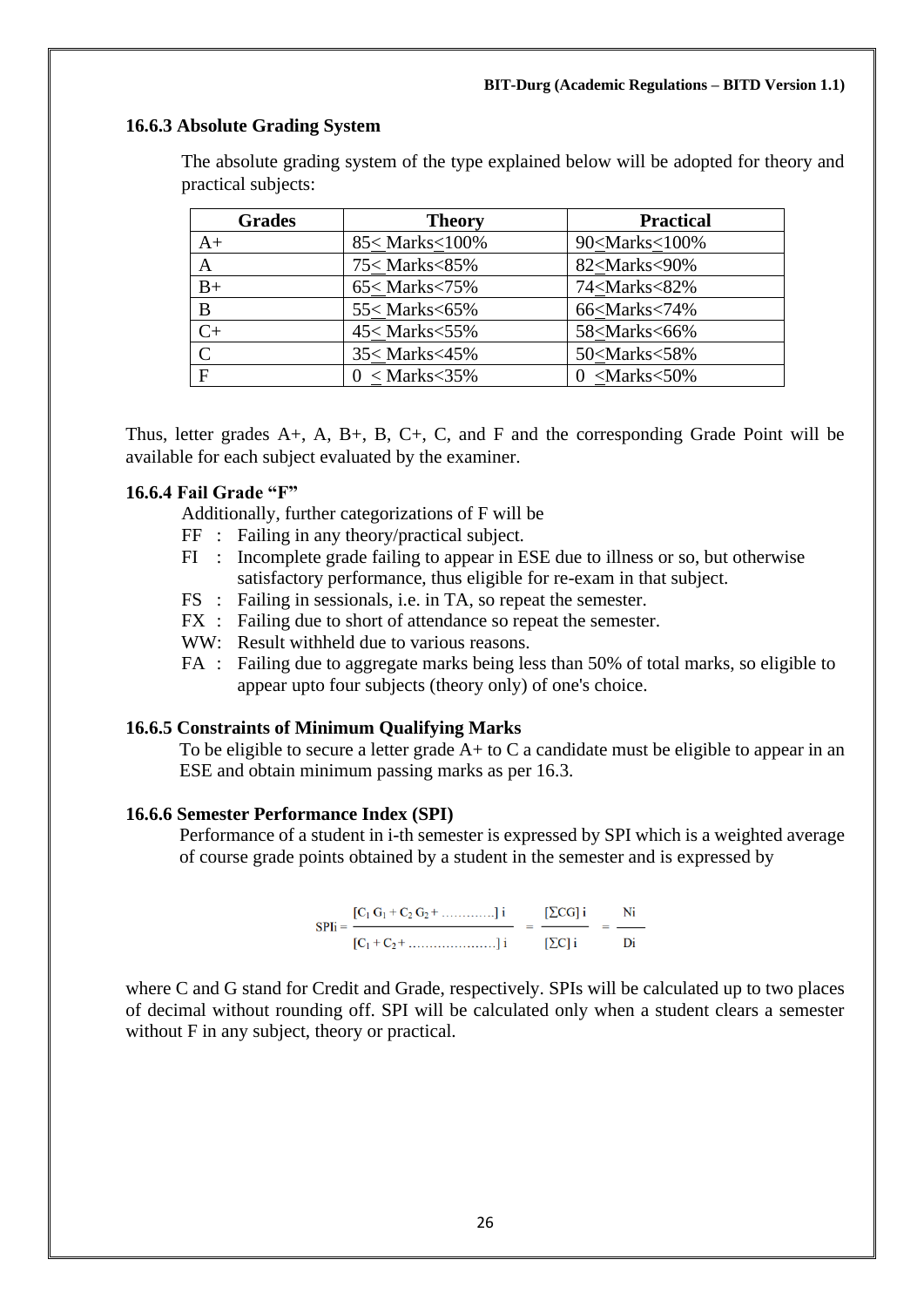#### **16.6.7 Cumulative Performance Index (CPI)**

This is a weighted average of course grade points obtained by a student for all courses taken since his/her admission to the degree program with 50% weightage of I and II semester marks and 100% for remaining semesters. Thus, CPI in i-th semester with "i" greater than 2 will be calculated as

$$
0.5 (N_1 + N_2) + \sum_{i=3}^{i \geq 3} N_i
$$
  
CPIi = 
$$
\frac{i > 3}{0.5 (D_1 + D_2) + \sum_{i=3}^{i > 3} D_i}
$$

If a student repeats a course or is declared fail in a subject, then only the grade points obtained in the latest attempts are counted towards CPI. CPI will be calculated in every semester with SPI, so that a student knows how his/her CPI is changing.

#### **16.6.8. Award of Class or Division**

16.6.8.1 The class/division awarded to a student with B. Tech. Degree is decided by the student's Percentage of Marks as per the following table:

| <b>Class / Division</b>                          | % Marks                                |
|--------------------------------------------------|----------------------------------------|
| First Division with Distinction or 75% and above |                                        |
| <b>Honours</b>                                   |                                        |
| <b>Class I or First Division</b>                 | 60% and above                          |
| <b>Class II or Second Division</b>               | Below 60% but Greater than or equal to |
|                                                  | 50%                                    |

- 16.6.8.2 Division shall be awarded only after the eighth and final semester examination, based on integrated performance of the candidate for all the four years.
- 16.6.8.3 No candidate shall be declared to have passed the final B.Tech. unless he/she has fully passed all the previous examinations of the eight semesters. The results of the eighth and final semester of those candidates who have not passed examination of any previous semester will be withheld. They, however, will be informed about the deficiency. He/she shall be deemed to have passed the final B.Tech. examination in the year in which he/she passes all the examinations of all eight semesters.

#### **16.6.9 Transcript**

The transcript issued to a student will contain consolidated record of all the courses taken by the student, grades obtained and the final CPI with class or division obtained, if available.

### **16.7 Eligibility of Admission in a Semester**

16.7.1 A candidate shall be eligible for admission to Fifth, Sixth, Seventh and Eighth semesters, provided he/she has passed First, Second, Third and Fourth semesters, respectively.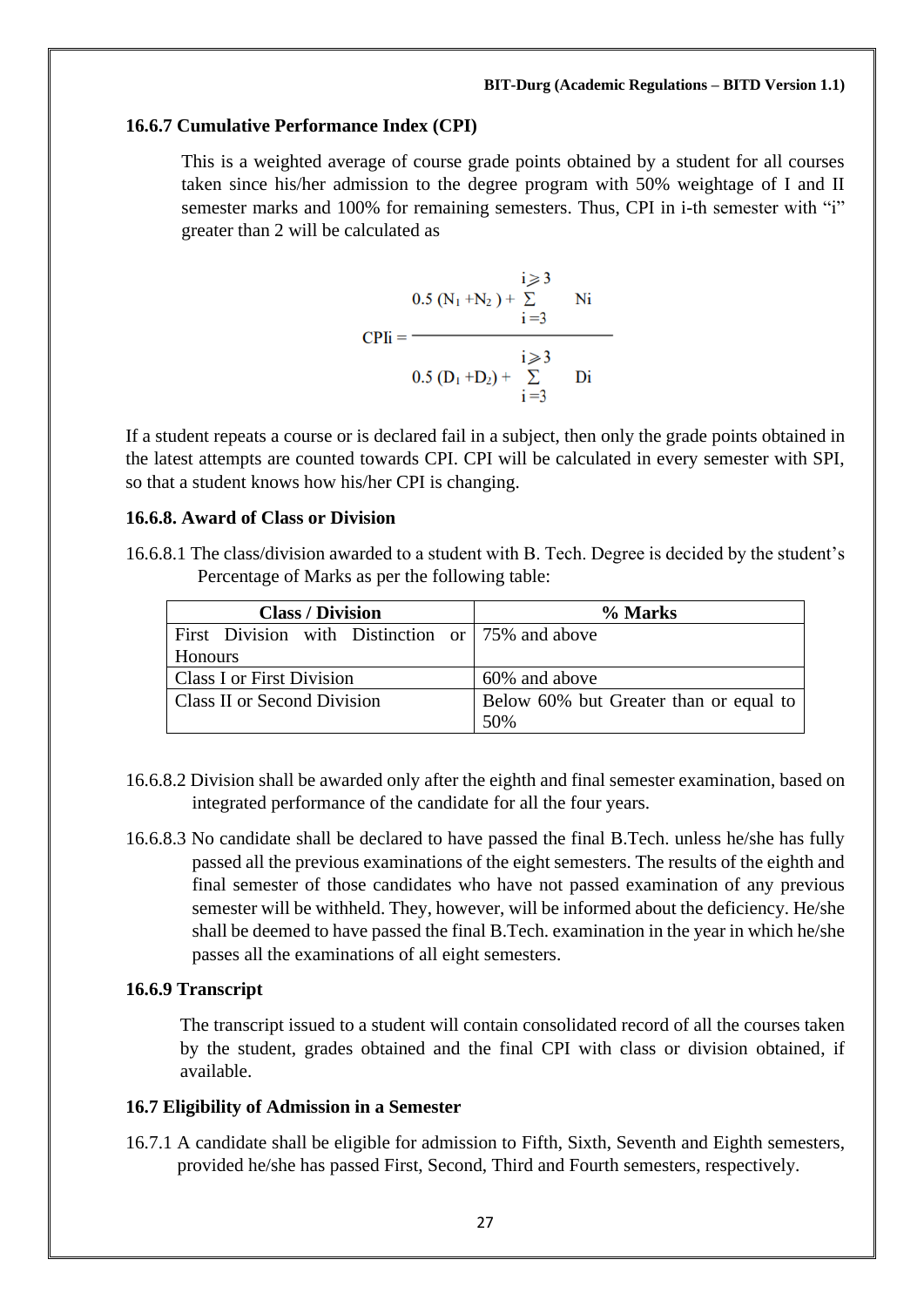16.7.2 A candidate shall be allowed to carry over all the subjects, i.e. theory and practical of a semester in the higher semester as per section 16.7.1 above. A candidate shall be required to clear the next ESE only in those subjects (theory/practical) in which he/she was awarded WW or FI or FF grades.

### **16.8 Rules for Condonation of Deficiency in Marks**

With a view to moderate hard line cases in the examination, the following rules shall be observed:

16.8.1 Deficiency up to five marks be condoned to the best advantage of the candidate for passing the examination, provided the candidate fails in maximum of two theory, or one theory and one practical or two practicals.

This facility shall be available only to those candidates who clear that particular semester examination in full (i.e. in all theory, practicals and sessionals) by availing five Grace Marks.

- 16.8.2 While declaring result of the candidate, no marks shall be added to or subtracted from the aggregate for the deficiency condoned as above. However, he/she will pass the courses (subjects) cleared through clause 16.8.1 After condoning the deficiency, the candidate's result shall be declared in the division, for which the aggregate obtained by him/her entitles.
- 16.8.3 One grace mark will be awarded to the candidate who is failing/missing distinction/missing first division by one mark, on behalf of the Principal in the DEGREE examination. This benefit will not, however, be available to a candidate getting advantage under clause 16.8.1.

### **17.0 Degree in Master of Technology (M. Tech.)**

- 17.1 The Post Graduate course leading to the Degree of Masters of Technology (M.Tech.) will be of two years (four semesters) in the case of full time candidates and will be of three years (six semesters) in the case of part time candidates.
- 17.2 There shall be two end semester examinations each year. The first Nov./Dec. examination shall be the main examination for Autumn semesters and supplementary examination for Spring semesters. The Apr./May Examination shall be the main examination for Spring semesters and supplementary examination for Autumn semesters.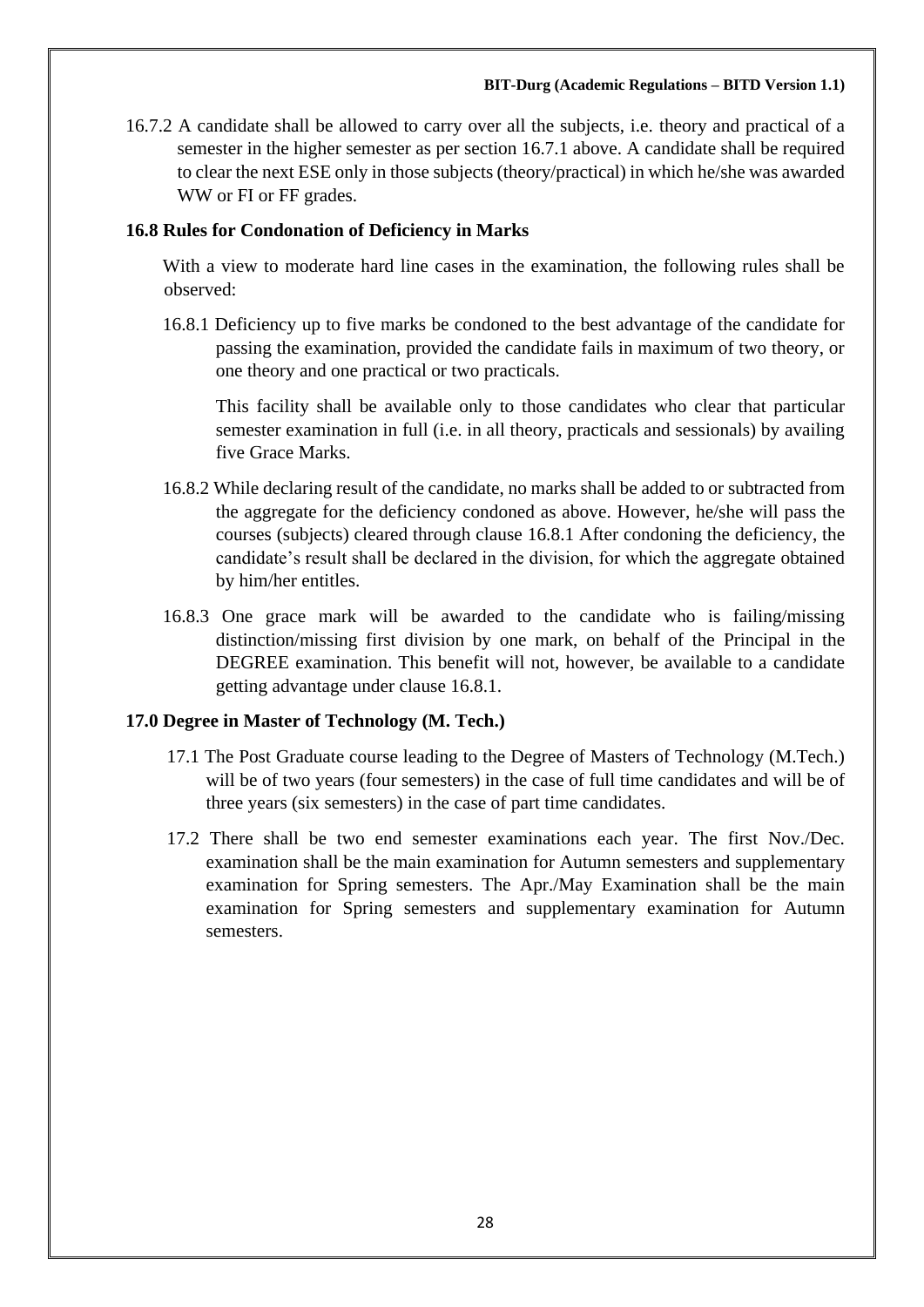- 17.3 a) An examinee who fails to obtain minimum marks in not more than two theory paper(s)/Practical(s)/Viva Voce at any of the semester examinations shall be declared to have obtained A.T.K.T. (allowed to keep term). Such candidates may be admitted provisionally to the class for next higher semester. In case he/she fails to clear the backlog in the A.T.K.T. examination (in two attempts) he/she shall be treated as fail.
	- b) A candidate failing in more than two theory paper or practical/viva voce in any semester examination shall be treated to have failed.
	- c) The failed candidate as per para (a) and (b) above shall not be permitted to continue in the course.
	- d) The candidate failing in the final (fourth in case of full time and sixth in case of part time) semester examination may seek re-admission in the semester. However, he/she shall submit his/her dissertation after necessary improvement and/or modification or re-written dissertation on a different topic suggested by the Head of the Department in the college.

17.4 Minimum pass marks for each subjects in each semester shall be as under:

- a. Each written Theory Paper 40 % of the total marks allotted to that paper.
- b. Each Practical Examination 50 % of the total marks allotted to practicals.
- c. Each Sessional/TA Examination- 60 % of the total marks allotted to sessional/TA.
- d. Class test No restriction for minimum pass marks.
- e. ESE +  $CT + TA$  of each theory course 40 % of the total marks allotted to  $ESE+CT+TA$
- f. Total aggregate marks Equal to or more than 50%.
- 17.5 Division shall be awarded in the Final semester examination based on integrated performance of the candidate for all the semester examinations in the following manner:

| a) First Division with Distinction or Honours | <b>Contract Contract</b> | 75% and above |
|-----------------------------------------------|--------------------------|---------------|
| b) First Division                             | <b>Service</b>           | 65% and above |
| c) Second Division                            |                          | Below 65%     |

Provided the candidate has secured the minimum pass marks as specified under clause 17.4 above.

- 17.6 The Principal shall award one grace marks to the candidate who is either failing or missing the division by one mark. However, it will not be added anywhere.
- 17.7 The Fourth semester in the case of full time candidates and fifth-sixth semester in the case of part time candidates is the major project semester. During this semester the candidate shall devote himself for the research work in connection with any of the aspects of technology relevant to the course selected and assigned to him/her by the Head of the Department concerned in the Institute. At the end of the semester the candidate shall submit three typed or printed copies of the major project reports written by him/her, to the Controller of Examination through the Principal, accompanied by the certificate from the from the Head of the Department and the project supervisor to the effect that it embodies actual work carried out by the candidate and that the work has not been submitted earlier in part or full for the award of any other degree.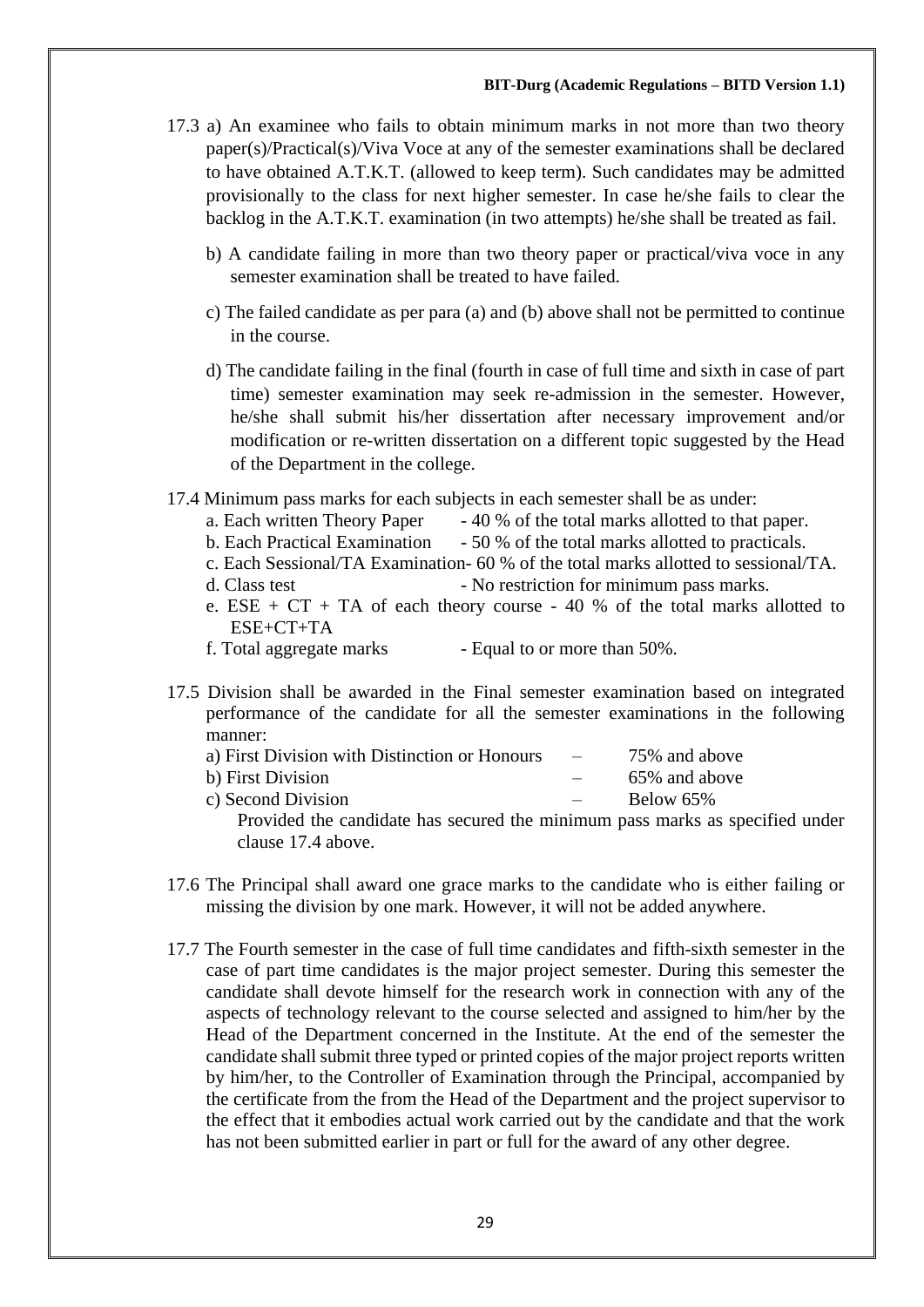- 17.8 (i) The candidate is required to present a pre-submission seminar and successfully defend the major results and conclusions emerging from the research, before submitting his/her major project report.
	- (ii) The candidate is also required to publish at least one research paper in a reputed Journal / two research papers in National Conferences, based on his/her project work. Such evidence (reprints or acceptance letter) has to be appended at the end of the project report.
- 17.9 A candidate who has discontinued the course due to satisfactory reasons, during any semester may, on the recommendation of the Principal be permitted to take readmission to the course at the beginning of the semester concerned in a subsequent year, within the maximum duration of this course.
- 17.10 In the notification declaring the results of the final semester examination for the Degree of M.Tech., the names of the first five candidates in order of merit in each post graduate course shall be notified separately for full time and part time courses.
- 17.11 Candidates appearing as regular students for any semester examination are required to attend 75 percent of lecturers delivered and of the practical classes held, separately in each subject, provided that a short fall in attendance up to 10% and a further 5% can be condoned by the Head of the Department and Principal of the Institute respectively for satisfactory reasons.

#### **17.12 Assessment and Grading**

#### **17.12.1 Mode of Assessment and Valuation**

Continuous evaluation system will be followed with three components as Class Test (CT), Teacher's Assessment (TA) and End Semester Exam (ESE). To make TA more objective one, this will depend upon attendance, home assignments, take home exam, closed and open book tests, group assignments, viva-voce, quizzes etc. There will be two Class Tests in each theory subject in a semester the results of which will be shown to the class students along with test answer books under intimation to the Controller of Examination. Weightings of CT, TA and ESE will be as given in the scheme of teaching and examination.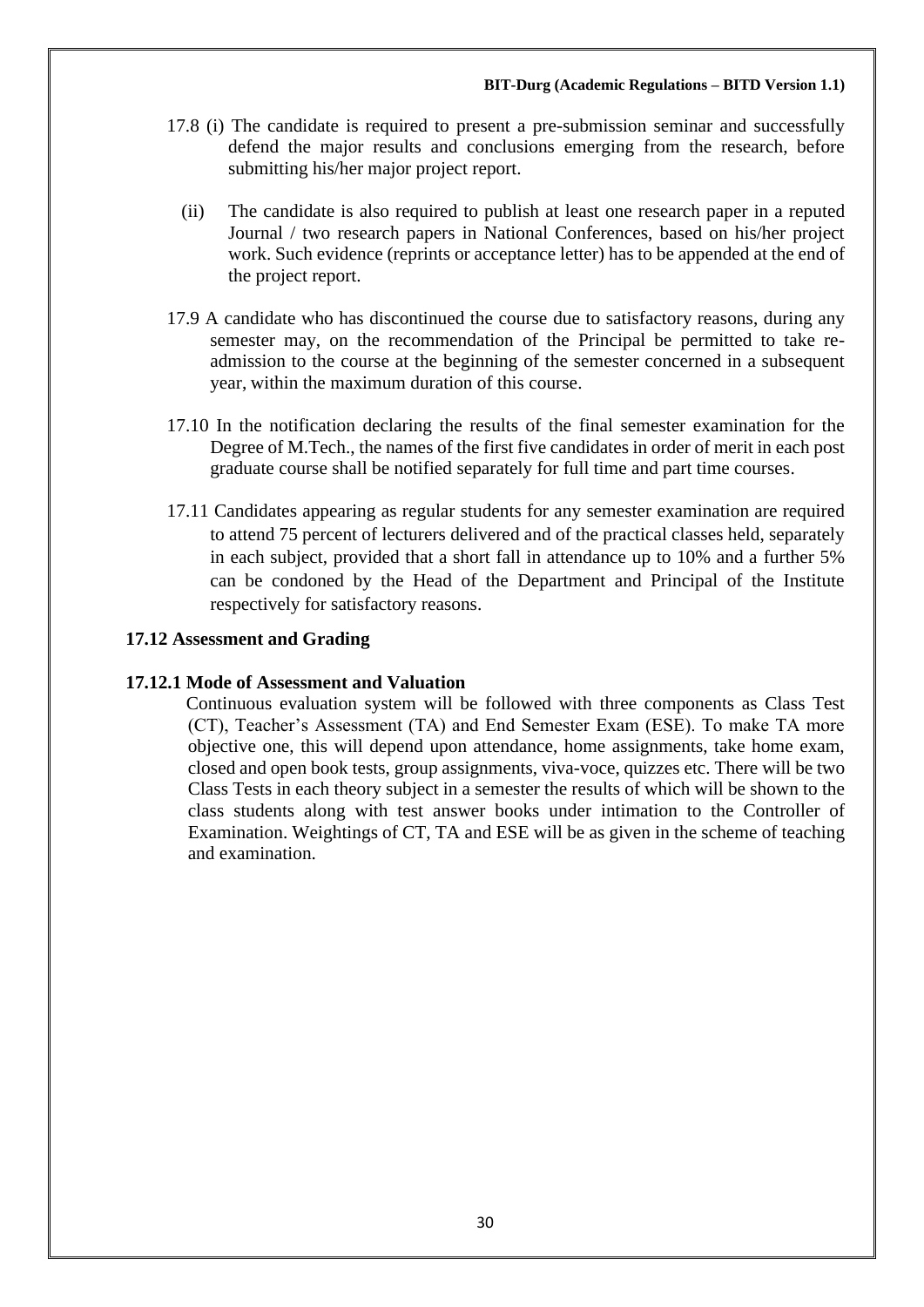### **17.12.2 Grading System**

Percentage as well as absolute grading system will be followed. In every subject, theory or practical, a candidate will be awarded a letter grade based on one's combined performance of all the components, e.g., TA, CTs and ESE. These grades will be described by letters indicating a qualitative assessment of the candidate's performance through a number equivalent called "Grade Point" (GP) as given below. A course is completed successfully, or a credit is earned for a course when letter grade C or better is obtained in the course. Grades will be awarded for every subject, theory and practical separately. This will be done as described below.

| Letter Grade $(LG)$ |  |  |  |  |
|---------------------|--|--|--|--|
| Grade Point (GP)    |  |  |  |  |

Additionally, further categorizations of F will be

| FF  | Failing in any theory/practical subject.                                  |
|-----|---------------------------------------------------------------------------|
| -FI | Incomplete grade failing to appear in ESE due to illness or so,           |
|     | but otherwise satisfactory performance, thus eligible for re-exam in that |
|     | subject.                                                                  |
| FS  | Failing in sessionals, i.e. in TA, so repeat the semester.                |

FX : Failing due to short of attendance so repeat the semester.

WW : Result withheld due to various reasons.

FA : Failing due to aggregate marks being less than 50% of total marks, so eligible to appear upto four subjects (theory only) of one's choice.

### **17.12.3 Absolute Grading System**

The absolute grading system of the type explained below will be adopted for theory and practical subjects:

| <b>Grades</b> | <b>Theory</b>                                                                | <b>Practical</b>                     |
|---------------|------------------------------------------------------------------------------|--------------------------------------|
| $A+$          | 85< Marks<100%                                                               | 90 <marks<100%< th=""></marks<100%<> |
| А             | 75 <marks<85%< th=""><th>82<marks<90%< th=""></marks<90%<></th></marks<85%<> | 82 <marks<90%< th=""></marks<90%<>   |
| $B+$          | $65<$ Marks $<$ 75%                                                          | 74 <marks<82%< th=""></marks<82%<>   |
| В             | 55< Marks<65%                                                                | 66 <marks<74%< th=""></marks<74%<>   |
| C+            | 45 <marks<55%< th=""><th>58<marks<66%< th=""></marks<66%<></th></marks<55%<> | 58 <marks<66%< th=""></marks<66%<>   |
|               | 40 <marks<45%< th=""><th>50<marks<58%< th=""></marks<58%<></th></marks<45%<> | 50 <marks<58%< th=""></marks<58%<>   |
| F             | $0 <$ Marks<40%                                                              | $0$ <marks<50%< th=""></marks<50%<>  |

Thus letter grades  $A_+, A, B_+, B, C_+, C$ , and F and the corresponding Grade Point will be available for each subject evaluated by the examiner.

### **17.12.4 Constraints of Minimum Qualifying Marks**

To be eligible to secure a letter grade  $A+$  to C a candidate must be eligible to appear in a ESE, a candidate must score minimum 60% marks in TA in each theory and/or practical separately failing which he/she will have to repeat the semester; No minimum score requirement of marks in CTs.; Minimum score 40% marks in each theory paper; Minimum score 50% marks in each practical exam; Minimum score 50% of total aggregate marks failing which, but otherwise satisfying minimum score requirements of TA, theory paper and practical exam, he/she shall be kept in compartment in not more than one theory paper of his/her choice.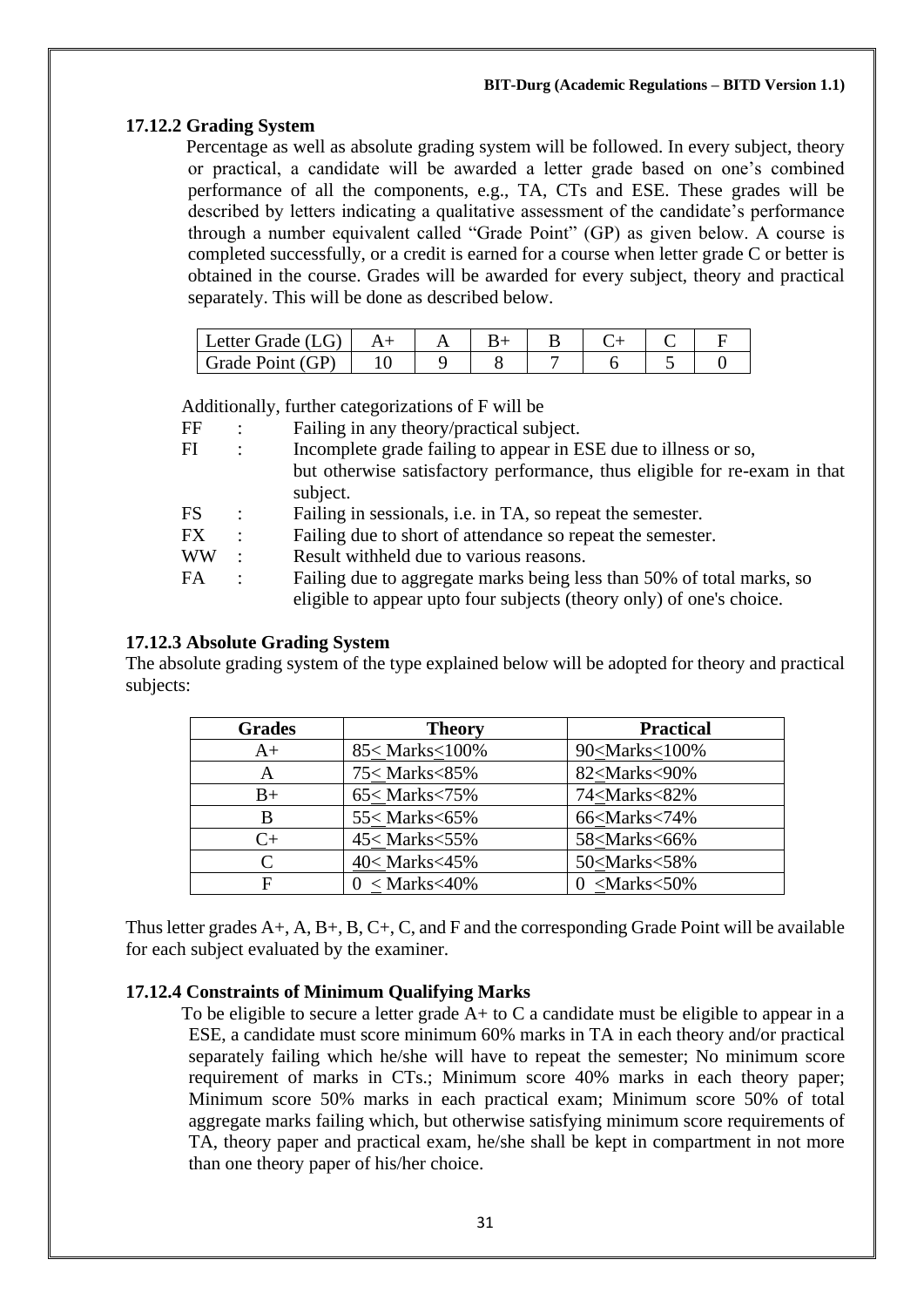#### **17.12.5 Semester Performance Index (SPI)**

Performance of a student in i-th semester is expressed by SPI which is a weighted average of course grade points obtained by a student in the semester and is expressed by

$$
SPIi = \frac{[C_1 G_1 + C_2 G_2 + \dots \dots \dots ]i}{[C_1 + C_2 + \dots \dots \dots ]i} = \frac{[\sum CG]i}{[\sum C]i} = \frac{Ni}{Di}
$$

where C and G stand for Credit and Grade, respectively. SPIs will be calculated up to two places of decimal without rounding off. SPI will be calculated only when a student clears a semester without F in any subject, theory or practical.

#### **17.12.6 Cumulative Performance Index (CPI)**

This is a weighted average of course grade points obtained by a student for all courses taken since his/her admission to the degree program with 100% weightage. Thus, CPI in i-th semester will be calculated as

$$
i \geq 1
$$
  
\n
$$
\sum_{i=1}^{i \geq 1}
$$
 Ni  
\n
$$
\sum_{i=1}^{i \geq 1}
$$
Di

If a student repeats a course or is declared fail in a subject, then only the grade points obtained in the latest attempts are counted towards CPI. CPI will be calculated in every semester with SPI, so that a student knows how his/her CPI is changing.

#### **18.0 Degree in Master of Business Administration (M.B.A.)**

**18.1** The Post Graduate course in Management leading to the Degree in Master of Business Administration (M.B.A.) will be of two years (four semesters) in the case of full time candidates and will be of three years(six semesters) in the case of part time candidates.

#### **18.2 Examination**

- (a) The MBA course shall consist of:
	- i) Such courses / papers as may be prescribed by the respective Board of Studies.
	- ii) Such in-house / and Summer training as may be prescribed by the respective Board of Studies.
	- iii) Such research and project reports as may be prescribed by the respective Board of Studies.
	- iv) Such labs/development workshops as may be prescribed by the respective Board of Studies.
- (b) There shall be an examination at the end of each semester on the basis of course contents and the scheme of teaching and examination as may be prescribed by the Board of Studies from time to time.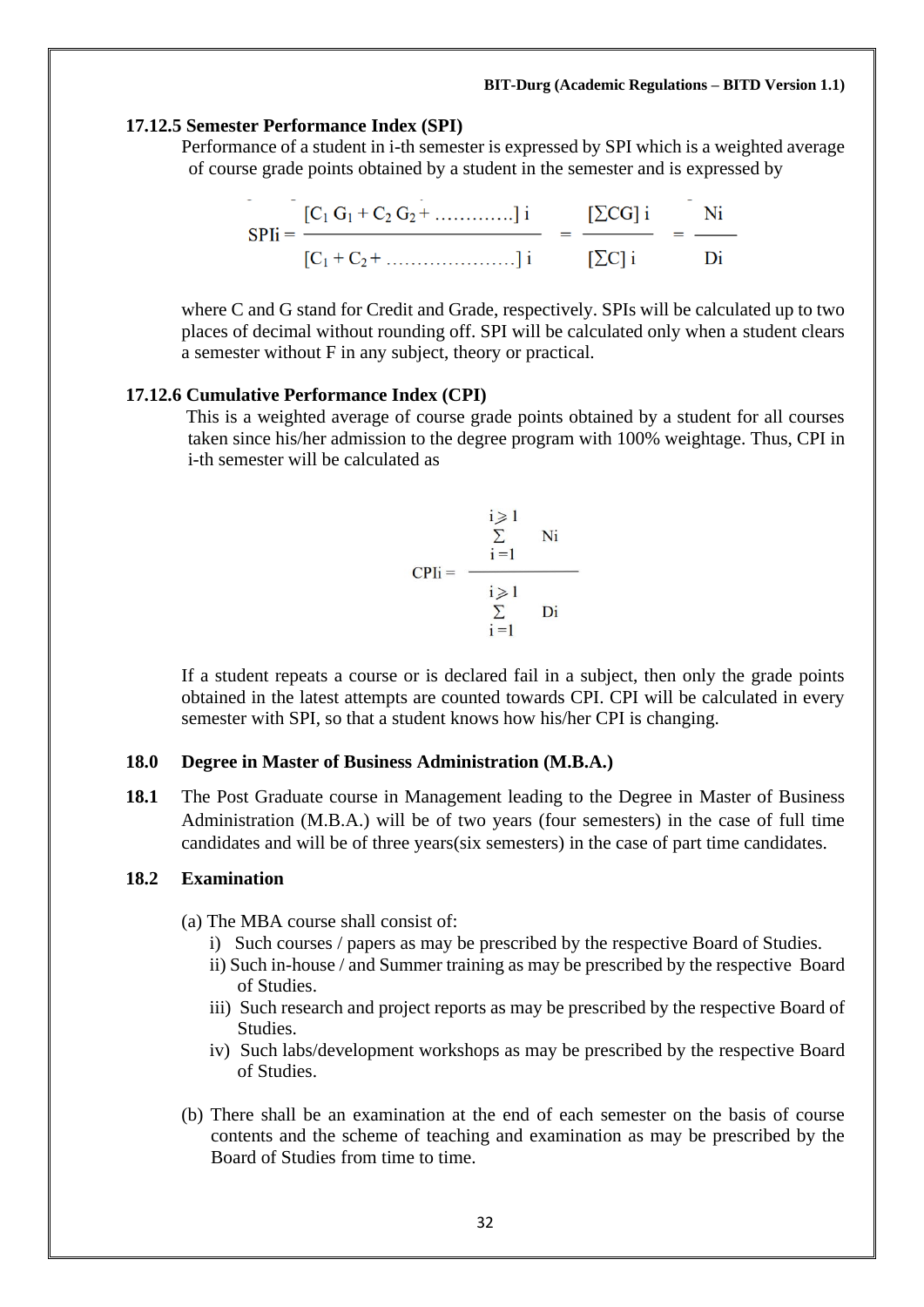- (c) No candidate shall be considered to have pursued a regular course of study either full time or part time course of study unless he/she has attended the 75% of the total number of classroom sessions conducted in each semester concerned. Any student not complying with this requirement will not be allowed to appear in the end semester examination.
- (d) Continuous evaluation system will be followed with three components as Class Test (CT), Teacher's Assessment (TA), and End Semester Exam (ESE).
- (e) The internal assessment marks shall be based on factors such as class test, submission of written assignments, case discussions, terms & viva voce, classroom participation and attendance, participation in seminars, etc.

#### **18.3. In order to pass a semester examination:**

- (a) A student must obtain in every paper at least 40% in end semester theory paper examination and 60% marks in teacher's assessment separately and 50% pass marks in aggregate in all the papers and courses in the semester together.
- (b) A student must also obtain at least 50% pass marks in presentation /workshop/viva- voce and at least 50% pass marks in summer training/ research /project study and report.
- (c) If a student obtains 40% marks in the theory paper examination and 60% marks in teacher's assessment of the prescribed papers separately but fails to obtain 50% marks in aggregate of all the paper and courses passed, he/she can appear in the semester examination of any two of the theory papers which he/she has passed in order to make up the aggregate of 50% marks in the end semester exam papers passed by him/her.
- (d) If a student does not obtain at least minimum qualifying marks in the semester examination up to three of the semester subjects – theory or practical, he/she can carry these as ATKT (Allowed To Keep Term) in the higher semester. However, a student shall be allowed to carry not more than three ATKTs in a particular semester and not more than five ATKTs at a time. A student can appear in the ATKT subject(s) in the same semester examination next year.
- (e) If a student fails to obtain at least 60% marks in internal assessment of a paper/course, he/she will be required to repeat the semester.
- (f) If a student is detained from appearing in the semester examination of courses due to shortage of attendance in that course as per Academic Regulations, he/she will be required to repeat that semester.
- 18.4. A student shall be promoted to the next semester ONLY IF:
	- (a) He/she fulfils all the requirements as stated above.
	- (b) Total number of ATKTs carried does not exceed three papers per semester and five at a time.
	- (c) Total number of ATKTs carried at any time include the courses which he/she has to repeat, as provided in clause 18.3(d) above.
	- (d) Whenever a student appears in a ATKT examination repeat a course or does any course after a gap, he/she will do so according the syllabus & scheme of teaching and examination in vogue at that time and fulfill the requirements of the course in force at that time.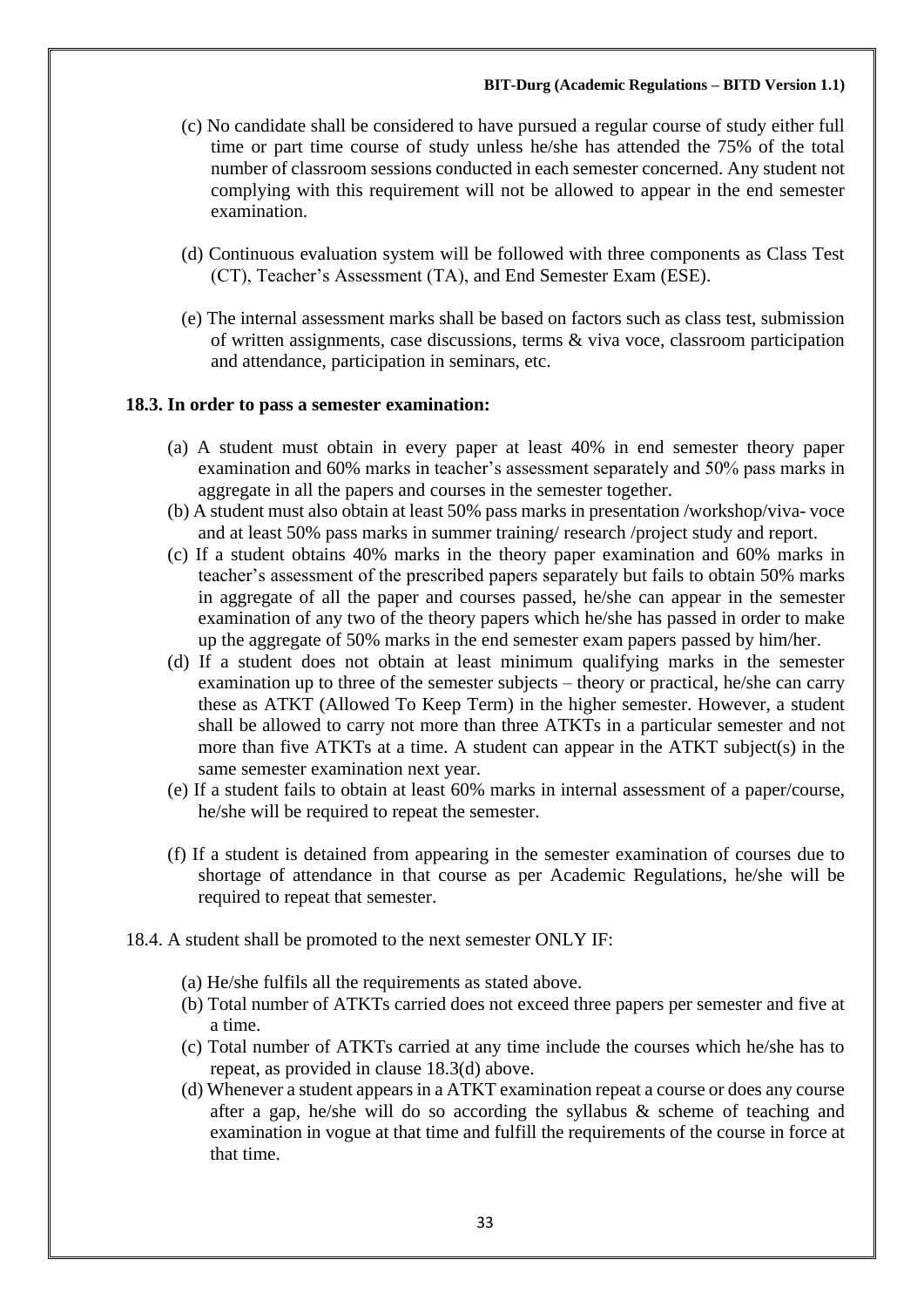- (e) A student shall be eligible for admission to nth semester (n being any integer) provided he/she has passed all semesters up to and including (n - 3)th semester.
- 18.5 The specializations in the corresponding year will be offered by the Institution/Department as per the course curriculum and as per the minimum students availability (minimum criteria will be fixed by the Institution) and the resources available.

### **18.6 Passing of Examination**

In order to pass a semester examination, a student must obtain

| S.No. | <b>Name of Examination</b>                      | <b>Minimum Passing</b><br><b>Marks</b> |
|-------|-------------------------------------------------|----------------------------------------|
|       | Class Test (CT)                                 | None                                   |
| 2.    | End Semester Examination (ESE) Theory           | 40%                                    |
| 3.    | <b>End Semester Examination (ESE) Practical</b> | 50%                                    |
| 4.    | Teacher's Assessment (TA)Theory                 | 60%                                    |
| 5.    | Teacher's Assessment (TA) Practical             | 60%                                    |
| 6.    | $(CT + ESE + TA)$ Theory                        | 40%                                    |
| 7.    | $(ESE + TA)$ Practical                          | 40%                                    |
| 8.    | Aggregate                                       | 50%                                    |

There will be two Class Tests in each theory subject in a semester the results of which will be shown to the class students along with test answer books under intimation to the Controller of Examination. Weightings of CT, TA and ESE will be as given in the scheme of teaching and examination.

### **18.7 Grading System**

Percentage as well as absolute grading system will be followed. In every subject, theory or practical, a candidate will be awarded a letter grade based on one's combined performance of all the components, e.g., TA, CTs and ESE. These grades will be described by letters indicating a qualitative assessment of the candidate's performance through a number equivalent called "Grade Point" (GP) as given below. A course is completed successfully, or a credit is earned for a course when letter grade C or better is obtained in the course. Grades will be awarded for every subject, theory and practical, viva separately. This will be done as described below.

| Letter Grade $(LG)$ |  |  |  |  |
|---------------------|--|--|--|--|
| Grade Point (GP)    |  |  |  |  |

# **18.7.1 Absolute Grading System**

The absolute grading system of the type explained below will be adopted for theory and practical subjects:

|      | <b>Theory</b>                                                              |      | <b>Practical</b>               |
|------|----------------------------------------------------------------------------|------|--------------------------------|
| $A+$ | $90 \leq M \leq 100$ %                                                     | $A+$ | 90 <m<100 %<="" td=""></m<100> |
| A    | 80 <m<90 %<="" td=""><td>А</td><td>82<m<90 %<="" td=""></m<90></td></m<90> | А    | 82 <m<90 %<="" td=""></m<90>   |
| $B+$ | 70 <m<80 %<="" td=""><td>B+</td><td>74<m<82%< td=""></m<82%<></td></m<80>  | B+   | 74 <m<82%< td=""></m<82%<>     |
| B    | 60 <m<70 %<="" td=""><td>B</td><td>66<m<74 %<="" td=""></m<74></td></m<70> | B    | 66 <m<74 %<="" td=""></m<74>   |
|      | $50 < M < 60$ %                                                            |      | 58 <m<66 %<="" td=""></m<66>   |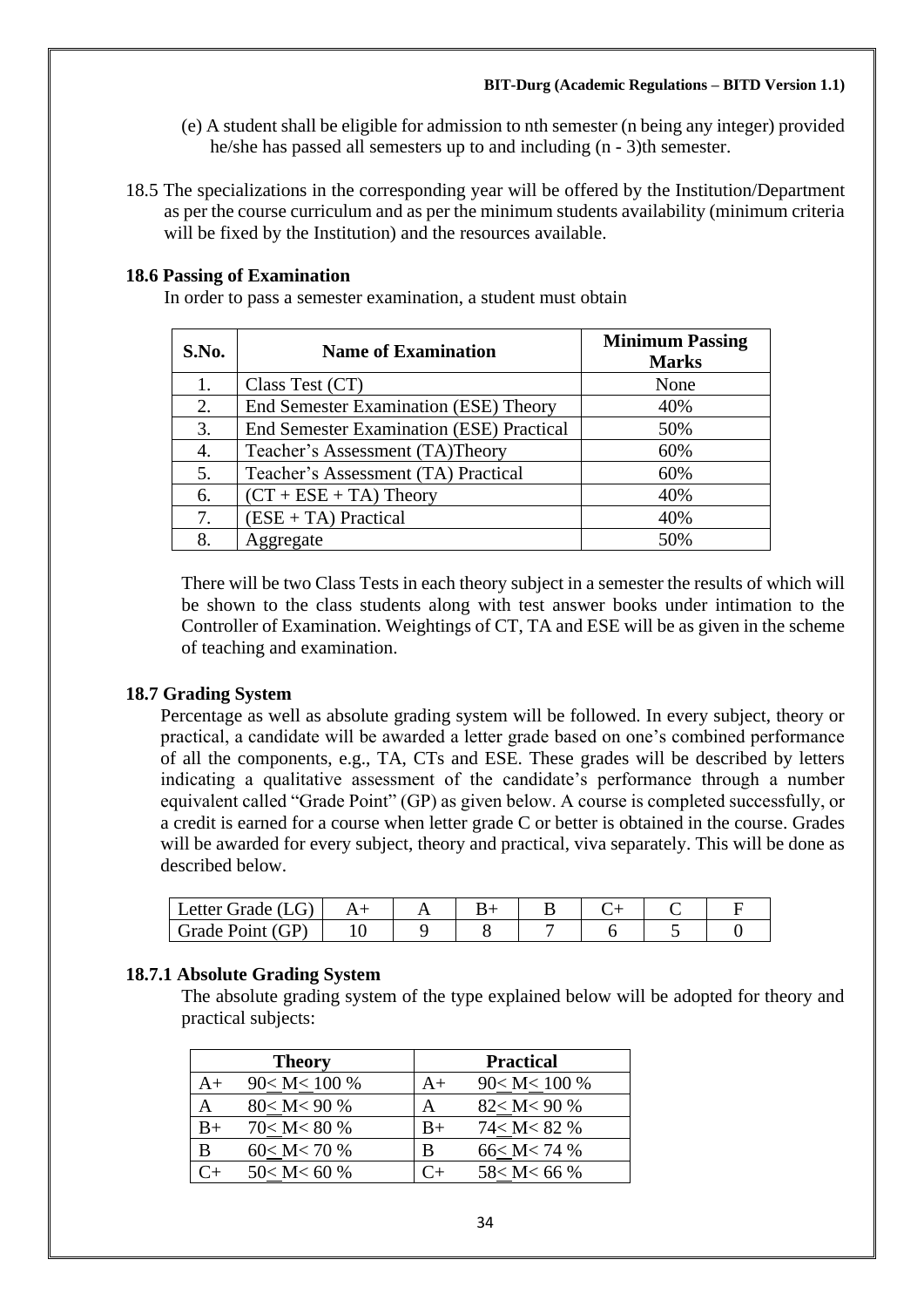| 40 < M < 50%  | 40 < M < 58%  |
|---------------|---------------|
| $< M < 40 \%$ | $< M < 40 \%$ |

Thus letter grades A+, A, B+, B, C+, C, and F and the corresponding Grade Point will be available for each subject evaluated by the examiner.

Additionally, further categorizations of F will be

| FF  | $\cdot$ :    | Failing in any theory/practical subject.                                  |
|-----|--------------|---------------------------------------------------------------------------|
| FI  | $\therefore$ | Incomplete grade failing to appear in ESE due to illness or so,           |
|     |              | but otherwise satisfactory performance, thus eligible for re-exam in that |
|     |              | subject.                                                                  |
| FS. | $\cdot$ :    | Failing in sessionals, i.e. in TA, so repeat the semester.                |
| FX. | $\cdot$      | Failing due to short of attendance so repeat the semester.                |
| WW  | $\cdot$ .    | Result withheld due to various reasons.                                   |
| FA. | $\cdot$ :    | Failing due to aggregate marks being less than 50% of total marks, so     |
|     |              | eligible to appear upto four subjects (theory only) of one's choice.      |
|     |              |                                                                           |

#### **18.7.2 Semester Performance Index (SPI)**

Performance of a student in i-th semester is expressed by SPI which is a weighted average of course grade points obtained by a student in the semester and is expressed by

$$
SPIi = \frac{[C_1 G_1 + C_2 G_2 + \dots \dots \dots ]i}{[C_1 + C_2 + \dots \dots \dots ]i} = \frac{[\Sigma CG]i}{[\Sigma C]i} = \frac{Ni}{Di}
$$

where C and G stand for Credit and Grade, respectively. SPIs will be calculated up to two places of decimal without rounding off. SPI will be calculated only when a student clears a semester without F in any subject, theory or practical.

#### **18.7.3 Cumulative Performance Index (CPI)**

This is a weighted average of course grade points obtained by a student for all courses taken since his/her admission to the degree program. Thus, CPI in i-th semester will be calculated as

$$
i \geq 1
$$
  
\n
$$
\sum_{i=1}^{i \geq 1} Ni
$$
  
\n
$$
CPIi = \frac{i \geq 1}{\sum_{i=1}^{i \geq 1} Di}
$$

If a student repeats a course or is declared fail in a subject, then only the grade points obtained in the latest attempts are counted towards CPI. CPI will be calculated in every semester with SPI, so that a student knows how his/her CPI is changing.

18.7.4 Division shall be awarded on the basis of aggregate marks obtained in the semester.

| a) First Division with Distinction or Honours – | 75% and above |
|-------------------------------------------------|---------------|
| b) First Division                               | 60% and above |
| c) Second Division                              | Below 60%     |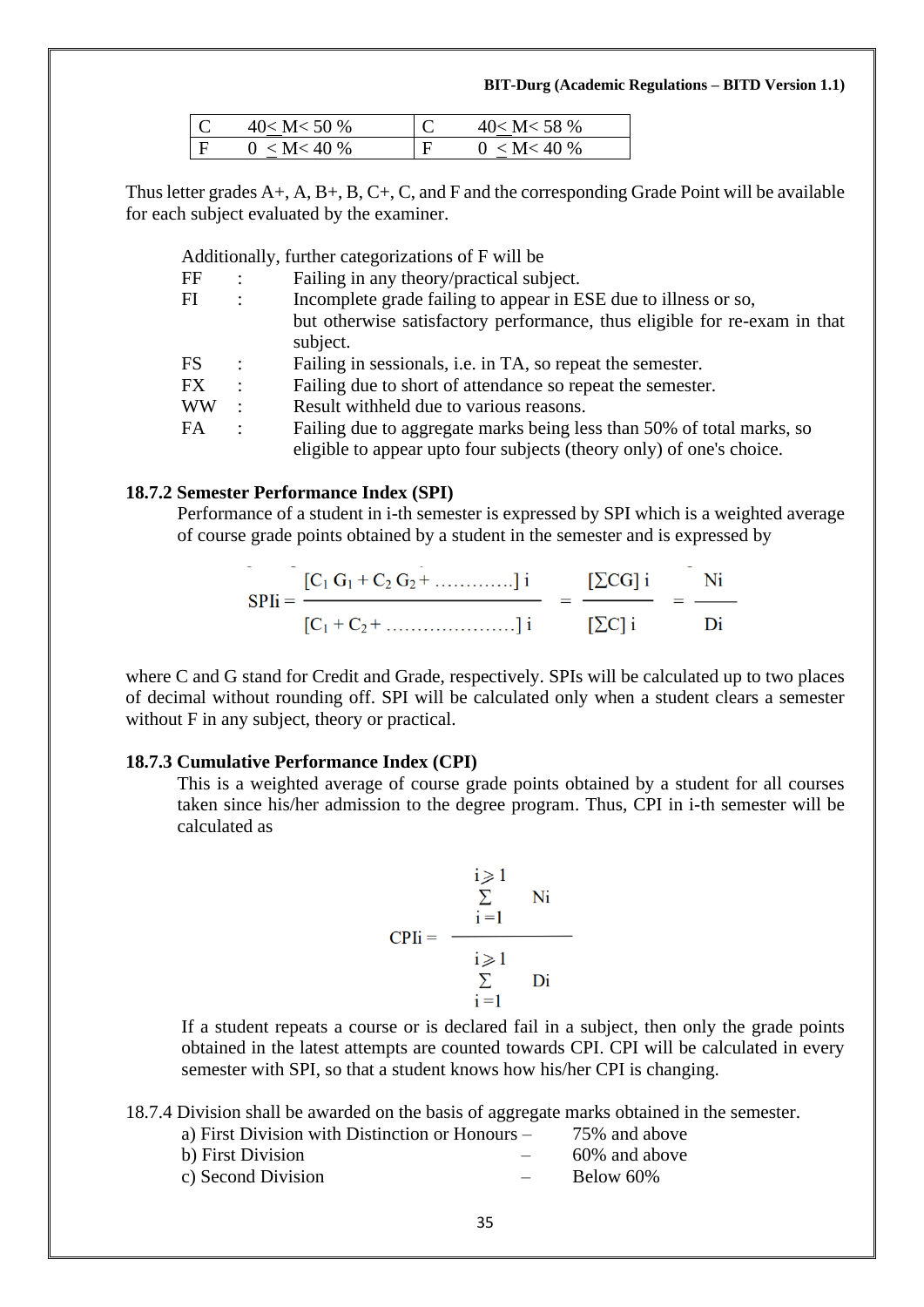Provided the candidate has secured the minimum pass marks of 50% as specified under clause 18.6 above.

- 18.8 A student will be eligible for the award of the M.B.A. degree ONLY IF he/she Fulfils all the requirements prescribed from time to time for the satisfactory completion of each course of study in each of the prescribed semesters, and of all the semesters individual as well as jointly, within the maximum duration of the course.
- 18.9 A candidate after passing at the internal assessment of all the papers and Project Report and is eligible to be admitted to the end semester examination fails to appear at the semester examination in to due to illness or any other unavoidable reasons, he/she will be permitted to appear at one of the next two subsequent examinations of the semester concerned as an Ex-student of the semester only and in case he/she fails to pass the examination, he/she shall cease to be a student of the M.B.A, Full time or part time course of study.
- 18.10There shall be no second full or supplementary examination for any semester examination.
- 18.11 No person shall be admitted to M.B.A. course if he/she has already passed the M.B.A. examination of any University or statutory body.

#### **19.0 Degree in Master of Computer Applications (M.C.A.)**

19.1 The Post Graduate Degree in Computer Applications is a two years (four semesters) Course and shall be designated as Master of Computer Applications and abbreviated as M.C.A.

#### **19.2 Examinations**

- 19.2.1 There will be one Examination at the end of each semester.
- 19.2.2 These examinations will be designated as follows.
	- (a) During First Year: First Semester M.C.A. Exam., Second Semester M.C.A. Exam. (b) During Second Year: Third Semester M.C.A. Exam., Fourth Semester M.C.A. Exam.
- 19.2.3 The examination of First and Third Semesters, called as Autumn Semesters, shall be generally held in the months of Nov– Dec and that of Second and Fourth Semesters, called Spring Semesters, shall be held in the months of Apr–May.
- 19.2.4 The Fourth Semester, being kept for fulfilment of the academic requirement, is devoted for major project. In this Semester the major project is to be completed by the candidate in the stipulated period.
- 19.2.5 If a candidate is unable to clear some subjects (a subject means a theory or a practical or a sessional treated separately) of any semester, he/she shall be permitted to appear in these subjects as an ex-student in the subsequent semester examinations. To enable the candidate to clear their backlog subjects as quickly as possible, the examinations of all theory papers and practical shall be held during every semester examination.
- 19.2.6 A candidate shall not be admitted to the next higher semester class unless he/she has cleared all the semesters except just the two preceding semesters and in these two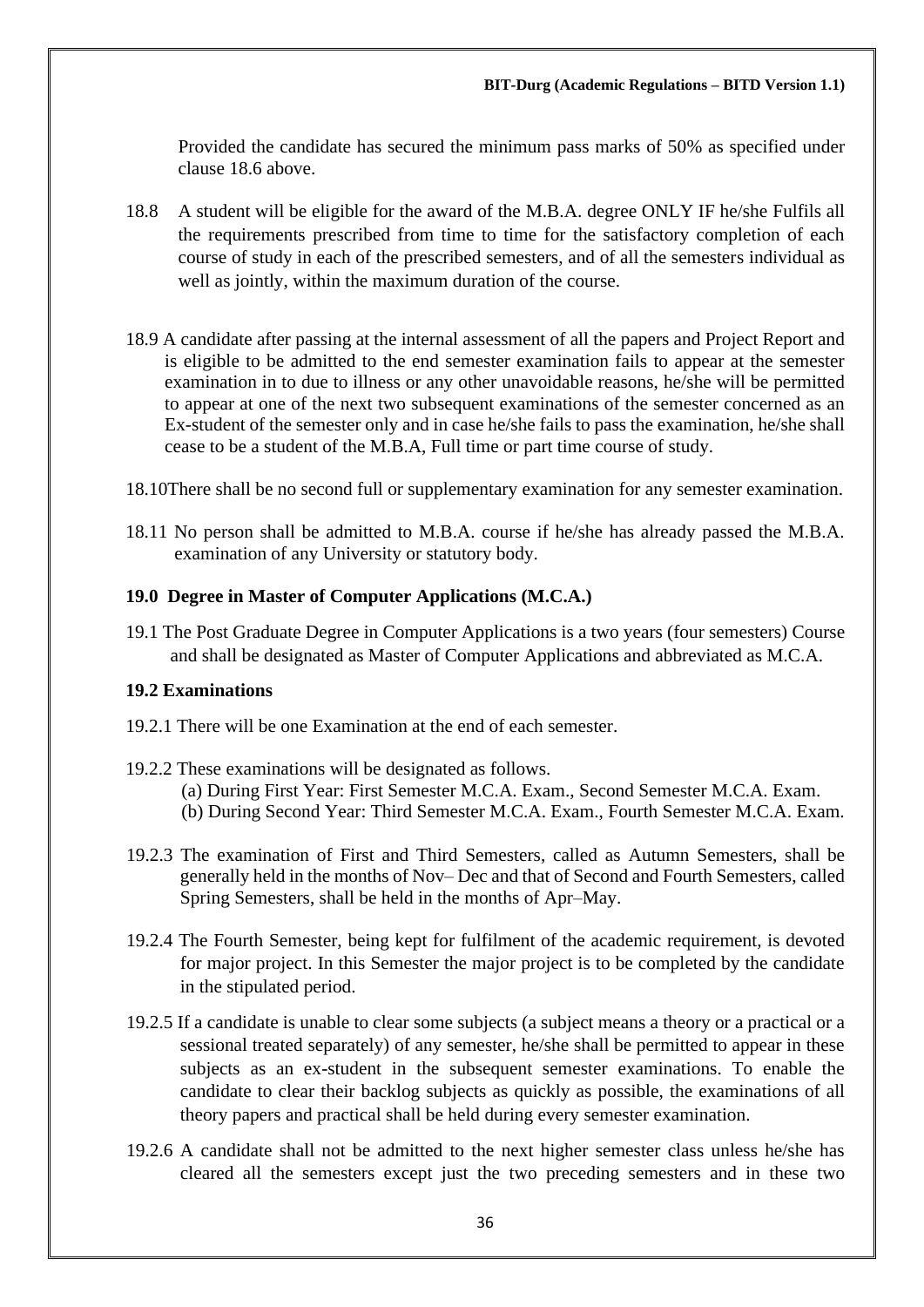preceding semesters too he/she should NOT have in total more than four subjects (theory/practicals) to clear. However, in any case the result of fourth and final semester examination of M.C.A. shall not be declared unless he/she has fully cleared all the previous semesters including the project work.

19.2.7 A candidate discontinuing any semester may be permitted to take readmission as per rules at the beginning of the concerned semester. However, he/she shall not be permitted to do so beyond a gap of four continuous semester or two continuous years of studies in any case.

#### **19.3 Passing of Examinations**

- 19.3.1 In order to pass M.C.A. Examination of any semester, a candidate shall have to secure following percentage of minimum marks:
	- (a) 40% of the maximum marks allotted to each Theory Paper
	- (b) 50% of the maximum marks allotted to each Practical/Viva-voce.
	- (c) 60% of the maximum marks allotted to each sessionals/Term work/Teacher's Assessment.
	- (d) There is no restriction of minimum passing marks in Class Test (CT).
	- (e) 40% of  $(ESE + CT + TA)$  of each theory course
	- (f) Equal to or more than 50% of total aggregate marks in the semester.
- 19.3.2 At the end but before the examination of the Fourth semester the candidate shall have to submit three typed copies of the major Project, Thesis along with certificate of the Head of the Department of the organization in which the candidate undertook the said project.

### 19.3.3 **Basis of Credits**

- 19.3.3.1 One period of Contact in lecture (L) and Tutorial (T) and two periods of Contact in practical (P) will be equal to one credit. Thus, Credit =  ${L + T + P/2}$ . Credit in a subject will be a full, not in a fractional number. If a credit in a subject turns out in fraction than it will be taken as next full number.
- 19.3.3.2 A candidate shall earn all the credits allotted to a semester only when he/she passes the said semester.

### **19.4 Awards of Division**

- 19.4.1 Division shall be awarded only after the Fourth and final semester examination, based on integrated performance of the candidate for all the years.
- 19.4.2 Successful candidates in all the semester examination shall be awarded the division at the end of final semester examination taking the aggregate of marks obtained, as follows:

| a) First Division with Distinction or Honours- |                | 75% and above |
|------------------------------------------------|----------------|---------------|
| b) First Division                              | <b>Service</b> | 65% and above |
| c) Second Division                             | $\sim$         | Below 65%     |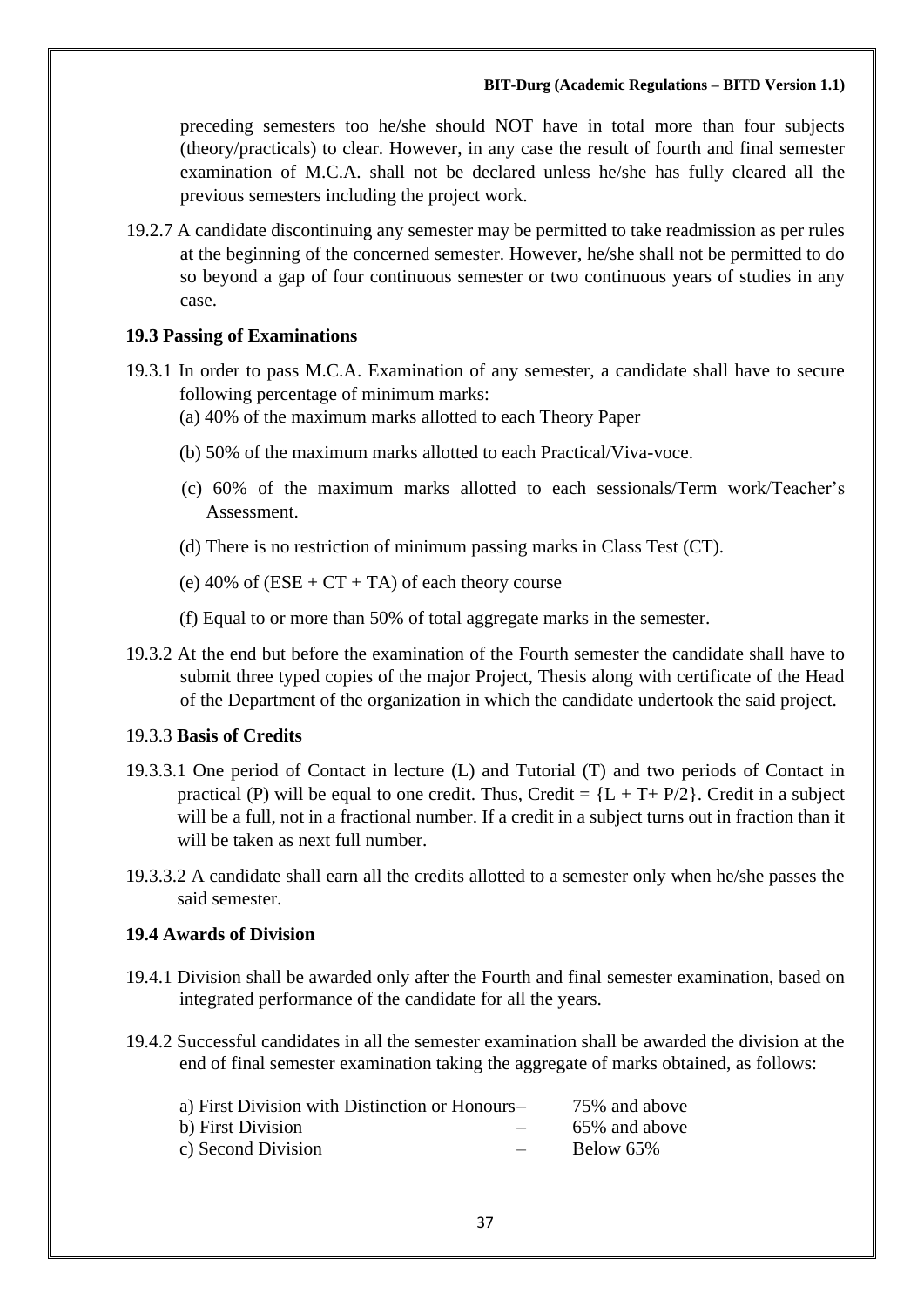Provided the candidate has secured the minimum pass marks as specified under clause 18.4.1 above.

- 19.5 No candidate shall be declared to have passed the final M.C.A. unless he/she has fully passed all the previous examinations of the fourth semesters. The results of the fourth and final semester of those candidates who have not passed examination of any previous semester will be withheld. They, however, will be informed about the deficiency. He/she shall be deemed to have passed the final M.C.A. examination in the year in which he/she passes all the examinations of all four semesters.
- 19.6 Merit list of first Five candidates in the order of merit shall be declared at the end of fourth semester on the basis of the integrated performance of all the semesters.
- 19.7 Candidate appearing as regular student for any semester examination shall be required to attend at least 75 % of the lectures delivered and of the practical classes held separately in each paper, provided that a short fall in attendance up to 10% and a further 5% can be condoned by the Head of the Department and Principal of the Institute respectively for satisfactory reasons.

### **19.8 Assessment and Grading**

# **19.8.1 Mode of Assessment and Evaluation**

Continuous evaluation system will be followed with three components as Class Test (CT), Teacher's Assessment (TA) and End Semester Exam (ESE). To make TA more objective one, this will depend upon attendance, home assignments, take home exam, closed and open book tests, group assignments, viva-voce, quizzes etc. There will be at least two Class Tests in each theory subject in a semester the results of which will be shown to the class students along with test answer books under intimation to the Controller of Examination. Weightings of CT, TA and ESE will be as given in the scheme of teaching and examination.

### **19.8.2 Grading System**

Percentage as well as absolute grading system will be followed. In every subject, theory or practical, a candidate will be awarded a letter grade based on one's combined performance of all the components, e.g., TA, CTs and ESE. These grades will be described by letters indicating a qualitative assessment of the candidate's performance through a number equivalent called "Grade Point" (GP) as given below. A course is completed successfully, or a credit is earned for a course when letter grade C or better is obtained in the course. Grades will be awarded for every subject, theory and practical separately. This will be done as described below.

| Letter Grade (LC<br>I ÷ 1<br>$\sim$ |  |  |  |  |
|-------------------------------------|--|--|--|--|
| Grade Point (GP)                    |  |  |  |  |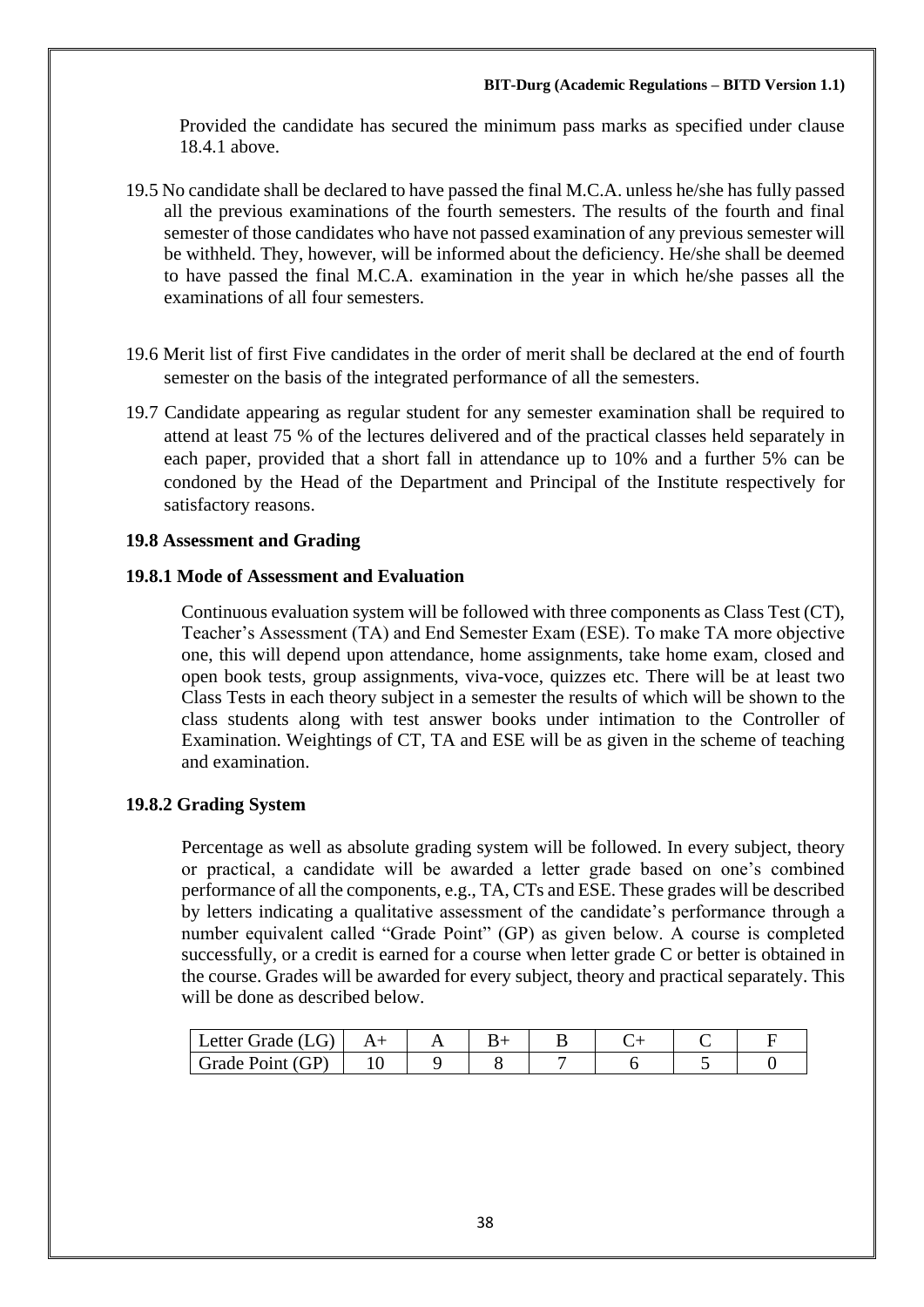### **19.8.3 Absolute Grading System**

The absolute grading system of the type explained below will be adopted for theory and practical subjects:

| <b>Grades</b> | <b>Theory</b>                                                                    | <b>Practical</b>                     |
|---------------|----------------------------------------------------------------------------------|--------------------------------------|
| $A+$          | 85 <marks<100%< td=""><td>90<marks<100%< td=""></marks<100%<></td></marks<100%<> | 90 <marks<100%< td=""></marks<100%<> |
| A             | 75 <marks<85%< td=""><td>82<marks<90%< td=""></marks<90%<></td></marks<85%<>     | 82 <marks<90%< td=""></marks<90%<>   |
| $B+$          | $65<$ Marks $<$ 75%                                                              | 74 <marks<82%< td=""></marks<82%<>   |
| В             | 55 <marks<65%< td=""><td>66<marks<74%< td=""></marks<74%<></td></marks<65%<>     | 66 <marks<74%< td=""></marks<74%<>   |
| U+            | 45 <marks<55%< td=""><td>58<marks<66%< td=""></marks<66%<></td></marks<55%<>     | 58 <marks<66%< td=""></marks<66%<>   |
|               | 40 <marks<45%< td=""><td>50<marks<58%< td=""></marks<58%<></td></marks<45%<>     | 50 <marks<58%< td=""></marks<58%<>   |
| F             | $0 <$ Marks<40%                                                                  | $0$ <marks <50%<="" td=""></marks>   |

Thus, letter grades A+, A, B+, B, C+, C, and F and the corresponding Grade Point will be available for each subject evaluated by the examiner.

### **19.8.4 Fail Grade "F"**

Additionally, further categorizations of F will be

- FF : Failing in any theory/practical subject.
- FI : Incomplete grade failing to appear in ESE due to illness or so, but otherwise satisfactory performance, thus eligible for re-exam in that subject.
- FS : Failing in sessionals, i.e. in TA, so repeat the semester.
- FX : Failing due to short of attendance so repeat the semester.
- WW : Result withheld due to various reasons.
- `FA : Failing due to aggregate marks being less then 50% of total marks, so eligible to appear upto four subjects (theory only) of one's choice.

### **19.8.5 Constraints of Minimum Qualifying Marks**

To be eligible to secure a letter grade  $A+$  to C a candidate must be eligible to appear in a ESE, a candidate must score minimum 60% marks in TA in each theory and/or practical separately failing which he/she will have to repeat the semester; No minimum score requirement of marks in CTs.; Minimum score 40% marks in each theory paper; Minimum score 40% marks in ESE+CT+TA in each theory paper, Minimum score 50% marks in each practical exam; Minimum score 50% of total aggregate marks.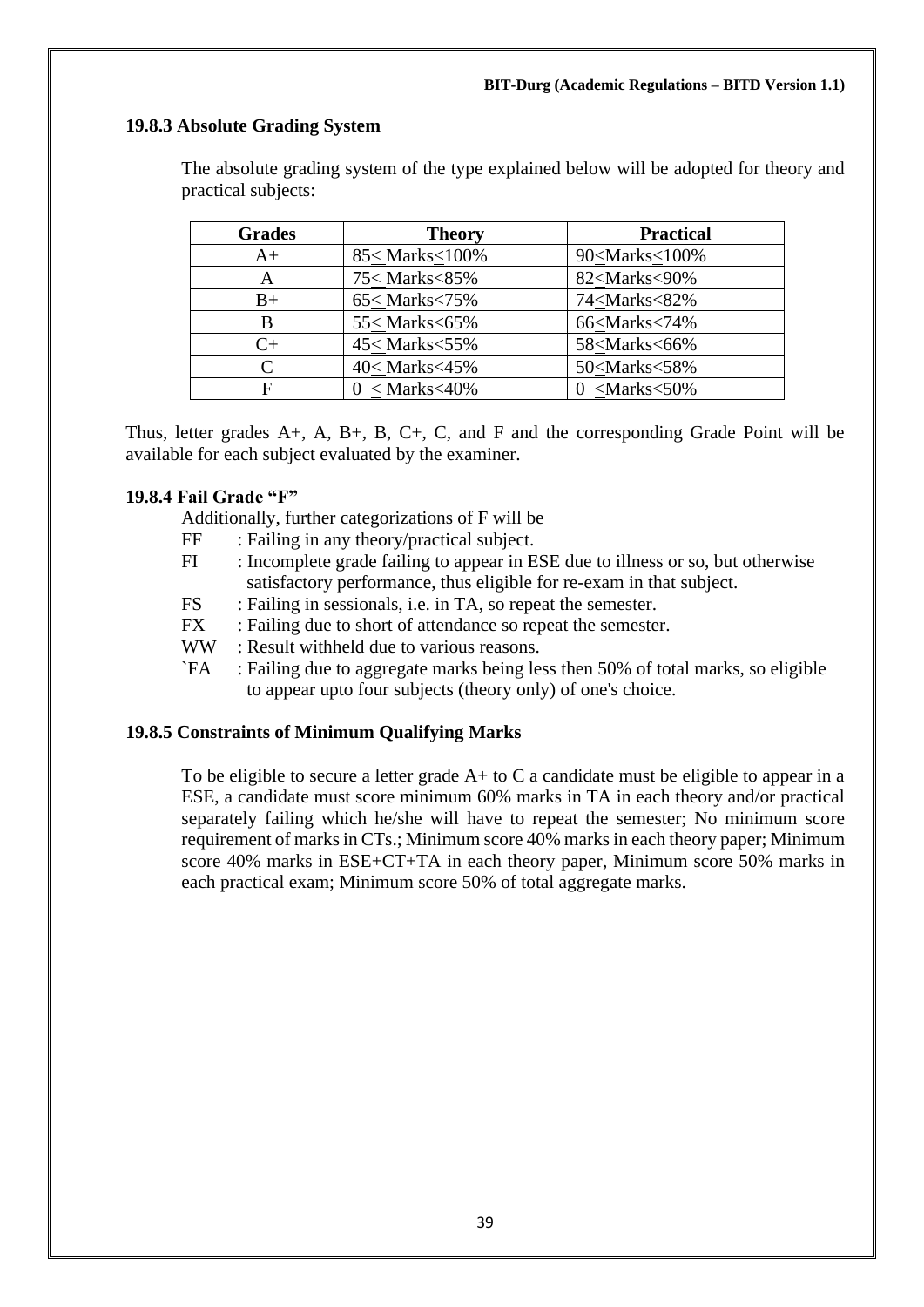#### **19.8.6 Semester Performance Index (SPI)**

Performance of a student in i-th semester is expressed by SPI which is a weighted average of course grade points obtained by a student in the semester and is expressed by

$$
SPIi = \frac{[C_1 G_1 + C_2 G_2 + \dots \dots \dots ]i}{[C_1 + C_2 + \dots \dots \dots ]i} = \frac{[\sum CG]i}{[\sum C]i} = \frac{Ni}{Di}
$$

where C and G stand for Credit and Grade, respectively. SPIs will be calculated up to two places of decimal without rounding off. SPI will be calculated only when a student clears a semester without F in any subject, theory or practical.

#### **19.8.7 Cumulative Performance Index (CPI)**

This is a weighted average of course grade points obtained by a student for all courses taken since his/her admission to the degree program. Thus, CPI in i-th semester will be calculated as

$$
CPIi = \frac{\sum_{i=1}^{i \geq 1} Ni}{\sum_{i=1}^{i \geq 1} Di}
$$

If a student repeats a course or is declared fail in a subject, then only the grade points obtained in the latest attempts are counted towards CPI. CPI will be calculated in every semester with SPI, so that a student knows how his/her CPI is changing.

#### **19.8.8 Transcript**

The transcript issued to a student will contain consolidated record of all the courses taken by the student, grades obtained and the final CPI with class or division obtained.

#### **20.0 Degree in Bachelor of Vocational Courses (B. Voc.)**

#### **20.1 Vocational Educational Programmes**

- 20.1.1 The certification levels will lead to Diploma/Advanced Diploma/B. Voc. degree on stream based sector specific specialization of Vocational Educational programme.
- 20.1.2 Each certification level requires 1000 hours of education and training per annum. For the vocational stream leading to Degree or Advance Diploma or Diploma, these hours shall have two components - Vocational (skill) and Academic one. The Vocational component will go on increasing as the level of certification increases.
- 20.1.3 The skill modules or vocational content at a certification level could be a single skill or a group of skills of number of hours prescribed.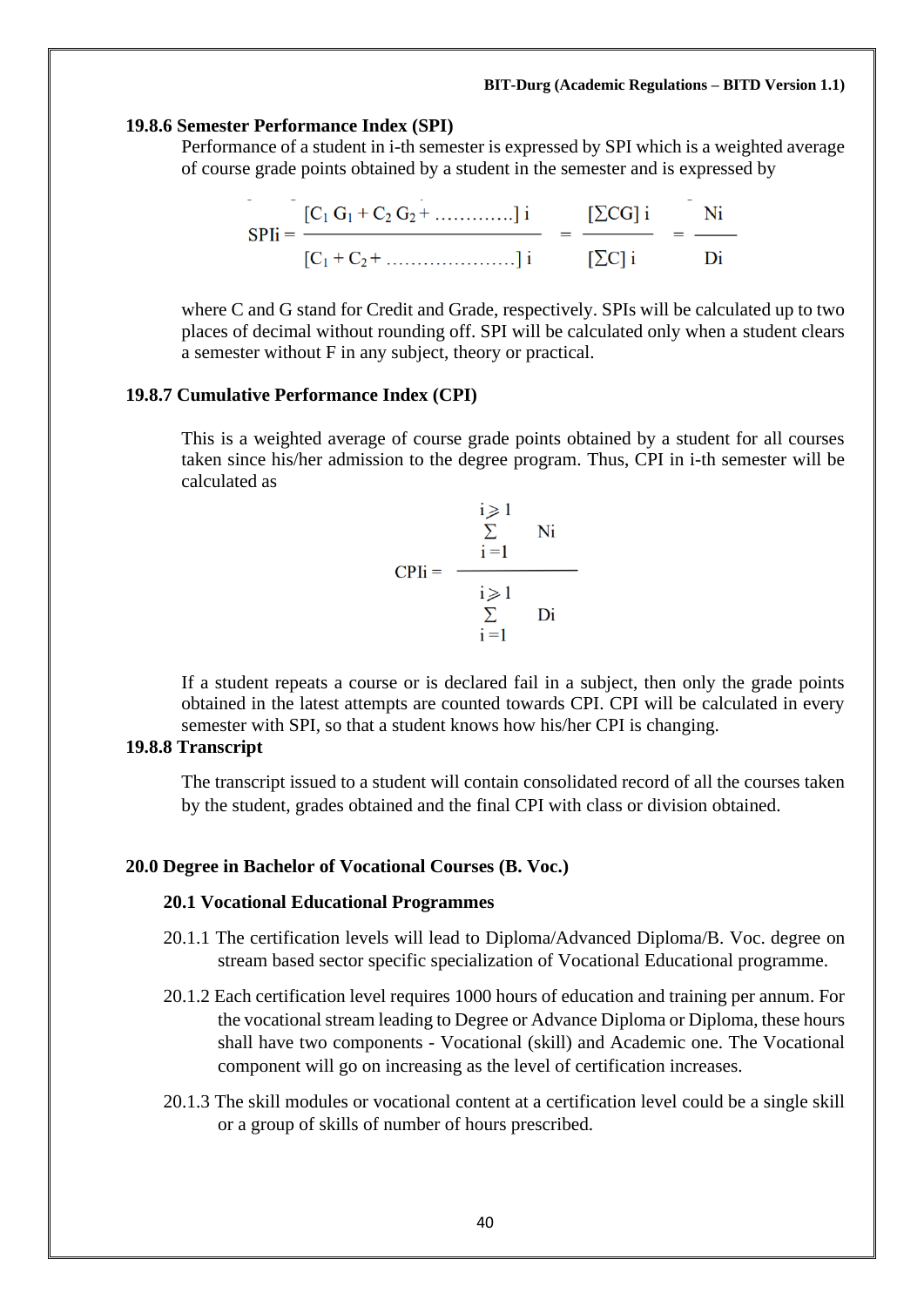### **20.2 Rules for Examination**

20.2.1 There shall be End Semester examination at the end of each level.

20.2.2 There shall be Class Test (CT), Teacher's Assessment (TA) and End Level Examination (ELE) and End Level Practical Examination (EPE) for academic part of vocational course.

20.2.3 There shall be Teacher Assessment (TA) and End Level Practical Examination (EPE) for skill part of vocational course.

20.2.4 Minimum passing marks in percentage for each component of Academic part and each component of skill part are as stated below:

#### **(I) Academic part in Institution**

| <b>Name of Examination</b>   | Minimum passing marks in<br>percentages |
|------------------------------|-----------------------------------------|
| Class Test (CT)              | Nil                                     |
| Teacher Assessment (TA)      | 60%                                     |
| End Level Examination (ELE)  | 35%                                     |
| All the component (Together) | 35%                                     |

#### **(II) Skill part in SKP and Practical subjects of academic part in Institution**

| <b>Name of Examination</b>                     | Minimum passing marks in<br>percentages |
|------------------------------------------------|-----------------------------------------|
| Teacher Assessment (TA)                        | 60%                                     |
| <b>End Level Practical Examination</b><br>EPE) | 50%                                     |
| All the component (Together)                   | 50%                                     |

- 20.2.5 For the evaluation of End level Practical Exam in skill part, one external examiner shall always be there from outside the SKP (Skill Knowledge Provider) and one internal examiner from the SKP. Similarly, for the conduction of the Practical examination of subjects in Academic part, one internal examiner from the institution and one external examiner outside from institution shall be appointed.
- 20.2.6 There will be at least two class test in each subject of the academic part of vocational course. Teacher's Assessment in each subject of theory and/or practical of academic part and each practical of skill part of vocational course will depend upon home assignment, quizzes, take home test and viva-voce etc. Whereas Vocational Skill test will be done on actual job work and skill performance.

### **20.3 Basis of Credits Calculations**

- 20.3.1 Following formula is used for conversion of time into credit hours:
- 20.3.1.1 One credit would mean equivalent of 15 periods of 60 minute each, for theory, workshop/labs and tutorials.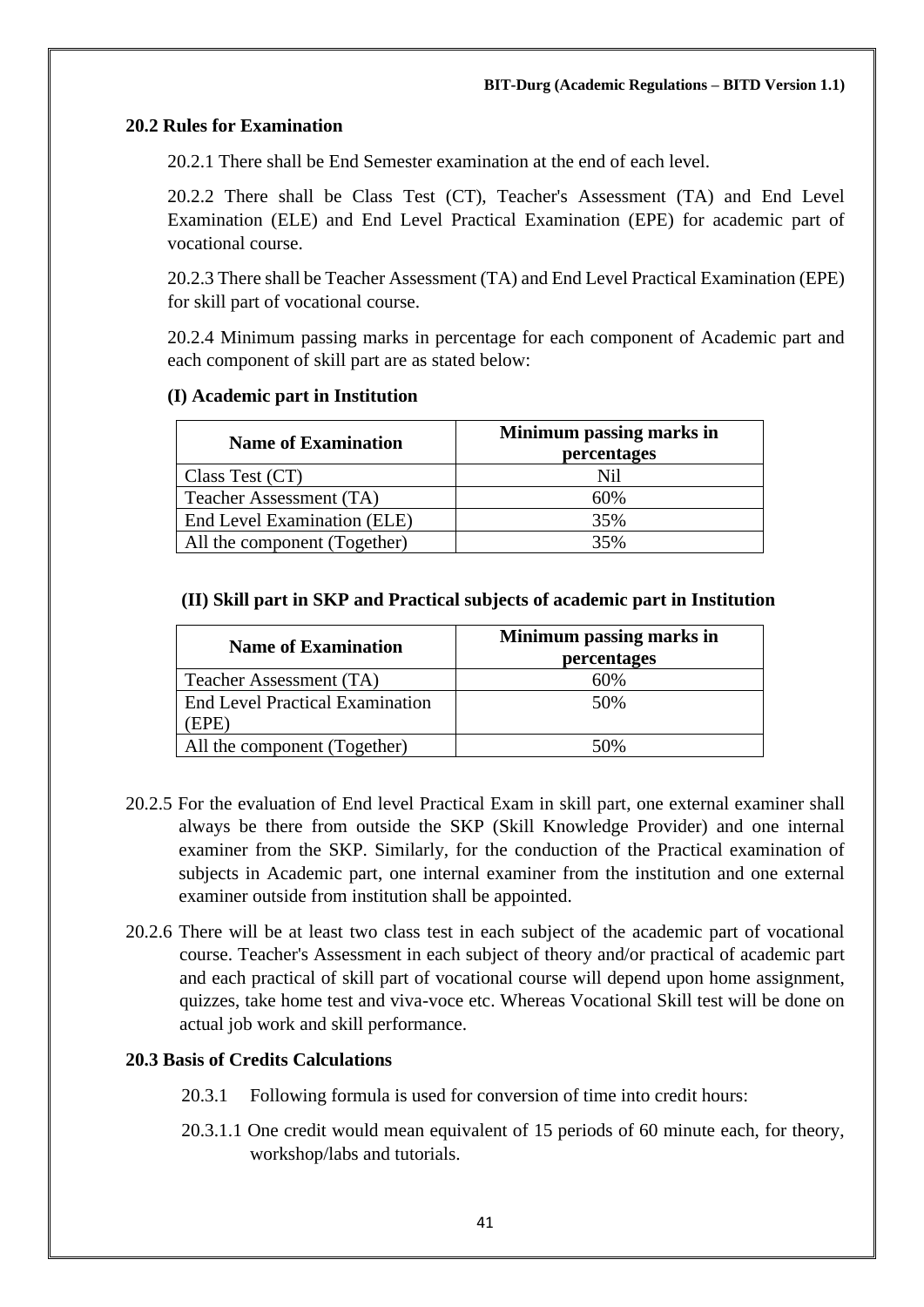- 20.3.1.2 For internship/field work, the credit weightage for equivalent hours shall be 50% of that for lectures/workshops.
- 20.3.1.3 For self learning based on e-content or otherwise, the credit weight age for equivalent hours of study should be 50% of lectures/workshops.

| Level          | <b>Entry</b><br>Qualification | <b>Skill</b><br>Component<br><b>Credits</b> | General<br><b>Education</b><br><b>Credits</b> | <b>Normal</b><br>Calender<br>duration | <b>EXIT</b><br>Point/Award         | <b>Certification</b><br><b>Body</b> |
|----------------|-------------------------------|---------------------------------------------|-----------------------------------------------|---------------------------------------|------------------------------------|-------------------------------------|
| $\mathbf{III}$ | ΧI                            | 36                                          | 24                                            | One Year                              |                                    |                                     |
| IV             | XII                           | 36                                          | 24                                            | One Year                              |                                    |                                     |
| v              | Year 1                        | 36                                          | 24                                            | One Year                              | Diploma<br>(Vocational)            | <b>CSVT</b><br>University           |
| VI             | Year 2                        | 38                                          | 22                                            | One Year                              | Advance<br>Diploma<br>(Vocational) | <b>CSVT</b><br>University           |
| VII            | Year 3                        | 40                                          | 20                                            | One Year                              | B.Voc.<br>Degree                   | <b>CSVTU</b><br>University          |

20.3.2 The suggested credits for each of the year are as follows:

### **20.4 Rules for promotions to Higher Certification**

These rules are applicable only from certification level III to VII. A Candidate shall be required to earn requisite credits in precedent certification level before being promoted to next higher certification level. However, the multi level entry and exit system shall allow the candidate to seek employment after any level and re-join the education as and when feasible to upgrade qualification/skill competency.

### **20.5 Attendance**

Candidates appearing for any level examination are required to attend 85% for subjects of academic part and skill part of vocational courses separately. A short fall in attendance up to 10% and further 5% can be condoned by the Head of the Department and Principal of the Institute respectively only for satisfactory reasons.

**20.6** If a candidate has passed a Level examination Diploma / Advance Diploma / Degree in full, he/she shall not be permitted to reappear in that examination for improvement in division/marks or any purpose.

| 20.7 Performance based Certification for Diploma, Advance Diploma and Degree |  |  |  |  |
|------------------------------------------------------------------------------|--|--|--|--|
| <b>Vocational Education Programmes.</b>                                      |  |  |  |  |

| S.No.    | <b>Name of Award</b>         | <b>Basis</b>                               |
|----------|------------------------------|--------------------------------------------|
|          | Certification level 3        | 1000 hrs of learning                       |
| $\rm II$ | Certification level 4        | 1000 hrs of learning                       |
| Ш        | Certification level 5        | 1000 hrs of learning                       |
| IV       | Certification level 6        | 1000 hrs of learning                       |
| V        | Certification level 7        | 1000 hrs of learning                       |
| VI       | Diploma (Vocational)         | Cumulative performance of level 3, 4 and 5 |
| VII      | Advance Diploma (Vocational) | Cumulative performance of level 6 and 7    |
| VIII     | Degree (Vocational)          | Cumulative performance of level 5, 6 and 7 |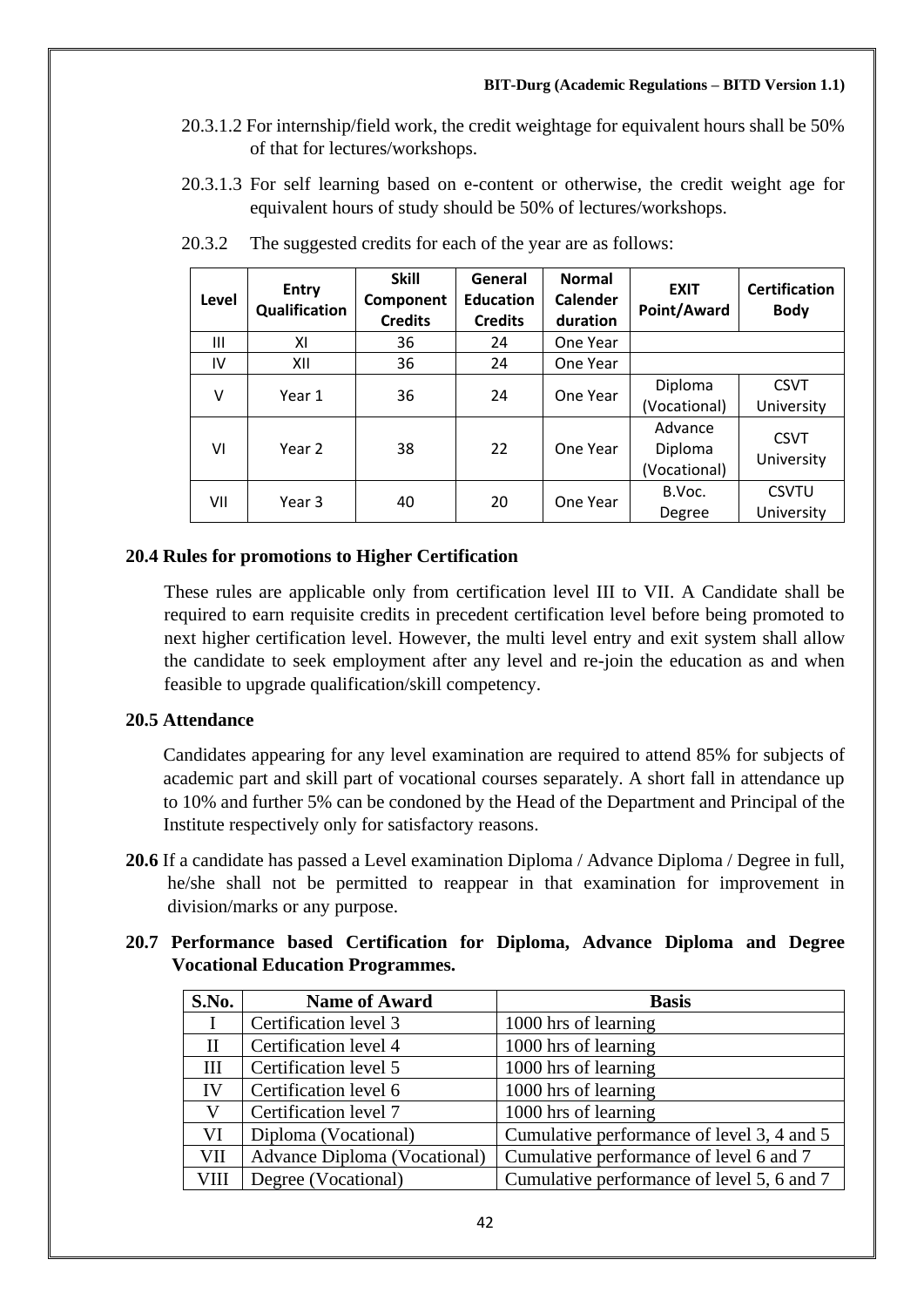### **20.8 Assessment and Grading**

#### **20.8.1 Grading System**

Absolute grading system will be followed. In every subject of academic part the candidate will be awarded a letter grade based on one's combined performance of all the components, e.g., TA, CTs and ELE. Similarly in every practical subject of academic part as well as skill part of vocational course, the candidate will be awarded a letter grade based on one's combined performance of all components. e.g. TA and EPE. These grades will be described by letters indicating a qualitative assessment of the candidate's performance through a number equivalent called Grade point (GP) as given below. A subject is completed successfully, or credit is earned for a subject when letter grade C or better is obtained in the subject.

| Grade $(LG)$<br>$\text{\textsterling}$ C |  |  |  |  |
|------------------------------------------|--|--|--|--|
| Grade Point (GP)                         |  |  |  |  |

#### **20.8.2 Absolute Grading System**

Grades will be awarded for every subject taking into consideration of marks obtained by the students in a particular subject. This will be done on the basis of absolute grading system. The absolute grading system as adopted is explained below:

| Grade     | <b>Theory</b>                | <b>Practical</b>            |
|-----------|------------------------------|-----------------------------|
| $A+$      | $85\% < = Marks < = 100\%$   | $90 \leq Marks \leq 100\%$  |
| A         | $75\% < = Marks < 85\%$      | $82 \leq$ Marks $\leq 90\%$ |
| $B+$      | 65% $<=$ Marks $<$ 85%       | $74 \leq$ Marks $\leq 82\%$ |
| В         | $55\% < = Marks < 65\%$      | $66 \leq$ Marks $\leq$ 74%  |
| $C_{\pm}$ | $45\% < = Marks < 55\%$      | 58<=Marks<66%               |
|           | $35\% < = Marks < 45\%$      | $50 \leq$ Marks $\leq 58\%$ |
| E         | 0\% $\leq$ Marks $\leq$ 35\% | $0 \leq Marks \leq 50\%$    |

#### **20.8.3 Fail Grade "F"**

Additionally, further categorizations of F will be

- FF : Failing in any theory/practical subject.
- FI : Incomplete grade failing to appear in ELE and /or EPE due to illness or so, but otherwise satisfactory performance, thus eligible for re-exam in that subject.
- FS : Failing in sessionals, i.e. in TA, so repeat the level.
- FX : Failing due to short of attendance so repeat the level.
- WW : Result withheld due to various reasons.
- FA : Failing due to aggregate marks being less then 50% of total marks of Academic part and Skill part together, so eligible to appear upto four subjects of Academic part of one's choice.

# **20.9 Award of Class or Division**

The class/division awarded to student is as hereunder.

| Distinction or Honours     | 75% $\leq$ Marks $\leq$ = 100% |
|----------------------------|--------------------------------|
| Class I / First Division   | $65\%$ $\leq$ Marks $\leq$ 75% |
| Class II / Second Division | $50\%$ $\leq$ Marks $\leq$ 65% |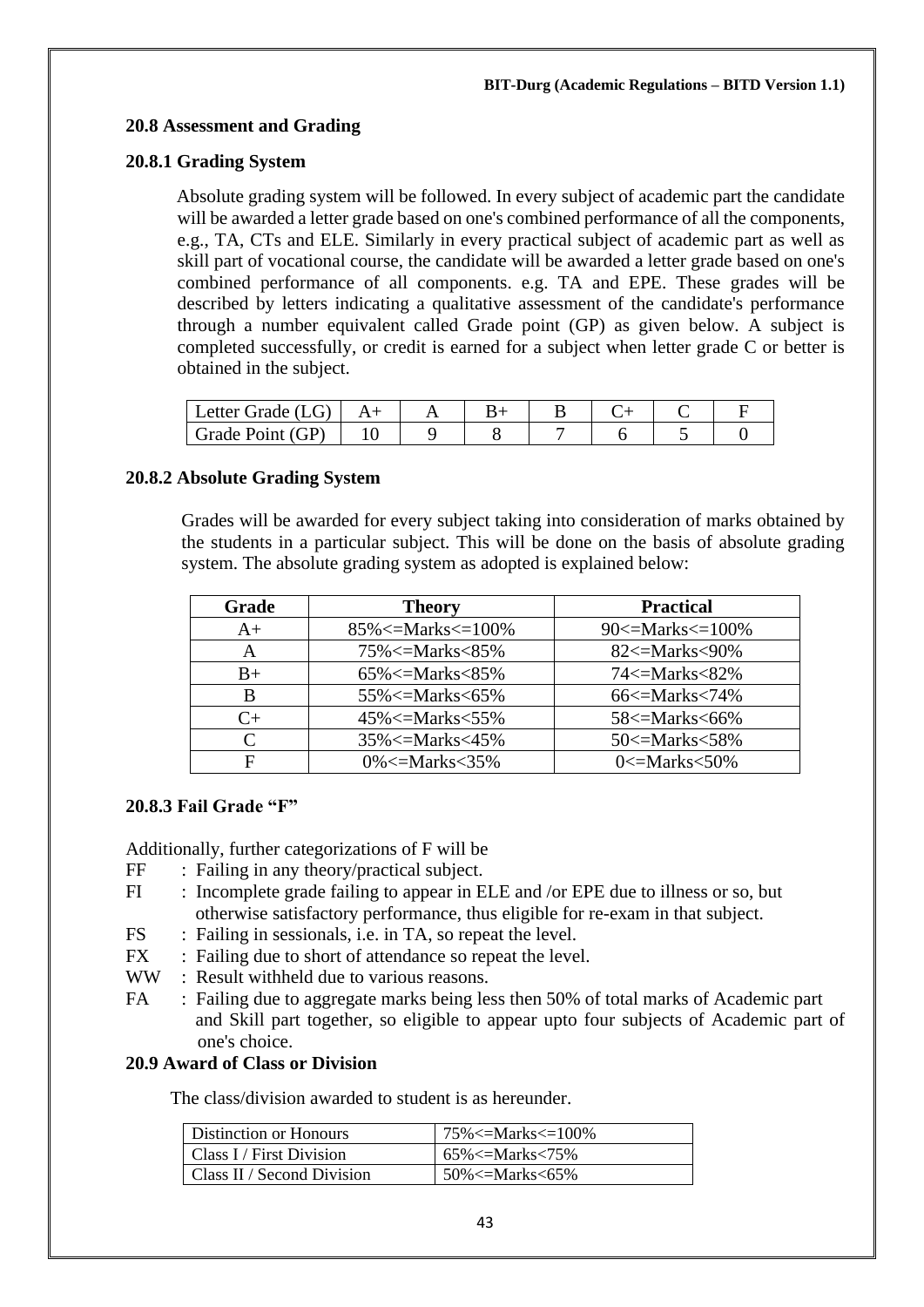20.10 A candidate who fails to secure a minimum of 70% of attendance shall be liable to be detained (Including the concession contained in Clause 5 above) by a order of the Principal, from taking level examination and will be required to take readmission in the same level of course whenever the level of course commences.

# **20.11 Rules for condonation of deficiency in marks.**

With a view to moderate hard line cases in the examination, the following rules shall be observed:

20.11.1 Deficiency up to five marks be condoned to the best advantage of the candidate for passing the examination, provided the candidate fails in a maximum of two theory, or one theory and one practical or two practicals.

This facility shall be available only to those candidates who clear that particular level examination in full. (i.e. in all theory, practicals and sessionals by availing 5 Grace Marks).

- 20.11.2 While declaring result of the candidate, no marks shall be added to or subtracted from the aggregate for the deficiency condoned as above. However, he/she will pass the courses (subjects) cleared through clause 20.11.1. After condoning the deficiency, the candidate's result shall be declared in the division, for which the aggregate obtained by him/her entitles.
- 20.11.3 One grace mark will be awarded to the candidate who is failing/missing distinction/missing first division by one mark, on behalf of the Principal. This benefit will not, however, be available to a candidate getting advantage under clause 20.11.1.

### **20.12 Placement**

- 20.12.1 Institute will establish appropriate linkages with industry and other service providers so that their products are given acceptability for their appropriate placement.
- 20.12.2. The Institute will make effort for Hands on Training under apprenticeship act of Government of India for their Vocational/Skills pass outs.

# **21.0 Code of Conduct for Students**

- 21.1 Every student in the Institute shall at all times be of good behaviour, show diligence in studies, maintain decorum and dignity, take proper interest in co-curricular activities and observe all rules of discipline of the Institution of which he/she is a student and of the University.
- 21.2 When a student has been guilty of breach of discipline within or outside the precincts of the Institution, or persistent idleness or has been guilty of misconduct, the Principal may according to the nature and gravity of the offence
	- (a) suspend such a student from attending classes for not more than a week at a time, or
	- (b) expel such a student from his/her institution,
	- (c) disqualify such a student from appearing at the next ensuing examination, or
	- (d) rusticate such a student
- 21.3 Before inflicting any punishment as aforesaid, the Principal shall give the student concerned an opportunity of personal hearing and record the reasons of inflicting the punishment in writing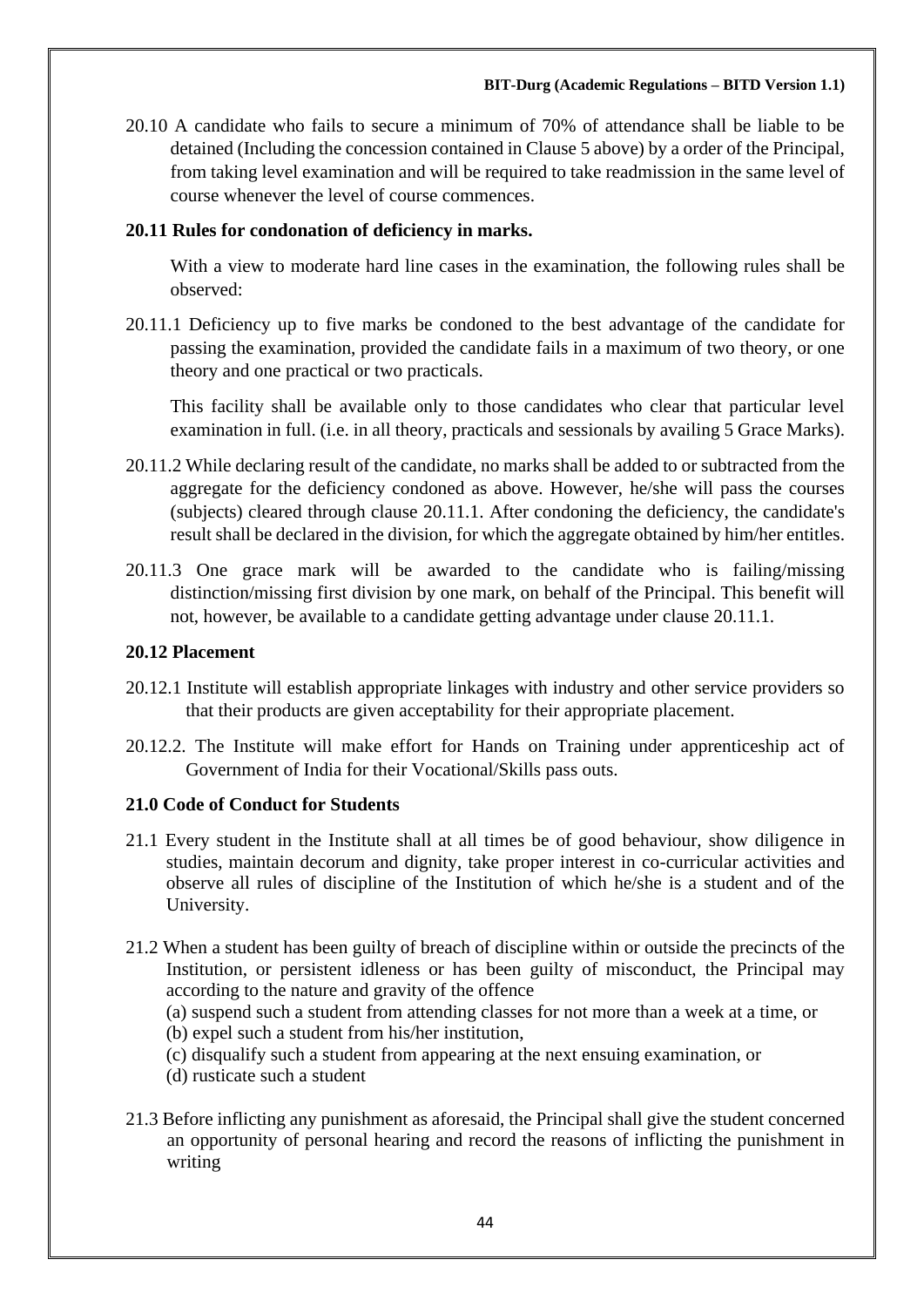- 21.4 The Principal shall have power to suspend for such time as may be necessary a student temporarily from the Institution pending inquiry into his/her conduct in connection with an alleged offence.
- 21.5 The period, during which a student remains suspended for completion of an enquiry, shall be reckoned in the calculation of his/her attendance for appearing at an examination provided he/she is found innocent.
- 21.6 A student who has been rusticated shall not be admitted to another Institution within the jurisdiction of CSVTU. Ordinarily, the period of rustication shall not exceed two years. Other Universities shall be informed of the fact of the rustication.
- 21.7 The rustication of a student from an Institution shall entail the removal of his/her name from the register of enrolled students.

#### **22. Information on Institute Website:**

The Institute shall, without fail, upload on its website (www.bitdurg.ac.in) information regarding the courses offered by it, the fees for the courses, the details of the faculty along with qualification and unique ID, the admission procedure, the details of relevant infrastructures, research activities of the college along with the details of Ph.D. students enrolled, if any, with the date of enrolment, topics and supervisor.

The Institute shall also put on its website the creation of various Committees/Cells as mandated in the various UGC Regulations notified from time to time. The Institute shall conduct the meetings of the statutory bodies regularly and upload the minutes of the meetings on the Institute website.

The Institute shall upload on its website all the information about the Institute in the prescribed format and the same shall be sent to UGC while applying for fresh/extension of autonomous status. The Institute shall also submit progress report and utilization certificate annually as per the prescribed formats.

All the Regulations notified by the UGC shall be followed in letter and spirit by the Institute and an undertaking to this effect shall be uploaded on the Institute website.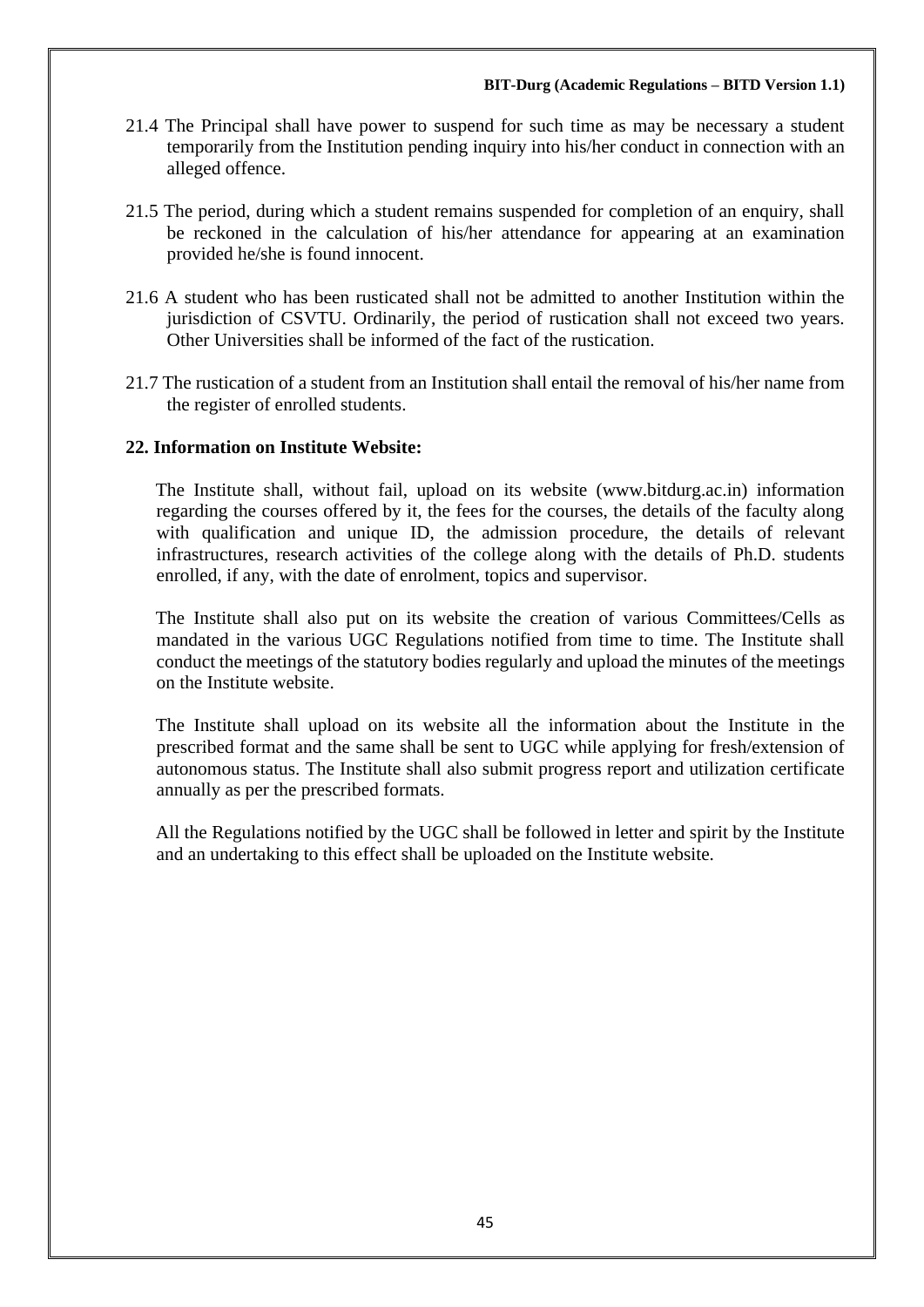#### **ANNEXURE I**

#### **Composition of Governing Body**

1. Chairman of BIT, TRUST as Chairperson

- 2. Representatives from BIT, TRUST
- 3. AICTE Nominee as Exofficio
- 4. Principal as Member Secretary
- 5. Two Teachers as Representative
- 6. Management Representative
- 7. UGC Nominee
- 8. State Government Nominee
- 9. Two University Nominee

**Term:** The Governing Body shall be reconstituted every three years except in the case of UGC nominee who shall have a term of five years.

**Meetings**: Meetings of the Governing Body shall be held at least twice a year. The minutes of each meeting will be recorded in a register.

#### **Functions of the Governing Body:**

Subject to the existing provision in the bye-laws of respective college and rules laid down by the state government/parent university, the Governing Body shall:

- Guide the Institute while fulfilling the objectives for which the college has been granted autonomous status.
- Institute scholarships, fellowships, studentships, medals, prizes and certificates on the recommendations of the Academic Council
- Approve new programmes of study leading to degrees and/or diplomas.
- All recruitments of Teaching Faculty/Principal shall be made by the Governing Body/State Government as applicable in accordance with the policies laid down by the UGC and State Government from time to time.
- To approve annual budget of the college before submitting the same at the UGC.
- Perform such other functions and institute committees, as may be necessary and deemed fit for the proper development of the college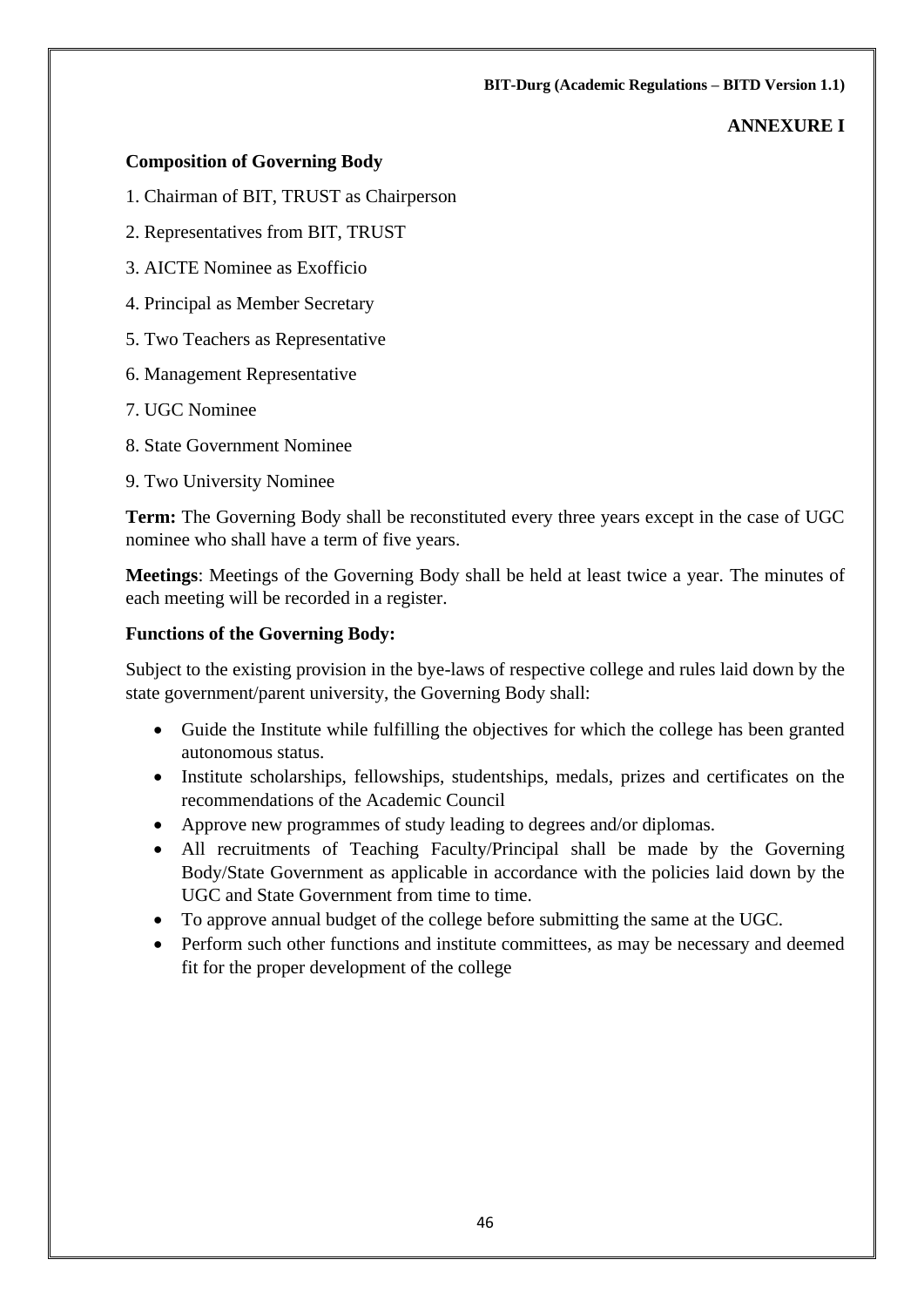### **ANNEXURE II**

### **Composition of Academic Council**

- 1. The Principal (Chairman)
- 2. All the Heads of Departments in the college
- 3. Four teachers of the college representing different categories of teaching staff by rotation on the basis of seniority of service in the college.
- 4. Not less than four experts/academicians from outside the college representing such areas as Industry, Commerce, Law, Education, Medicine, Engineering, Sciences etc., to be nominated by the Governing Body.
- 5. Three nominees of the university not less than Professors.
- 6. A faculty member nominated by the Principal (Member Secretary).

**Term:** The term of the nominated members shall be three years.

**Meetings:** Academic Council shall meet at least twice a year. The minutes of each meeting will be recorded in a register.

### **Functions of the Academic Council:**

The Academic Council shall have powers to:

- Scrutinize and approve the proposals with or without modification of the Boards of Studies with regard to courses of study, academic regulations, curricula, syllabi and modifications thereof, instructional and evaluation arrangements, methods, procedures relevant thereto etc., provided that where the Academic Council differs on any proposal, it shall have the right to return the matter for reconsideration to the Board of Studies concerned or reject it, after giving reasons to do so.
- Make regulations regarding the admission of students to different programmes of study in the Institute keeping in view the policy of the Government.
- Make regulations for sports, extra-curricular activities, and proper maintenance and functioning of the playgrounds and hostels.
- Recommend to the Governing Body proposals for institution of new programmes of study.
- Recommend to the Governing Body institution of scholarships, studentships, fellowships, prizes and medals, and to frame regulations for the award of the same.
- Advise the Governing Body on suggestions(s) pertaining to academic affairs made by it.
- Perform such other functions as may be assigned by the Governing Body.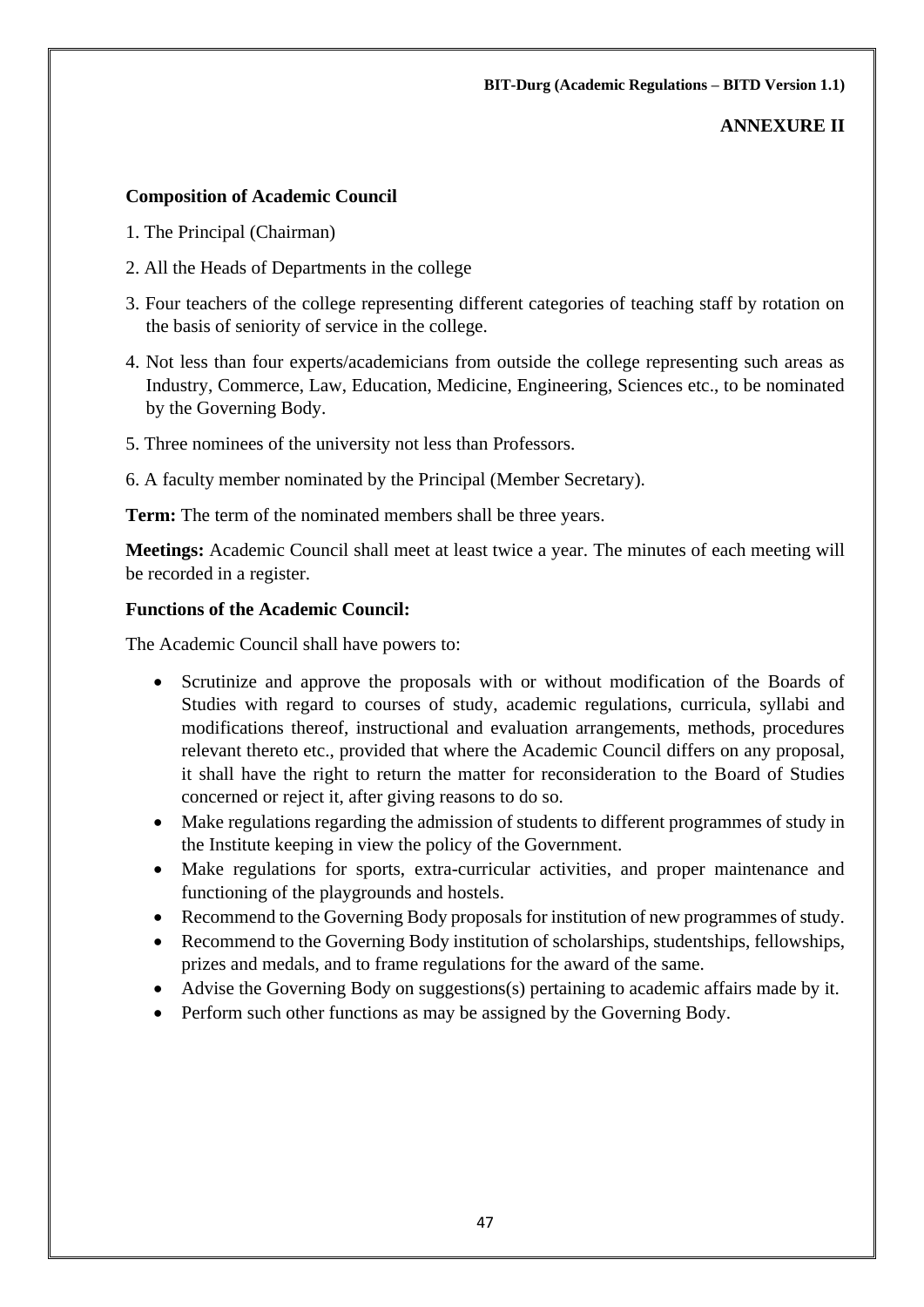### **ANNEXURE III**

#### **Composition of Board of Studies:**

- 1. Head of the Department concerned (Chairman).
- 2. The entire faculty of each specialization.
- 3. Two subject experts from outside the Parent University to be nominated by the Academic Council.
- 4. One expert to be nominated by the Vice-Chancellor from a panel of six recommended by the college principal.
- 5. One representative from industry/corporate sector/allied area relating to placement.
- 6. One postgraduate meritorious alumnus to be nominated by the principal. The Chairman, Board of Studies, may with the approval of the principal of the college, co-opt:
	- a) Experts from outside the college whenever special courses of studies are to be formulated.
	- b) Other members of staff of the same faculty.

**Term:** The term of the nominated members shall be three years.

**Meetings:** The Board of Studies shall meet at least twice a year. The minutes of each meeting will be recorded in a register.

#### **Functions of Board of Studies:**

The Board of Studies of a Department in the Institute shall:

- Prepare syllabi for various courses keeping in view the objectives of the college, interest of the stakeholders and national requirement for consideration and approval of the Academic Council;
- Suggest methodologies for innovative teaching and evaluation techniques;
- Suggest panel of names to the Academic Council for appointment of examiners; and
- Coordinate research, teaching, extension and other academic activities in the department/college.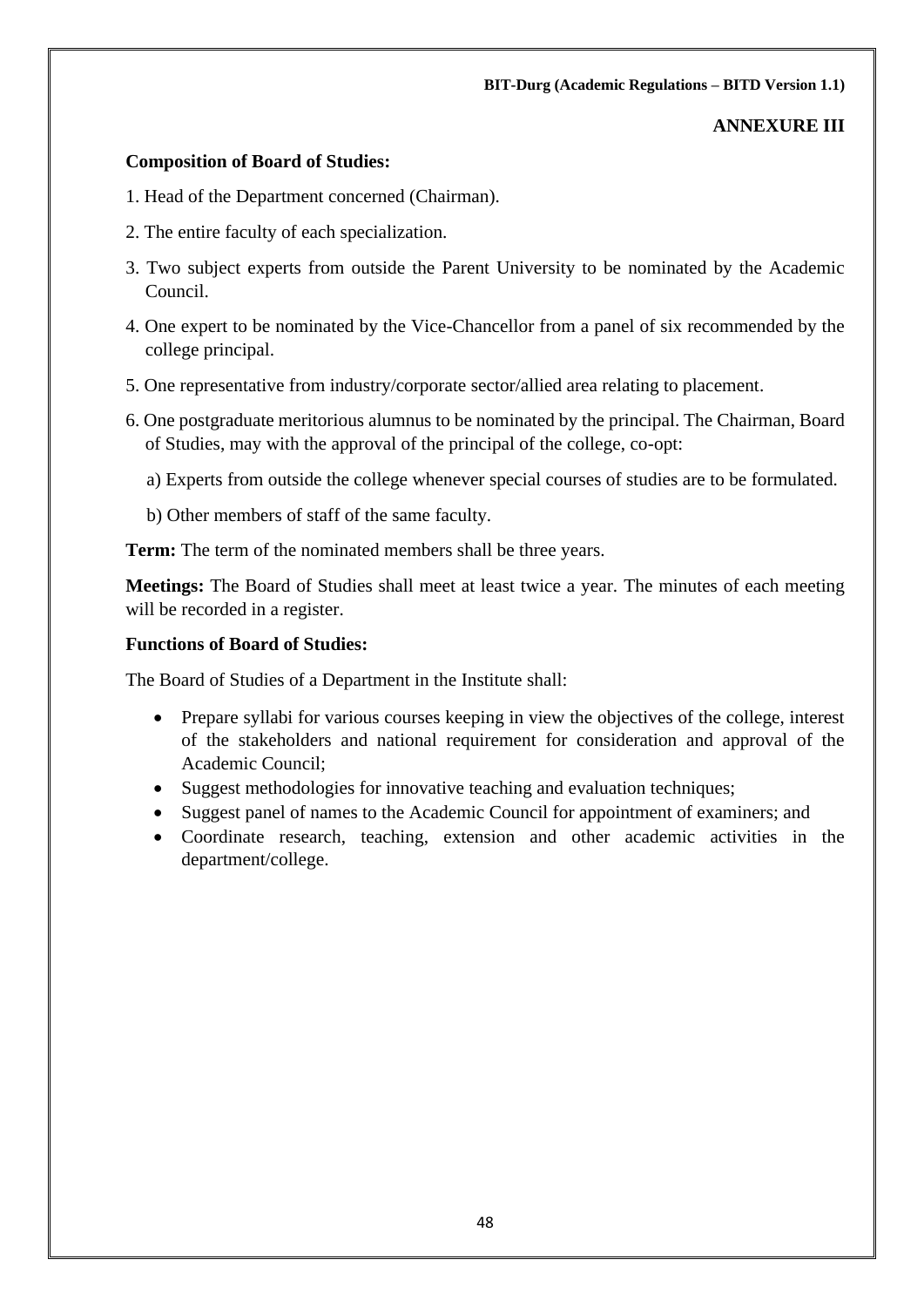#### **ANNEXURE IV**

#### **Composition of Finance Committee:**

1. The Principal (Chairman).

- 2. One person to be nominated by the Governing Body of the college for a period of two years.
- 3. Finance Officer of the affiliating University

4. One senior-most teacher of the college to be nominated in rotation by the principal for two years.

**Term:** Term of the Finance Committee shall be three years.

**Meetings**: The Finance Committee shall meet at least twice a year. The minutes of each meeting will be recorded in a register.

### **Functions of the Finance Committee:**

The Finance Committee shall act as an advisory body to the Governing Body, to consider:

- Budget estimates relating to the grant received/receivable from UGC, and income from fees, etc. collected for the activities to undertake the scheme of autonomy; and
- Audited accounts for the above.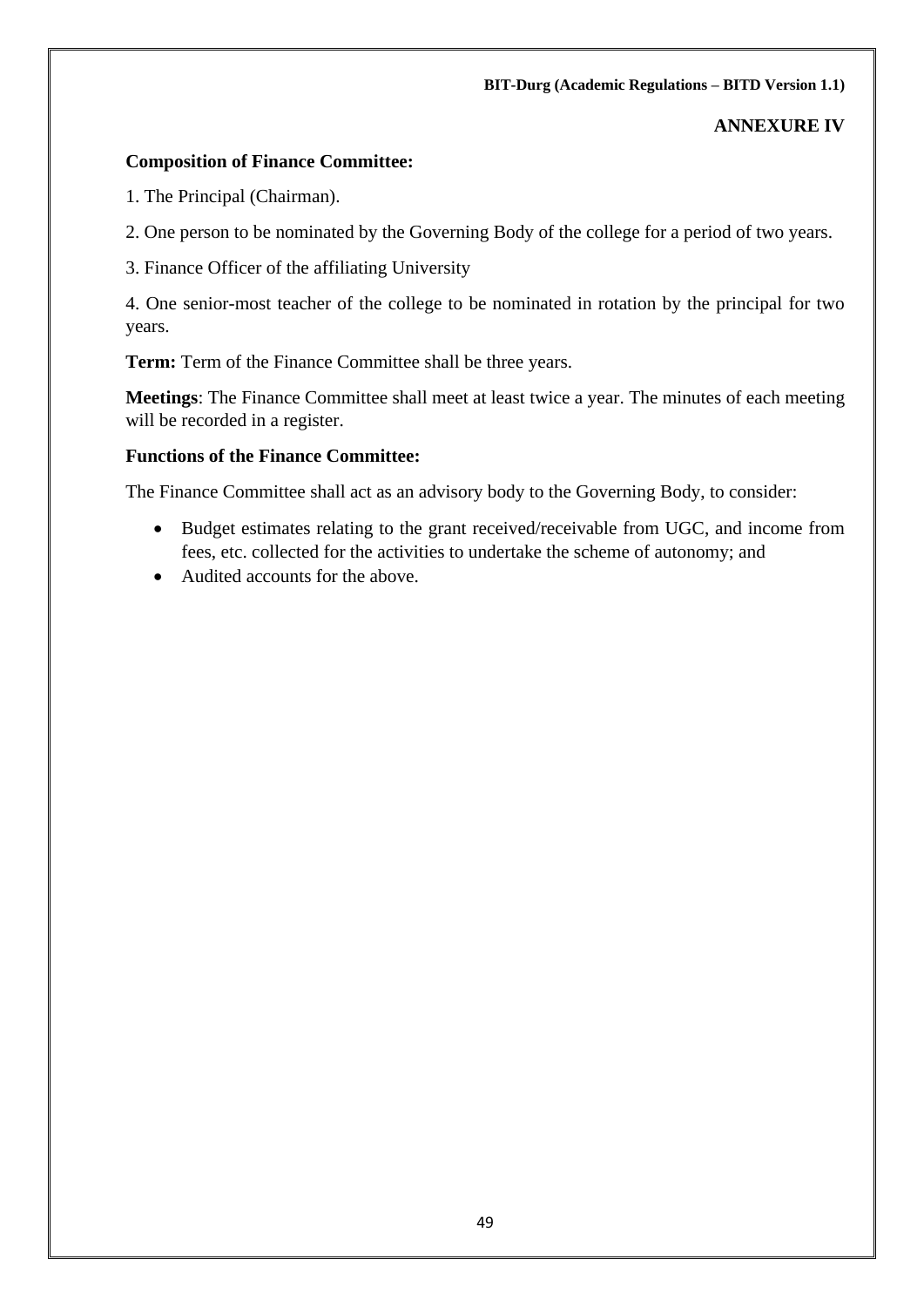# **ANNEXURE V**

#### **Non-Statutory Committees**

The Institute responsiveness is primarily enabled through energized faculty members who are kept informed, involved and have the authority to make decisions. The institute promotes a culture of participative management in keeping with its policy of decentralized governance. This agility necessitates new approaches to work, leadership and resource management to remain viable.

The administrative structure is ever responsive to the view of the faculty and students. Faculty representatives in the Governing Body participate in major decision and policy making. Suggestions of various committees are considered before major decision making. Inputs from parents, alumni and students are also considered. Faculty meetings are conducted with the management to take views on developing institution and its activities. Parents Teachers meeting is regularly organized to ask their view for the improvement of the institution. Students are allowed to represent their view as a Class Representative and other event coordinators.

Committees has been formulated by the Principal of the Institute so that the coordinator of the committees and member of the committees can discuss the functions of the various committees and promptly respond to the upcoming issues and hence play a key role for the progress of the institution. However, the Principal may dissolve any committee at any time. Each committee will record the activities during the year and submit an annual report to the Academic Council. Various Institutional committees and their functions are as shown below:

#### **Planning and Evaluation Committee:**

**Term of Members:** The term of the members shall be of two years.

**Meetings:** The Prof i/c shall convene a meeting of the committee at least twice in a semester.

### **Functions:**

- 1. To review the academic and other related activities of the college.
- 2. To review the students and faculty development programmes.
- 3. To visualize and formulate perspective plans for the development and growth of the college.
- 4. To formulate Master Plan for campus development, facilitating implementation of the provision of the perspective plan.
- 5. To draw new schemes of development for the college.
- 6. To plan for resource mobilization through industry interaction, consultancy and extra-mural funding.
- 7. To promote research and extension activities in the college campus.
- 8. To promote teaching innovations and student placement programmes.
- 9. To plan for sustaining the quality of education, quality improvement and accreditation of the college.
- 10. To recommend schemes to promote participation of academic departments in community development activities in the region.
- 11. To consider such other activities for furtherance of academic excellence.
- 12. Perform such other functions as may be assigned by the Principal.

### **Grievance Redressal Committee:**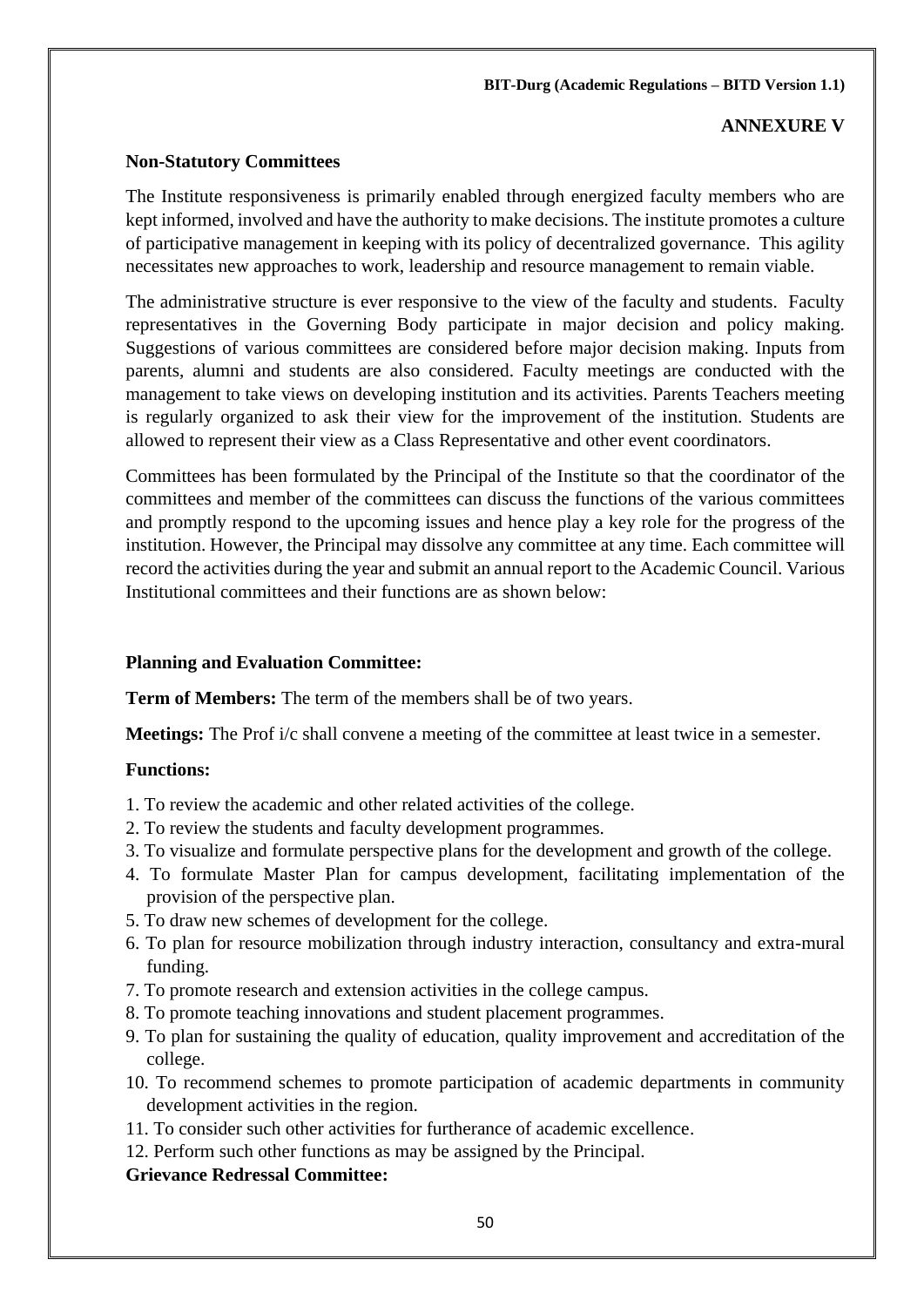**Term of Members:** The term of the members shall be of two years.

**Meetings:** The Prof i/c shall convene a meeting of the committee at least twice in a semester.

# **Functions:**

- 1. Obtain problems of students, faculty and staff members thereafter take or recommend suitable action without delay.
- 2. Suggest/recommend steps to resolve problems of any kind of harassment within the campus.
- 3. Try to resolve the issues at the committee level without violating the rules and policies of **Institution**
- 5. Ensure unbiased and objective redressal of grievances.
- 6. Submit the report of grievance and redressal steps taken to the authorities.
- 4. Perform such other functions as may be assigned by the Principal.

# **Examination Committee:**

The Examination Committee shall consist of:

i) Principal (Chairman)

ii) Controller of Examination as Member Secretary

iii) Deputy Controller of Examination as Member.

**Term of Members:** The term of the members shall be of two years.

**Meetings:** The Member Secretary shall convene a meeting of the committee at least twice in a semester.

### **Function:**

- 1. The committee shall ensure proper organisation of all examinations related works including Question Paper setting, Moderation, Exam conduction, Evaluation, Re-evaluation, Tabulation, Result processing and Declaration of results.
- 2. The committee shall finalize the time-table of Regular and Supplementary examinations.
- 3. The committee shall arrange for strict vigilance during the conduct of examination so as to avoid use of unfair means.
- 4. Undertake exercise towards examination reforms.

# **Library Committee**

**Term of Members:** The term of the members shall be of two years.

**Meetings:** The Convener shall convene a meeting of the committee at least twice in a semester.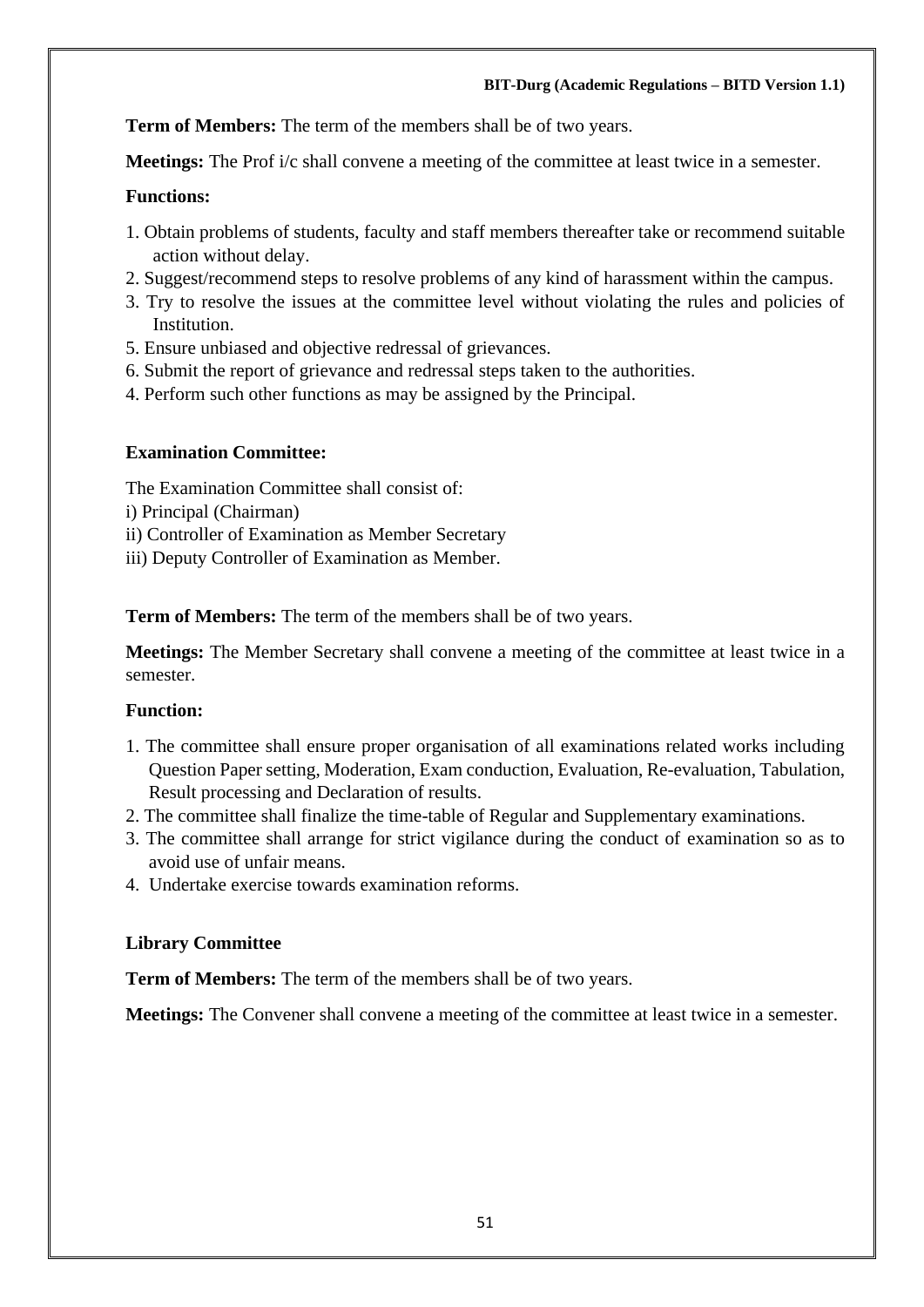# **Functions:**

- 1. Seek requirement from all the departments and Scrutinize the requirements submitted by the departments.
- 2. Make decisions and recommend purchase of required books and journals as per demand and necessity of students and faculty members and course content.
- 3. Make regulations regarding the functioning of library and rules to be followed in the library.
- 4. Make regulations for proper maintenance of library.
- 5. Strive for enriching stock with e-resources
- 6. Make necessary arrangements for physical verification of library at the end of the year.
- 7. Perform such other functions as may be assigned by the Principal

# **Student Welfare Committee**

**Term of Members:** The term of the members shall be of two years.

**Meetings:** The Dean Student Welfare shall convene a meeting of the committee at least once in a year.

### **Functions:**

- 1. Help students in any difficulty and to see that the disciplinary rules are followed properly.
- 2. The committee should always be conscious and concerned about interests of the students.
- 3. To involve in planning and coordination among students, their discipline and conduct.
- 4. To establish and maintain cordial relationship among all stakeholders and involve in 360 degree feedback
- 5. Perform such other functions as may be assigned by the Principal.

# **Women Security Cell**

**Term of Members:** The term of the members shall be of two years.

**Meetings:** The Prof i/c shall convene a meeting of the committee at least once in a year.

### **Functions:**

- 1. To gain insight into the issues concerned with gender inequalities violence and insecurities faced by women employees and girl students
- 2. To evaluate grievances and to suggest measures and actions for achieving safe and healthy environment.
- 3. To conduct open forum
- 4. To conduct counselling sessions
- 5. To conduct workshops/seminars with renowned speakers sensitizing on the women's rights, privileges etc.
- 6. The women Security Cell to submit the report of any undue incident to the Principal of the institution as per rules.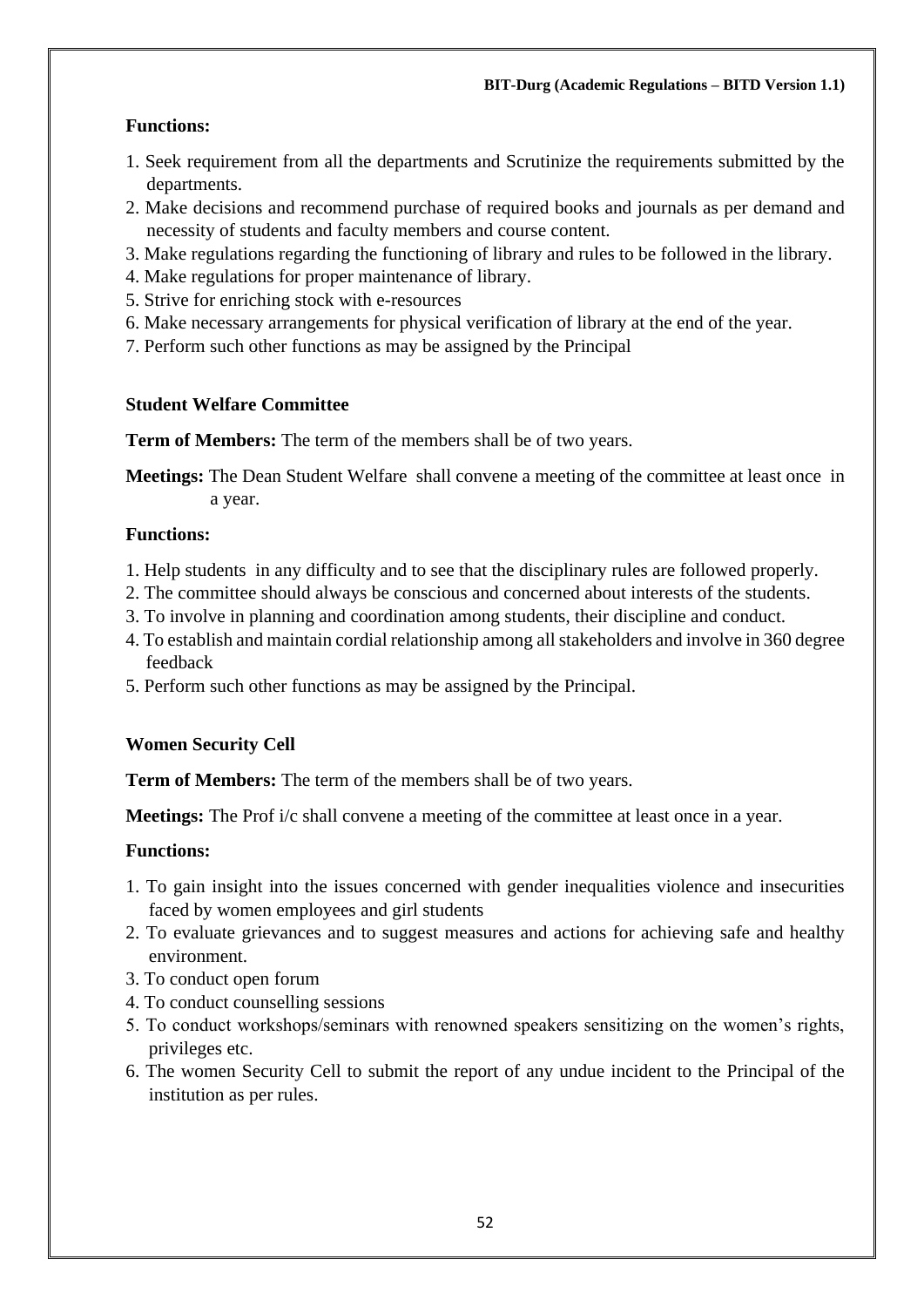### **Extra Curricular Activities Committee**

**Term of Members:** The term of the members shall be of two years.

**Meetings:** The Prof i/c shall convene a meeting of the committee at least thrice a semester

# **Functions:**

- 1. Plan and organize the cultural activities for the students for the entire session.
- 2. Prepare college team for university level competitions and inter college competitions organized by other colleges and ensure effective and suitable representation.
- 3. Make and suggest regulations for cultural activities, and proper maintenance and functioning of the resources associated with it.
- 4. Prepare and execute the plan for annual Techfest of the college after the consent given by authorities.
- 5. All functions should be organized in consultation with the Principal.
- 6. Perform such other functions as may be assigned by the Principal

# **Academic Audit Committee**

**Term of Members:** The term of the members shall be of two years.

**Meetings:** The Prof. i/c shall convene a meeting of the committee at least twice a semester.

# **Functions**

- 1. To monitor all aspects of institutional activities that contribute to the student's learning experiences.
- 2. To monitor and verify the teaching learning process.
- 3. To analyze the performance self appraisal reports of the faculty members
- 4. Perform such other functions as may be assigned by the Principal

# **Training & Placement Cell**

**Term of Members:** The term of the members shall be of two years.

**Meetings:** The Prof i/c shall convene a meeting of the committee at least twice a semester

# **Functions:**

- 1. To facilitate good career opportunities to the students.
- 2. To take care of the employability skills training, placement and internship activities.
- 3. To conduct the on campus and off campus placement activities.
- 4. To conduct the pre placement training programs for the students.
- 5 To arrange various enrichment programmes for students.
- 6. To arrange career counselling activities for the students.
- 7. To provide guidance for preparation of competitive exams and self-employment.
- 8. Perform such other functions as may be assigned by Principal.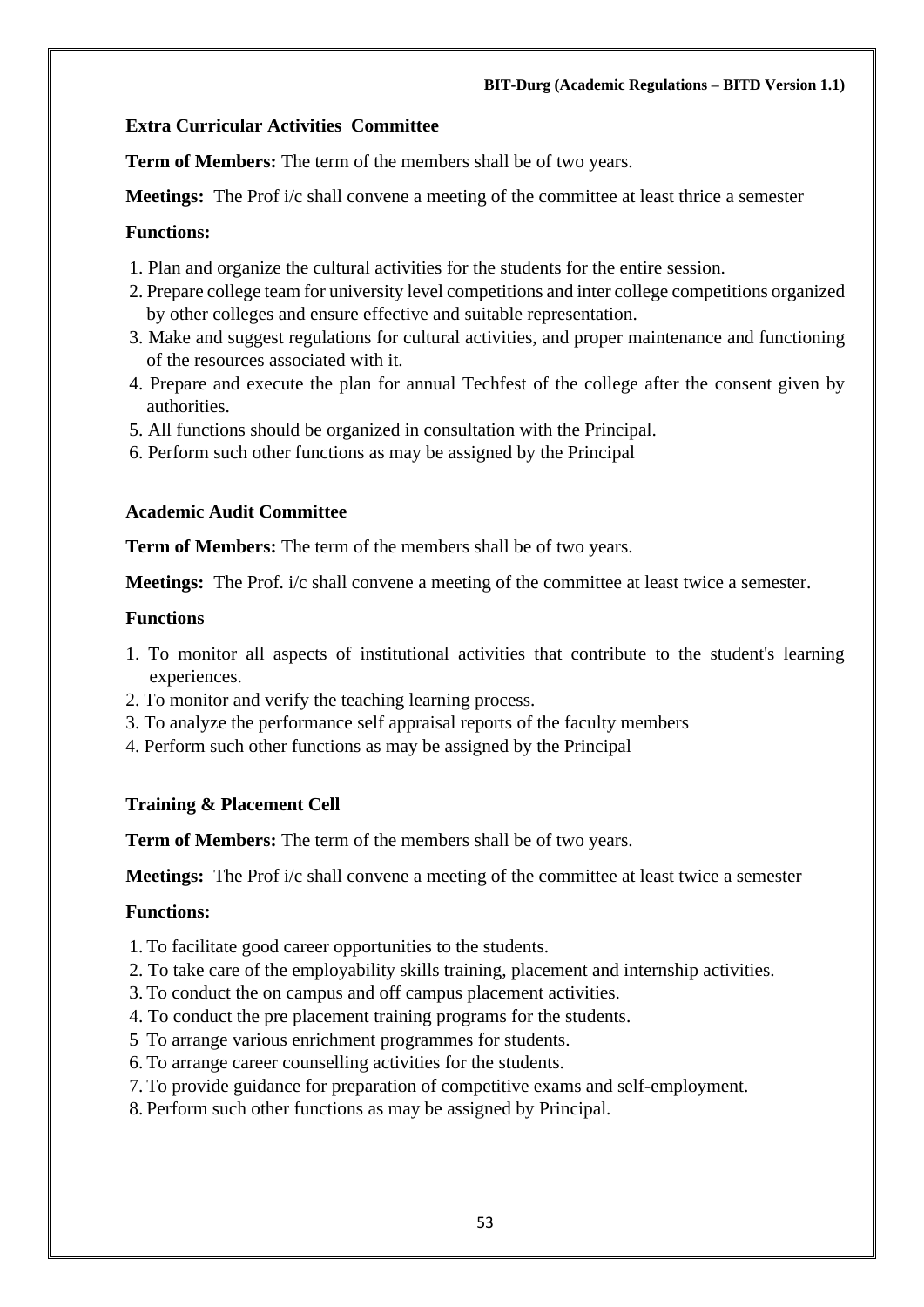# **Alumni & Industry Linkage Committee**

**Term of Members:** The term of the members shall be of two years.

**Meetings:** The Prof. i/c shall convene a meeting of the committee at least twice a semester.

# **Functions**

- 1.To make arrangements for constitutions, smooth functioning and framing guidelines of Alumni Association.
- 2. Enhance and maintain links among members of the Alumni and Institute.
- 3. To take Alumni feedback and suggestions for the academic improvement of the college.
- 4. To prepare and maintain a database of the BIT, Durg Alumni and act as a supporting committee to enhance the placement scenario of the Institute.
- 5. To maintain the website of BIT, DURG Alumni.
- 6. Make arrangements for career counselling and sharing of work experience with the college students by the Alumni Association.
- 7. Initiate seminars, lecturers and other academic functions for the benefit of students and Institute.
- 8. To bridge the gap between Industry and Academia and initiate the linkages with the Industry
- 9. Perform such other functions as may be assigned by Principal.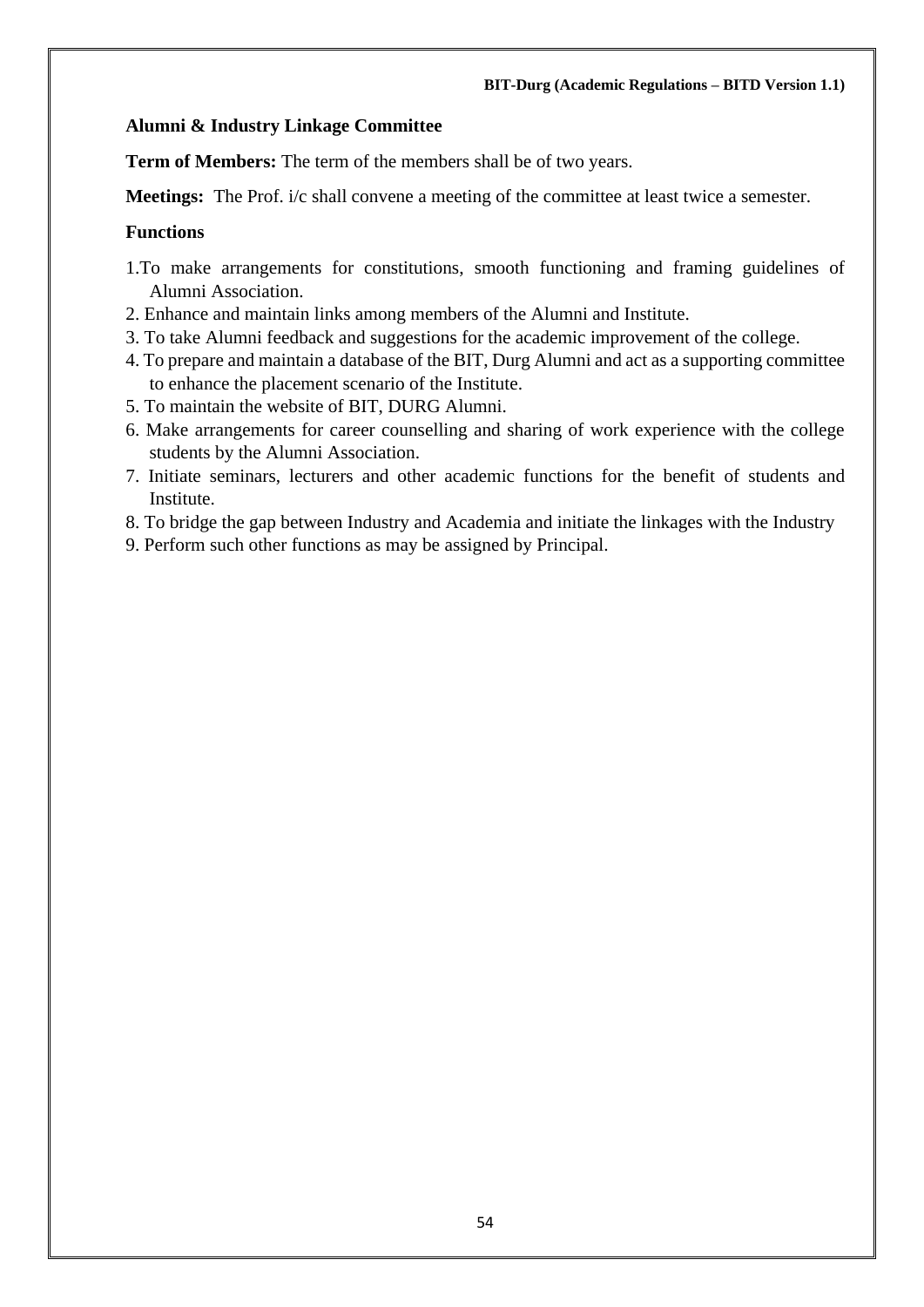# **ANNEXURE VI**

# **Internal Quality Assurance Cell (IQAC)**

Institute has established an Internal Quality Assurance Cell (IQAC) for its quality upgradation. Since quality enhancement is a continuous process, the IQAC will work towards realisation of the goals of quality enhancement  $\&$  sustenance. The prime task of the IQAC is to develop a system for conscious, consistent & catalytic improvement in the overall performance of institution. It will channelize all efforts  $\&$  measures of the institution towards promoting its holistic academic excellence.

# **IQAC - Strategies**

IQAC shall evolve mechanisms and procedures for:

- Ensuring timely, efficient and progressive performance of academic, administrative and financial tasks
- The relevance and quality of academic and research programmes
- Equitable access to and affordability of academic programmes for various sections of society
- Optimization and integration of modern methods of teaching and learning
- The credibility of evaluation procedures
- Ensuring the adequacy, maintenance and functioning of the support structure and services
- Research sharing and networking with other institutions in India and abroad

# **IQAC – Functions**

Some of the functions expected of the IQAC are:

- Development and application of quality benchmarks/parameters for various academic and administrative activities of the institution
- Facilitating the creation of a learner-centric environment conducive to quality education and faculty maturation to adopt the required knowledge and technology for participatory teaching and learning process
- Arrangement for feedback response from students, parents and other stakeholders on quality-related institutional processes
- Dissemination of information on various quality parameters of higher education
- Organization of inter and intra institutional workshops, seminars on quality related themes and promotion of quality circles
- Documentation of the various programmes/activities leading to quality improvement
- Acting as a nodal agency of the Institution for coordinating quality-related activities, including adoption and dissemination of best practices
- Development and maintenance of institutional database through MIS for the purpose of maintaining/enhancing the institutional quality
- Development of Quality Culture in the institution
- Preparation of the Annual Quality Assurance Report (AQAR) as per guidelines and parameters of NAAC, to be submitted to NAAC